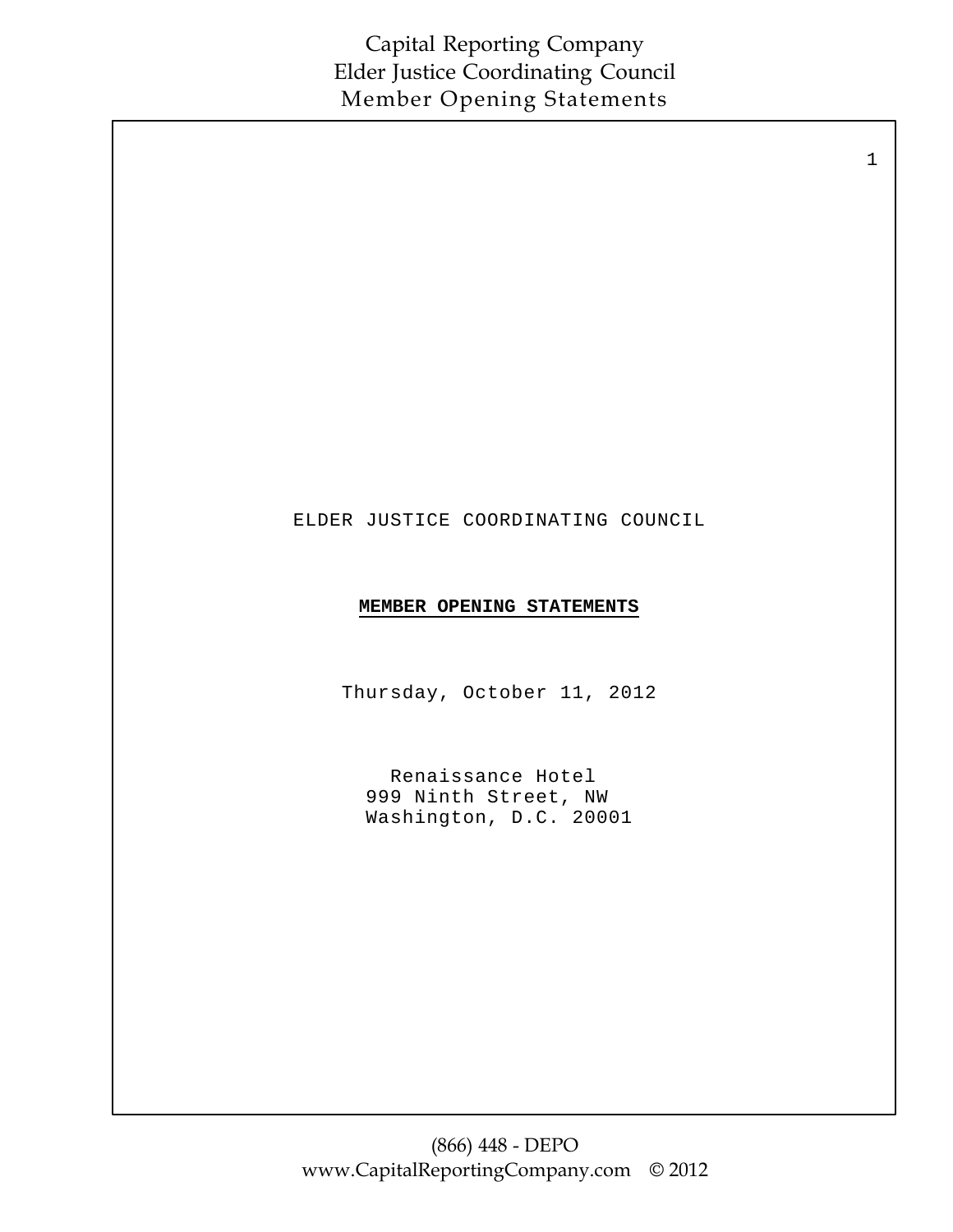#### Capital Reporting Company Elder Justice Coordinating Council Member Opening Statements Reported by: Rick Sanborn Capital Reporting Company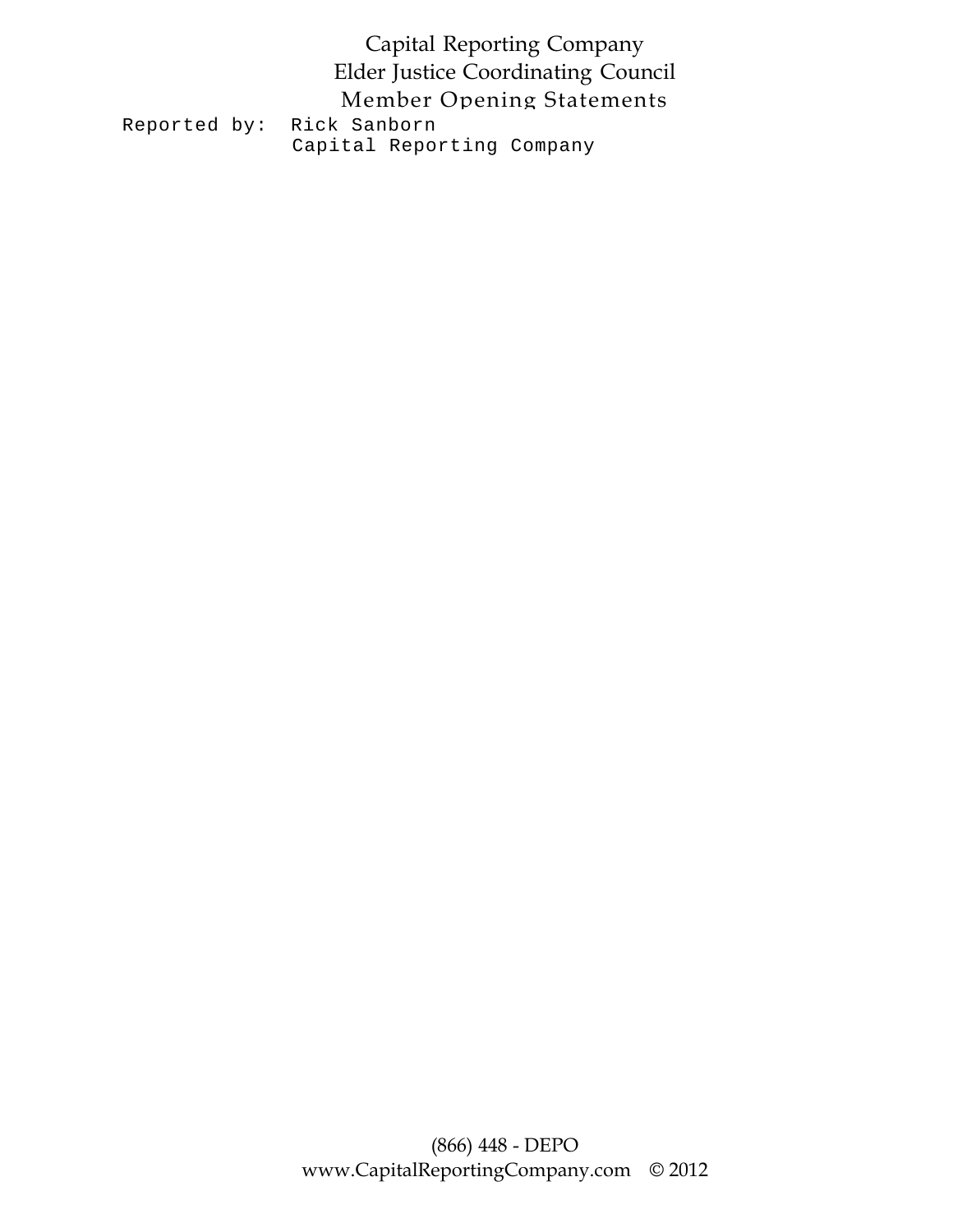```
1 P A R T I C I P A N T S 
                      (In Alphabetical Order) 
 2 
   Michael Astrue, Commissioner, Social Security
      Administration 
   Patricia Banks, Presiding Judge of Elder Law and 
      Miscellaneous Remedies Division, Cook County,
      Illinois
 William Benson, National Policy Advisor, National
6 
      Adult Protective Services Association
   Robert Blancato, National Coordinator, Elder
      Justice Coalition 
 9 Richard Blumenthal, United States Senator from
      Connecticut
   Kay Brown, Director of Education, Workforce, and
       Income Security, U.S. Government Accountability 
      Office
   Marie-Therese Connolly, Senior Scholar, Woodrow Wilson
       International Center for Scholars
14 Xinqi Dong, MD, MPH, Director, Rush Institute for
       Healthy Aging, Rush University Medical Center
   Gerri Fiala, Deputy Assistant Secretary,
      U.S. Department of Labor 
17  Kathy Greenlee, Assistant Secretary for Aging
   Paul Greenwood, Deputy District Attorney, Head of
       Elder Abuse Prosecutions, San Diego County,
       California
Charles "Chuck" Harwood, Deputy Director, Consumer 
20 
      Protection, Federal Trade Commission
   Eric Holder, Attorney General, U.S. Department
      of Justice 
 3 
 4 
 5 
 7 
 8 
10 
11 
12 
13 
15 
16 
18 
19 
21 
22
```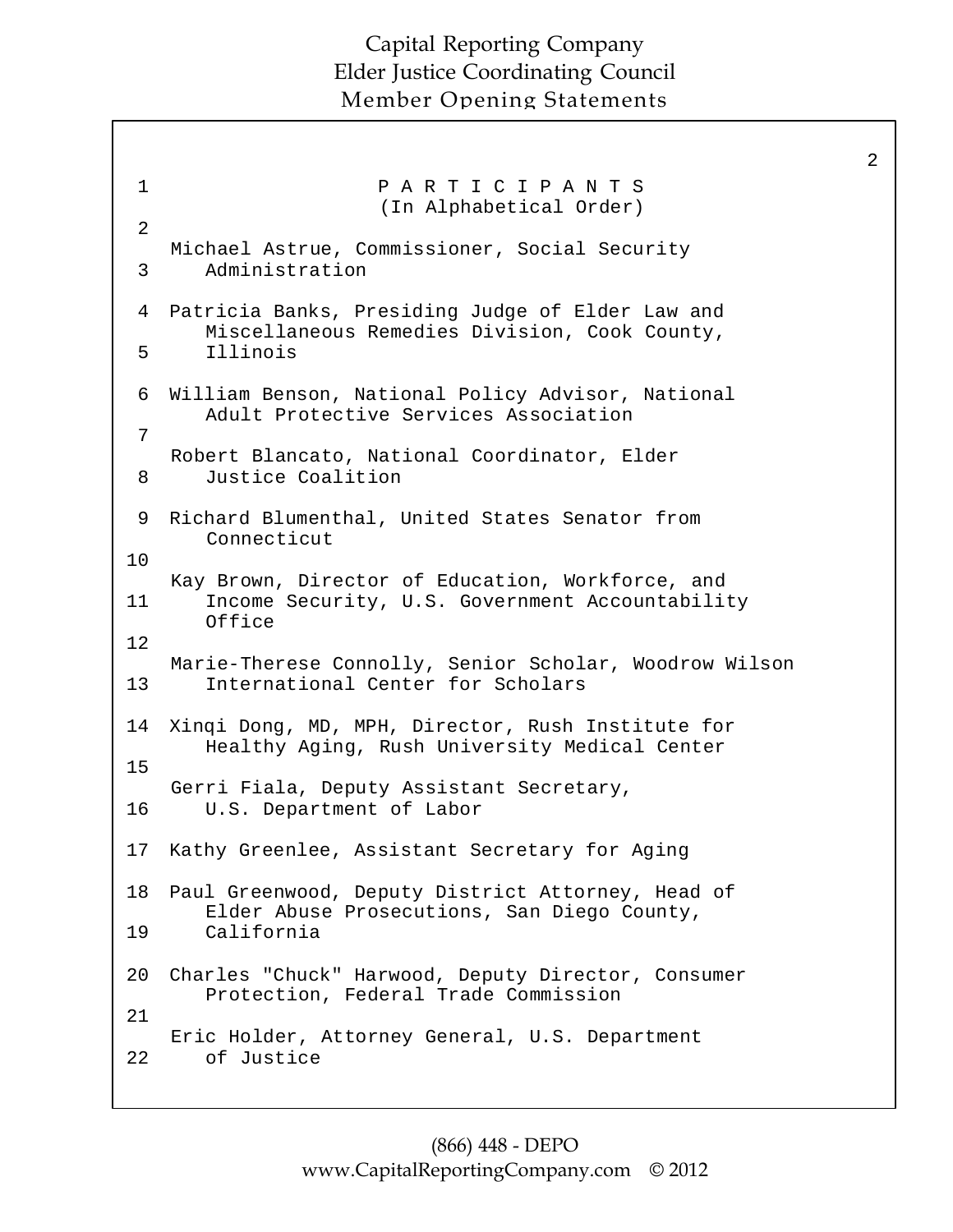```
1 P A R T I C I P A N T S 
                      (In Alphabetical Order) 
 2 (Continued) 
 3 Hubert H. "Skip" Humphrey III, Assistant Director 
       for the Office for Older Americans, Consumer 
      Financial Protection Bureau 
 Melissa Koide, Deputy Assistant Secretary for Consumer 
5 
      Policy, U.S. Department of Treasury
   Mark Lachs, MD, Director, Center for Aging Research
      and Clinical Care, Weill Cornell Medical College 
   Julie McEvoy, Deputy Associate Attorney General, 
      U.S. Department of Justice 
   Laura Mosqueda, MD, Director of Geriatrics,
      University of California, Irvine School of Medicine 
Robert Petzel, Under Secretary for Health, Department 
11 
      of Veterans Affairs 
   Stacy Rodgers, Senior Advisor to the Deputy
      Commissioner, Social Security Administration 
14  Kathleen Sebelius, Secretary, U.S. Department
      Health and Human Services
   Paul Smocer, President, BITS, The Financial Services
      Roundtable 
  David Spiegel, Attorney, Federal Trade Commission
   Lori Stiegel, Senior Attorney, American Bar 
       Association Commission on Law and Aging
   Shawn Tiller, Deputy Chief Inspector, United States
      Postal Inspection Service 
   Hillery Tsumba, Director, Reingold, Inc. 
 4 
 6 
 7 
 8 
 9 
10 
12 
13 
15 
16 
17 
18 
19 
20 
21 
22
```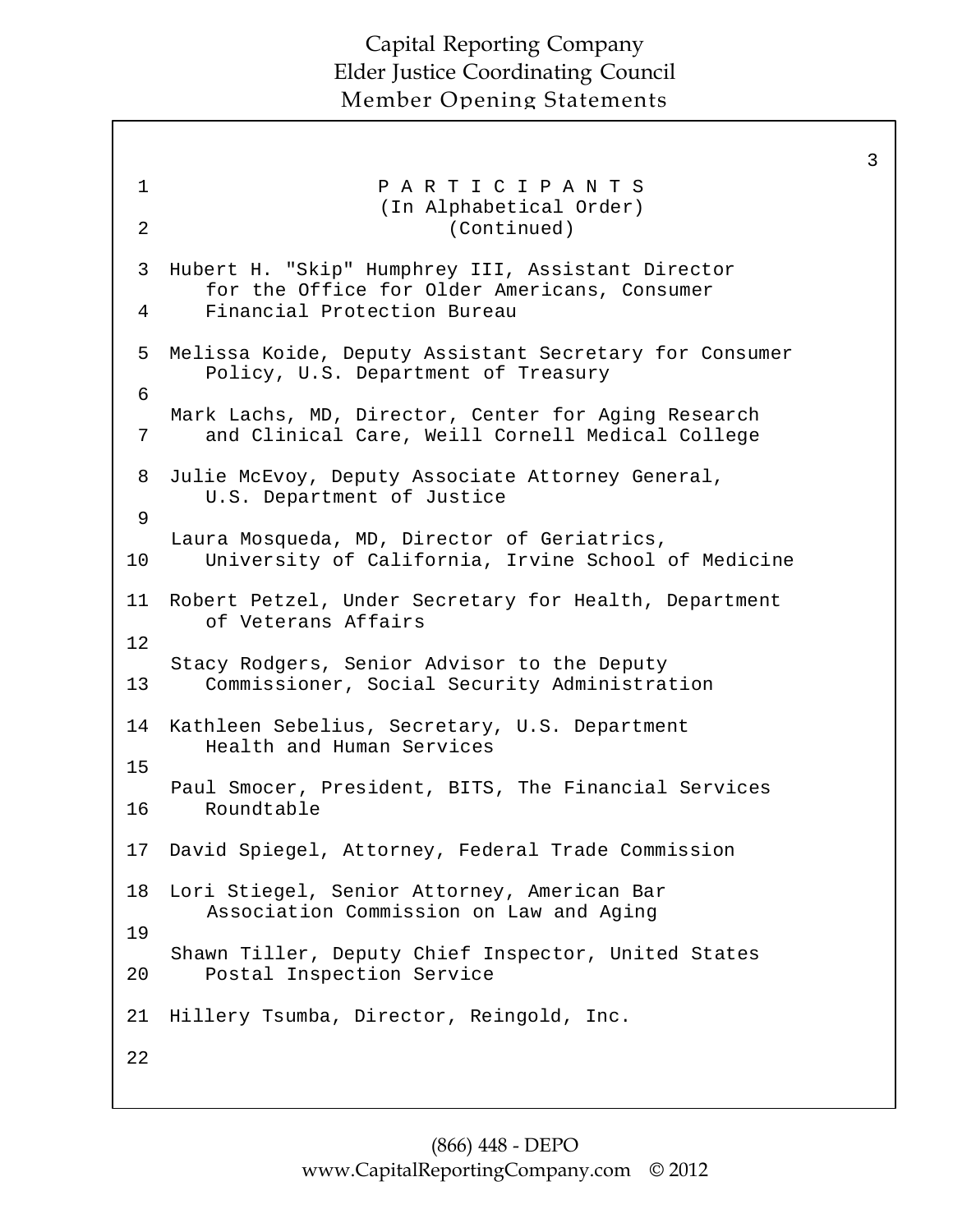```
1 P A R T I C I P A N T S 
                      (In Alphabetical Order) 
 2 (Continued) 
 3 Page Ulrey, Senior Deputy Prosecuting Attorney, 
      King County, Washington 
   Robert Wallace, MD, MSc, Director, Center on Aging,
      Department of Epidemiology, University of Iowa 
   Tony West, Associate Attorney General, U.S. Department 
      of Justice 
   Erica Wood, Senior Attorney, American Bar Association
      Commission on Law and Aging 
   Ying-Ying Yuan, Ph.D., Walter R. McDonald 
      Associates, Inc.
 4 
 5 
 6 
 7 
 8 
 9 
10 
11 
12 
13 
14 
15 
16 
17 
18 
19 
20 
21 
22
```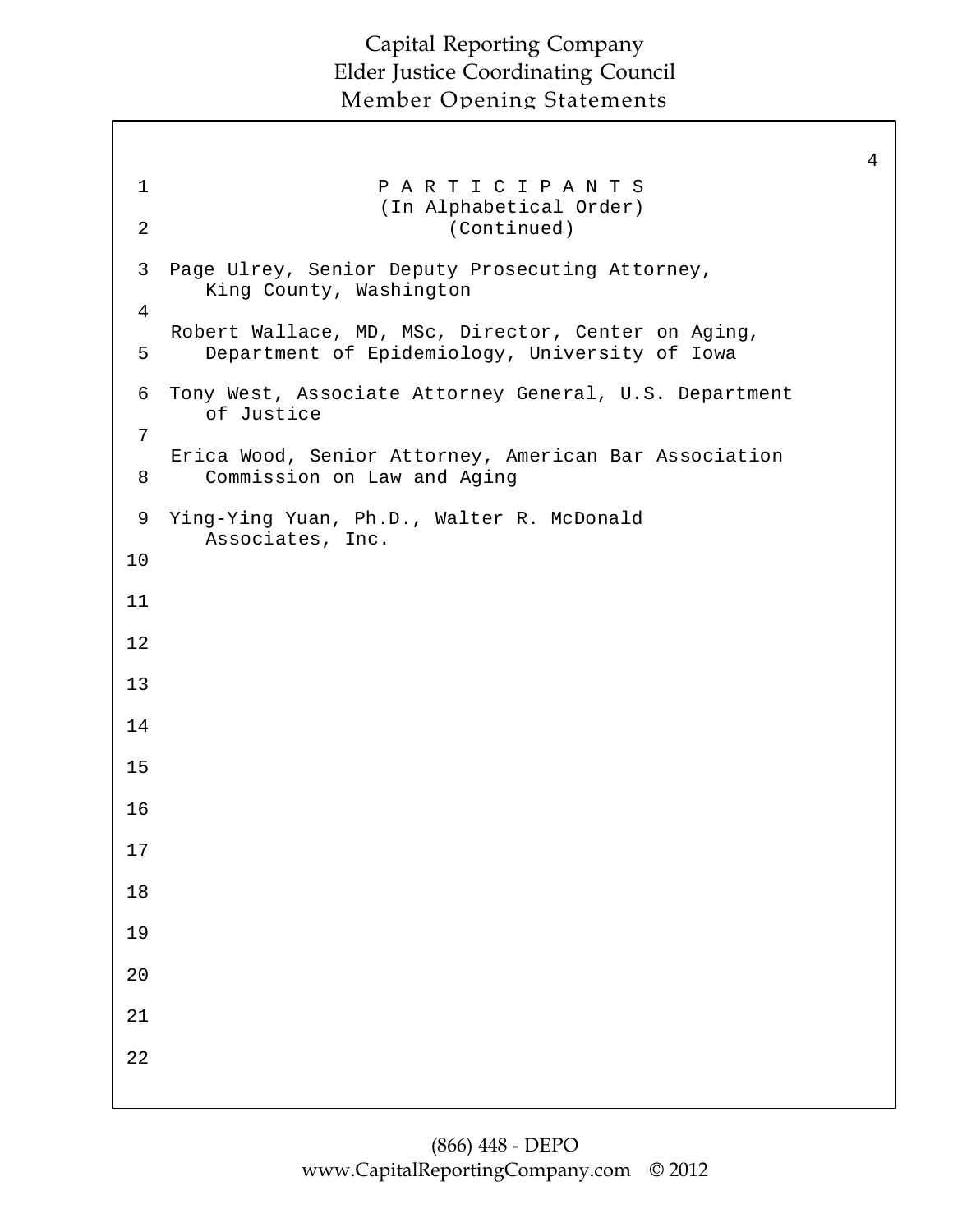|             |                                        |                | 5 |
|-------------|----------------------------------------|----------------|---|
| $\mathbf 1$ | TABLE OF CONTENTS                      |                |   |
| 2           |                                        | PAGE           |   |
| 3           | MORNING SESSION                        | 7              |   |
| 4           | Welcome and Convening                  | 7              |   |
| 5           | Kathleen Sebelius                      | $\overline{7}$ |   |
| 6           | Eric H. Holder, Jr.                    | 13             |   |
| 7           | Michael J. Astrue                      | 20             |   |
| 8           | Richard Blumenthal                     | 26             |   |
| 9           | Council Member Designees               | 32             |   |
| 10          | Robert Petzel, VA                      | 33             |   |
| 11          | Gerri Fiala, DOL                       | 35             |   |
| 12          | Shawn Tiller, USPIS                    | 38             |   |
| 13          | Charles Harwood, FTC                   | 42             |   |
| 14          | Hubert "Skip" Humphrey III, CFPB       | 48             |   |
| 15          | Melissa Koide, DOT                     | 53             |   |
| 16          | Speakers Panel: Financial Exploitation | 60             |   |
| 17          | Paul Smocer                            | 61             |   |
| 18          | Paul Greenwood                         | 67             |   |
| 19          | Erica Wood                             | 74             |   |
| 20          |                                        |                |   |
| 21          |                                        |                |   |
| 22          |                                        |                |   |
|             |                                        |                |   |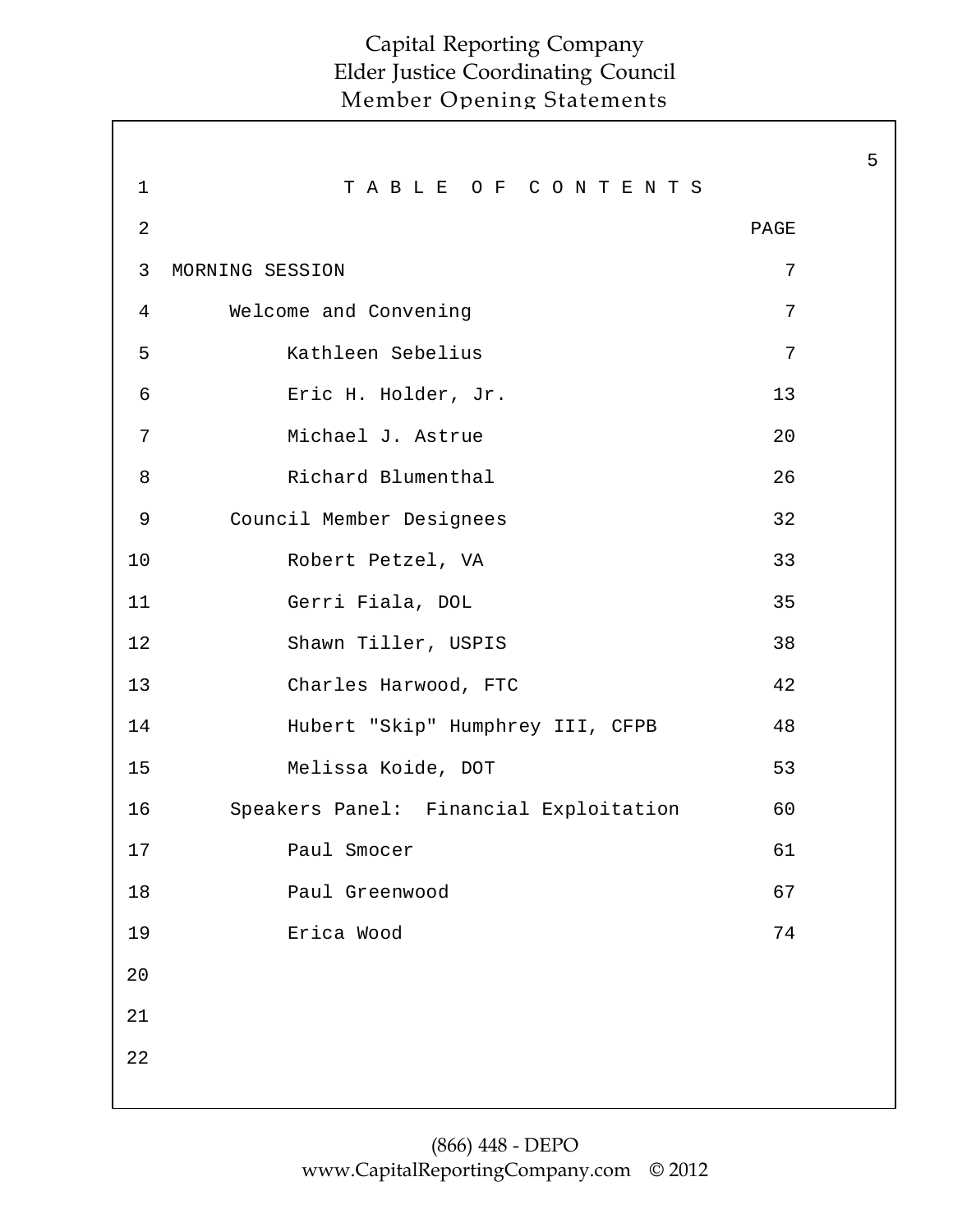|                |                                             |      | $\overline{6}$ |
|----------------|---------------------------------------------|------|----------------|
| $\mathbf 1$    | TABLE OF CONTENTS<br>(Continued)            |      |                |
| $\overline{2}$ |                                             | PAGE |                |
| 3              | AFTERNOON SESSION                           | 117  |                |
| 4              | Speakers Panel: Public Policy and Awareness | 118  |                |
| 5              | Kay Brown                                   | 120  |                |
| 6              | Hillery Tsumba                              | 126  |                |
| 7              | Robert Blancato                             | 130  |                |
| 8              | Marie-Therese Connolly                      | 137  |                |
| 9              |                                             |      |                |
| 10             | Speakers Panel: Enhancing Response          | 164  |                |
| 11             | Laura Mosqueda, MD                          | 166  |                |
| 12             | William Benson                              | 173  |                |
| 13             | Lori Stiegel                                | 179  |                |
| 14             | Page Ulrey                                  | 194  |                |
| 15             | Patricia Banks                              | 201  |                |
| 16             |                                             |      |                |
| 17             | Speakers Panel: Advancing Research          | 225  |                |
| 18             | Robert Wallace, MD, MSc                     | 226  |                |
| 19             | Mark Lachs, MD                              | 233  |                |
| 20             | Ying-Ying Yuan, Ph.D.                       | 240  |                |
| 21             | Xinqi Dong, MD, MPH                         | 249  |                |
| 22             |                                             |      |                |
|                |                                             |      |                |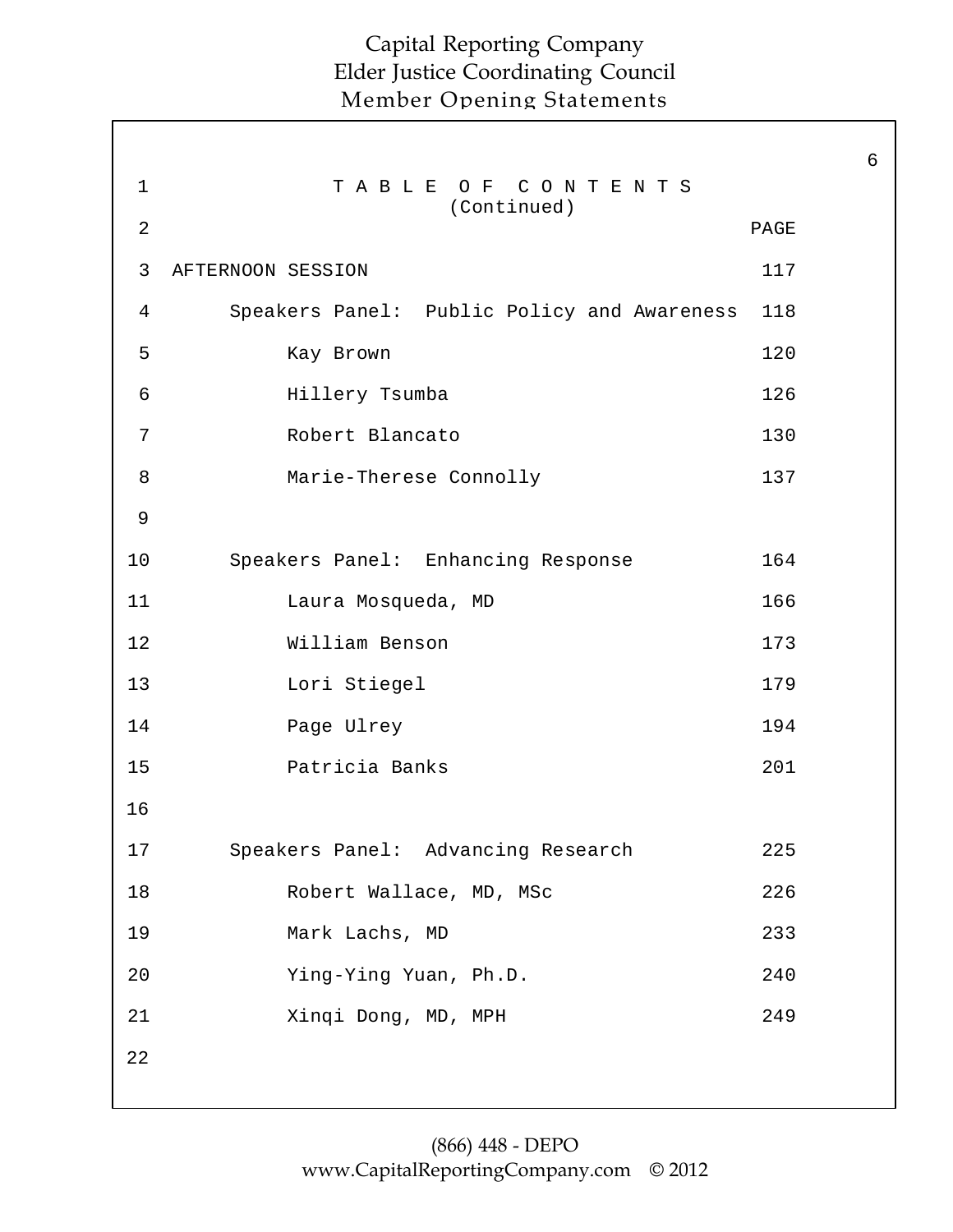| $\mathbf 1$ | PROCEEDINGS                                                |
|-------------|------------------------------------------------------------|
| 2           | MORNING SESSION Welcome & Convening                        |
| 3           | MS. GREENLEE: Good morning to you all.                     |
| 4           | Thank you for joining. We have a wonderful day             |
| 5           | scheduled. I'm very glad to see everyone and I would       |
| 6           | like to just like to welcome everybody to the event.       |
| 7           | I'm Kathy Greenlee, the Assistant Secretary for Aging,     |
| 8           | as well as the Administrator, at the Administration for    |
| 9           | Community Living. We're going to kick things off by        |
| 10          | asking Secretary Sebelius of HHS to come open the          |
| 11          | morning for us.                                            |
| 12          | So, Secretary, I will move to you for the                  |
| 13          | day. Thank you -- for the morning at least.                |
| 14          | (Applause.)                                                |
| 15          | SECRETARY SEBELIUS: Well, good morning,                    |
| 16          | everybody. I am so delighted to be here to convene         |
|             | 17 this very important Elder Justice Coordinating Council. |
| 18          | We're thrilled to have a chance to bring these experts     |
| 19          | and advocates together.                                    |
| 20          | And I want to start by thanking Kathy                      |
| 21          | Greenlee. For the last few years Kathy has been really     |
| 22          | the driving force behind our efforts at HHS to fight       |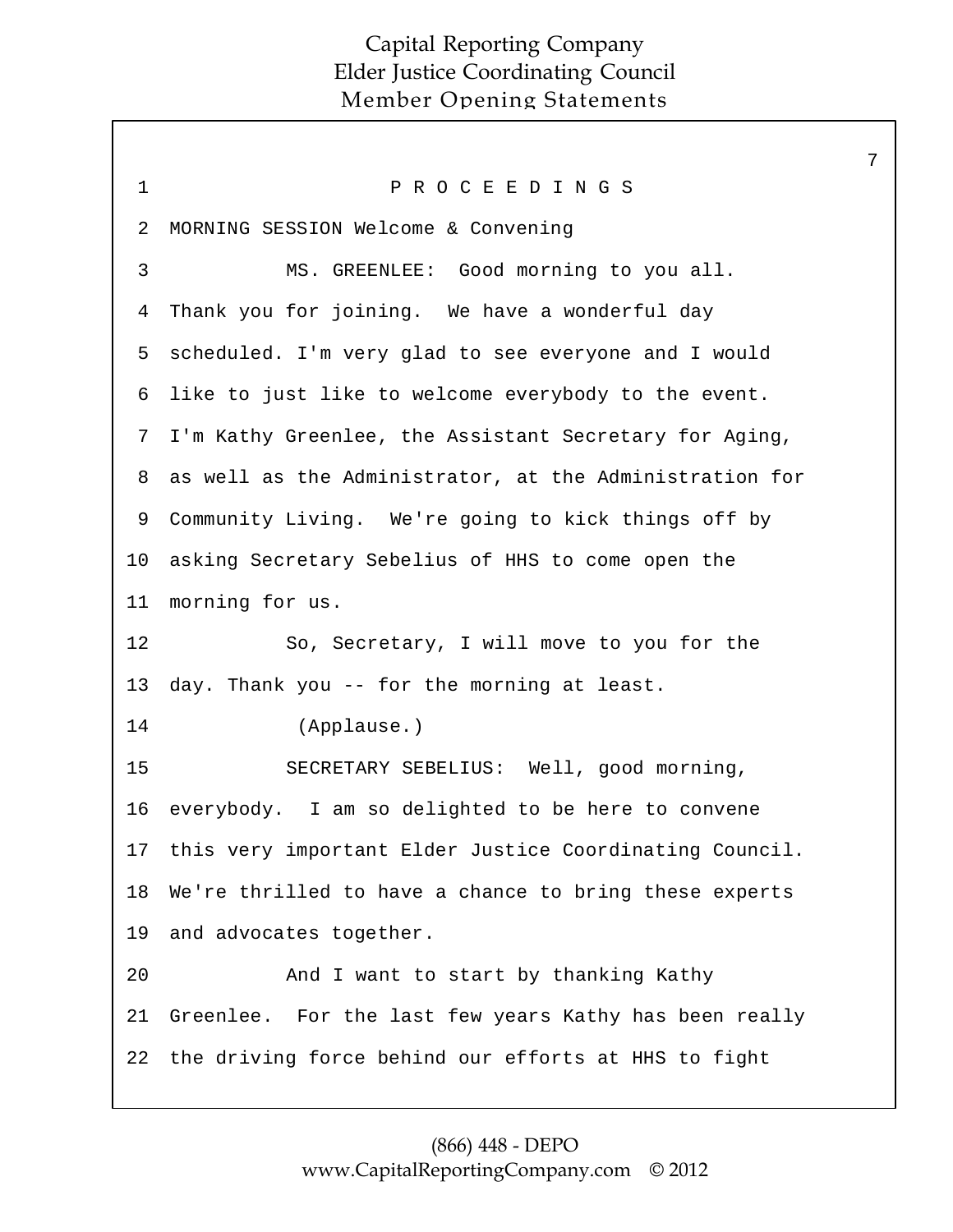| 1  | elder abuse. She has been actually passionate about     |
|----|---------------------------------------------------------|
| 2  | this topic for years and years before she got here to   |
| 3  | HHS as she brought that passion and commitment with     |
| 4  | her, but I know that without her leadership and         |
| 5  | dedication to this issue, we would not be in this room  |
| 6  | today. So please, would you join me in giving Kathy a   |
| 7  | $- -$                                                   |
| 8  | (Applause.)                                             |
| 9  | SECRETARY SEBELIUS: And I know you'll have a            |
| 10 | chance to hear from some of our great colleagues and    |
| 11 | partners, who I will introduce one at a time. But I     |
| 12 | want to begin by just welcoming everyone to the         |
| 13 | inaugural meeting of the Elder Justice Coordinating     |
| 14 | Council. In particular, I want to thank my colleagues   |
| 15 | at the front table who have joined us in this "all of   |
| 16 | government" effort by appearing here today or sending a |
| 17 | representative.                                         |
| 18 | Now, we're all here for a simple reason,                |
| 19 | because we believe every American deserves the chance   |
| 20 | to live their later years with basic comfort and        |
| 21 | financial security. And, unfortunately, what we know    |
|    | 22 is at least one out of every ten older Americans is  |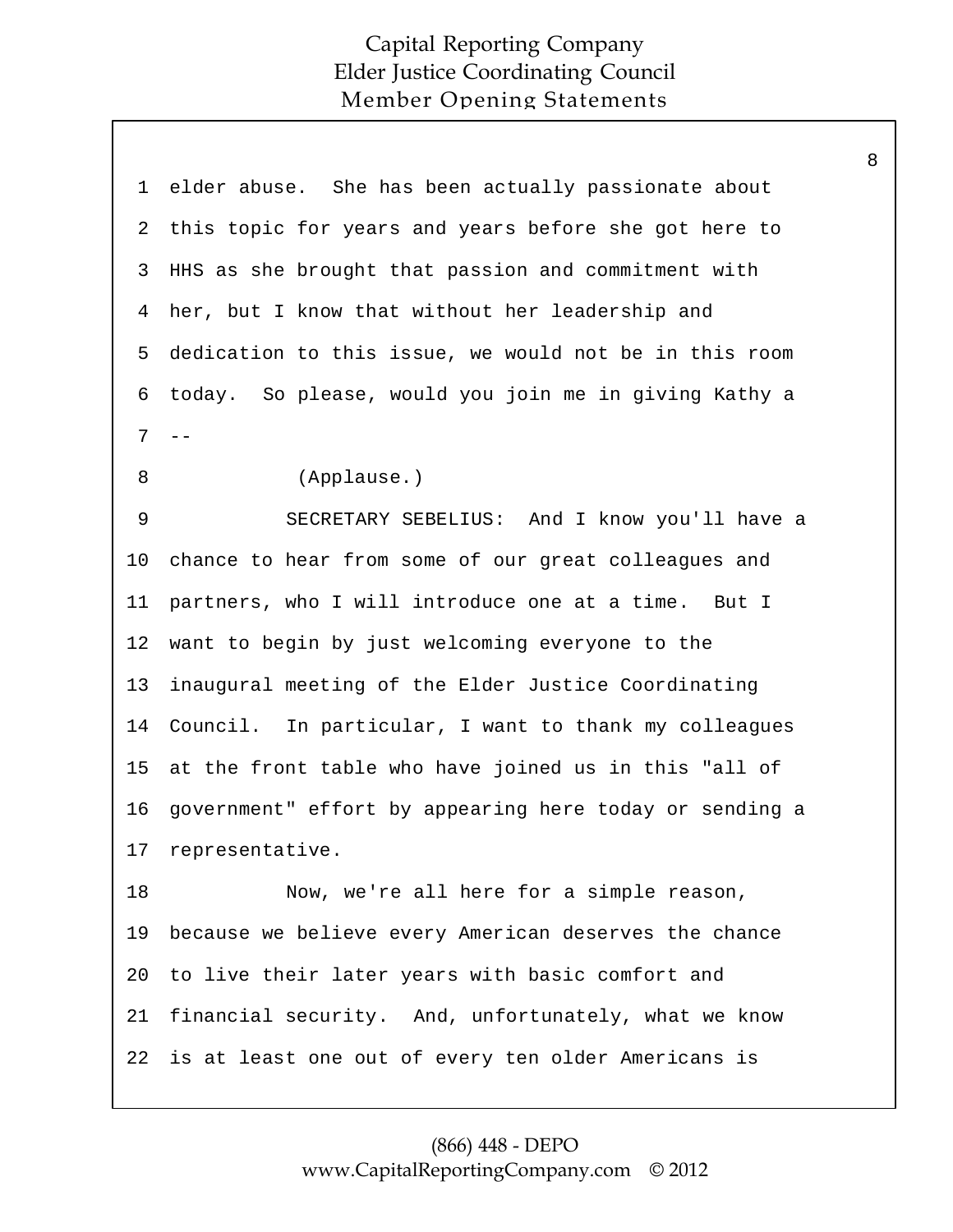| 1  | denied that opportunity due to abuse, neglect, or         |
|----|-----------------------------------------------------------|
| 2  | exploitation. Now, these victims aren't strangers.        |
| 3  | They're our parents and grandparents. They're our         |
| 4  | friends and mentors, former teachers, coaches, and        |
| 5  | neighbors. They have already contributed so much to       |
| 6  | this nation. They continue to make great                  |
| 7  | contributions. And they deserve to be safe and free       |
| 8  | from mistreatment and exploitation.                       |
| 9  | But for far too long too many of these                    |
| 10 | Americans have had to suffer alone or in the shadows.     |
| 11 | Many seniors fail to report their abuse because they      |
| 12 | feel ashamed or embarrassed. They think that if they      |
| 13 | report the problem, they will put their independence at   |
| 14 | risk or the abuse could just get worse, or they might     |
| 15 | not even realize they're being exploited by being         |
| 16 | charged for a service they didn't ever receive. In        |
|    | 17 total, research shows that just about one out of every |
| 18 | 24 cases of abuse gets reported.                          |
| 19 | So we've tried to tackle the problem in the               |
| 20 | past, and usually it's been with far too little           |
| 21 | coordination and, frankly, too little focus. Most of      |
| 22 | the protective services are handled at the state and      |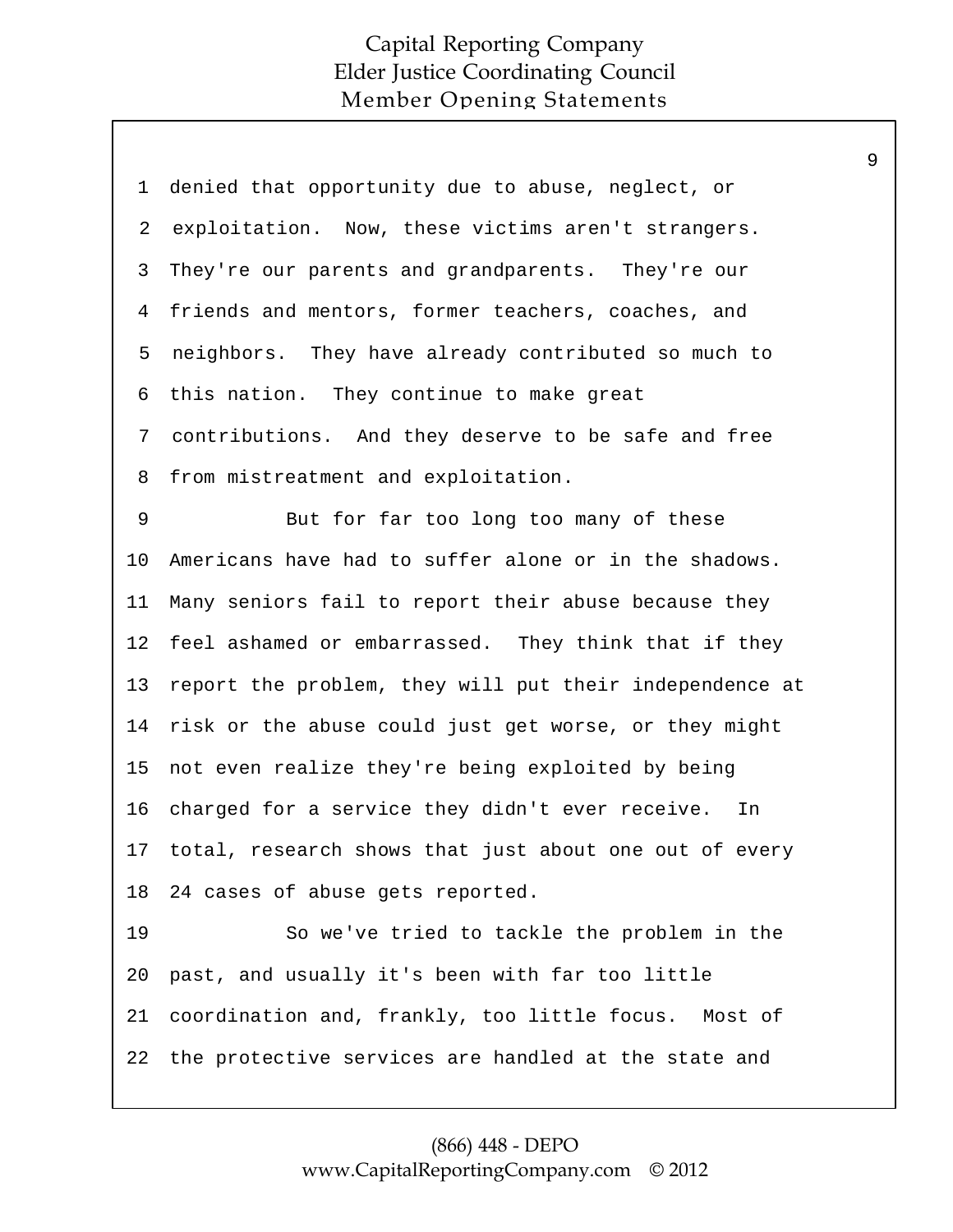| $\mathbf 1$  | local level with varying levels of success, and at the  |
|--------------|---------------------------------------------------------|
| 2            | federal level, programs dedicated to fight mistreatment |
| $\mathsf{3}$ | of seniors haven't been organized in a very strategic   |
| 4            | way, which often reduces the overall effectiveness, and |
| 5            | that's why the Obama administration has made fighting   |
| 6            | elder abuse a top priority.                             |
| 7            | Through our new Administration for Community            |
| 8            | Living, we have created new national resource centers   |
| 9            | to support and enhance state, tribal, and local efforts |
| 10           | to tackle elder abuse, neglect, and exploitation.<br>We |
| 11           | have established an Office for Older Americans in the   |
| 12           | Consumer Financial Protection Bureau to focus on the    |
| 13           | full range of financial needs of seniors, including the |
| 14           | serious issue of elder financial abuse and              |
| 15           | exploitation, and that office is led by a great         |
| 16           | representative and advocate, Skip Humphrey, who is here |
| 17           | with us today.                                          |
| 18           | Our wonderful partners at the Department of             |
| 19           | Justice are stepping up their efforts to prosecute      |
| 20           | those who financially target and exploit seniors        |
| 21           | through health care fraud, consumer scams, and other    |
| 22           | schemes, and you will hear from the Attorney General in |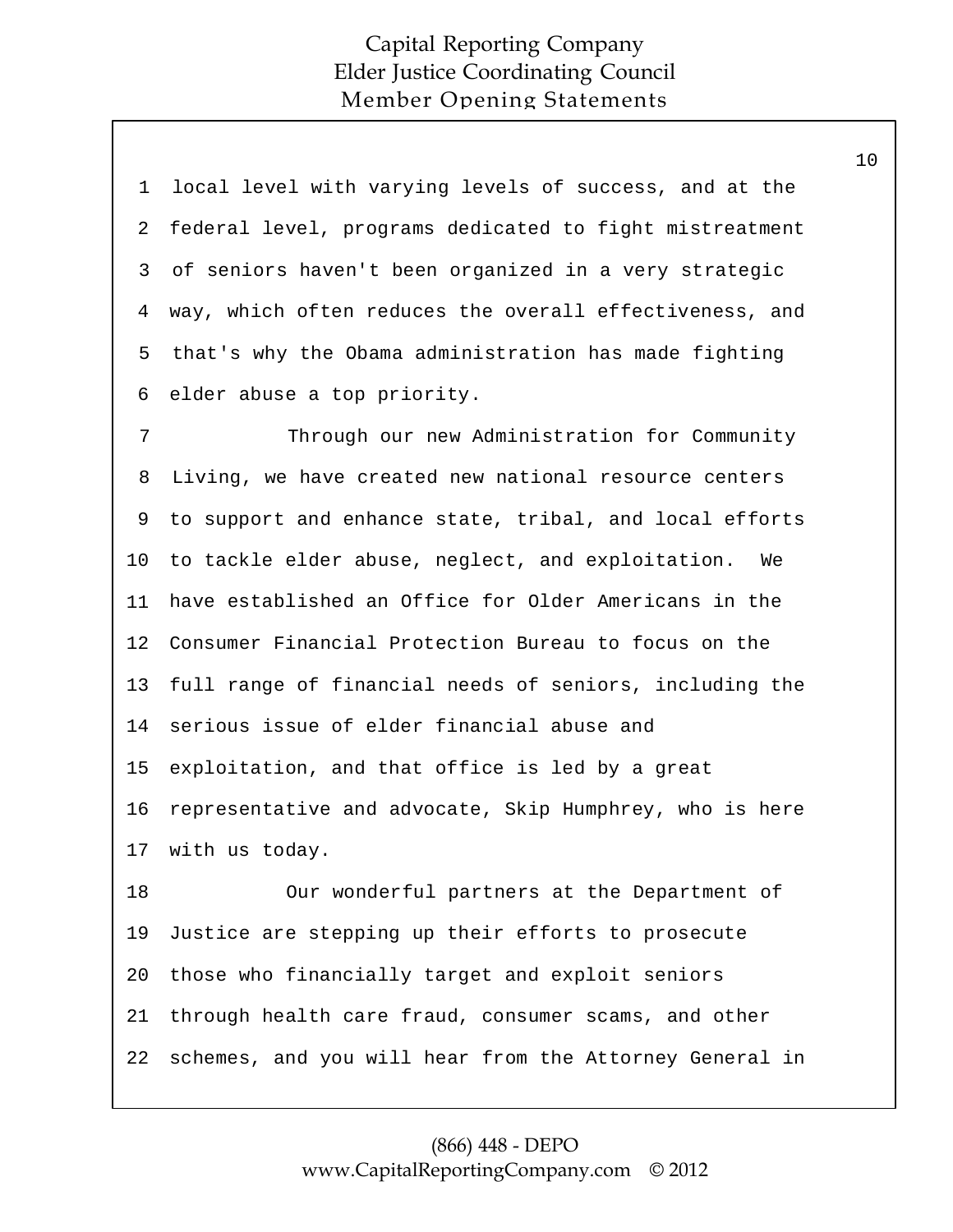1 a little while.

| $\overline{2}$ | Perhaps most important of all, we all fought            |
|----------------|---------------------------------------------------------|
| 3              | to pass the historic Elder Justice Act as part of the   |
| 4              | new health care law, and this June on World Elder Abuse |
| 5              | Awareness Day, I announced more than \$5 million in new |
| 6              | funding under the Affordable Care Act to help address   |
| 7              | the lack of solid knowledge on how to best prevent      |
| 8              | elder abuse. Today I can proudly report that funds      |
| 9              | have now been awarded to five organizations in four     |
| 10             | states -- Alaska, New York, Texas, and California --    |
| 11             | and to three tribes, to help test promising new         |
| 12             | approaches. Our goal is to identify the most            |
| 13             | successful programs, make them even stronger, and then  |
| 14             | help them spread across the country.                    |
| 15             | We also took the further step of convening              |
| 16             | this Council. The Council will meet a minimum of two    |
| 17             | times a year and will develop recommendations on how we |
| 18             | can better coordinate activities related to elder abuse |
| 19             | and other crimes against our elders. And 2014, the      |
| 20             | Council will send a report to Congress describing our   |
| 21             | activities, accomplishments, and challenges, and        |
| 22             | providing additional recommendations for congressional  |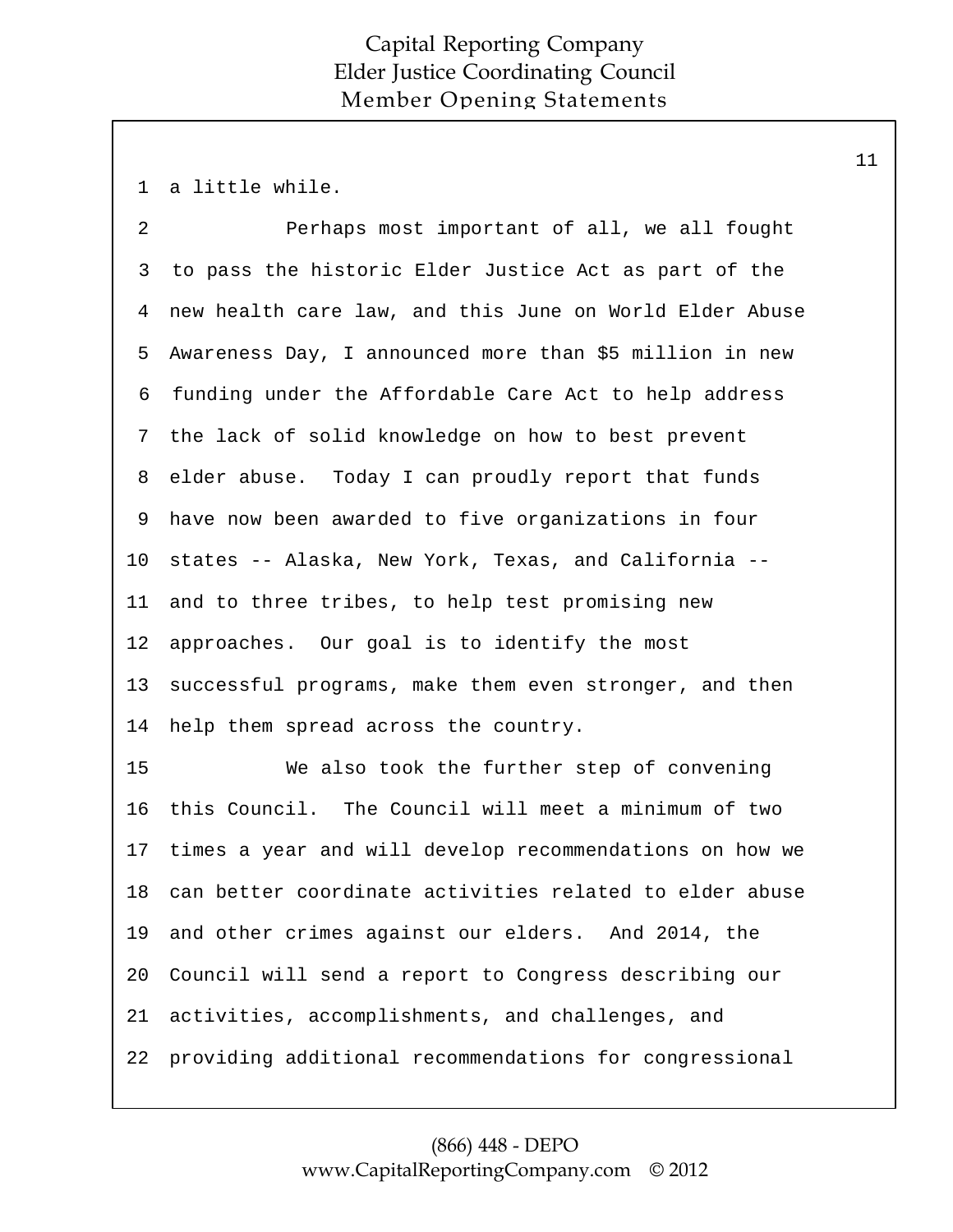1 action based on our findings.

2 So the creation of this Council is a big step forward. We have gathered together all the policymakers at the federal level, and we want to be able to see how programs can work together better and where further actions are necessary, and we'll give experts a forum across government to share suggestions and recommendations for action. 3 4 5 6 7 8

9 Now, our seniors have already given so much to us and to our country. They need to know that their friends, their family, and government absolutely will not stand for abuse, intimidation, or exploitation. We have taken some very important good first steps over the last few years, and now we're here today to start building on those efforts. 10 11 12 13 14 15

16 Again, thank you all for being with us today. 17 I would like to invite a great ally on this issue, a great friend, and somebody who looks out for seniors each and every day, Attorney General Holder, to come to the podium for a few opening remarks. 18 19 20 21 General Holder. 22 (Applause.)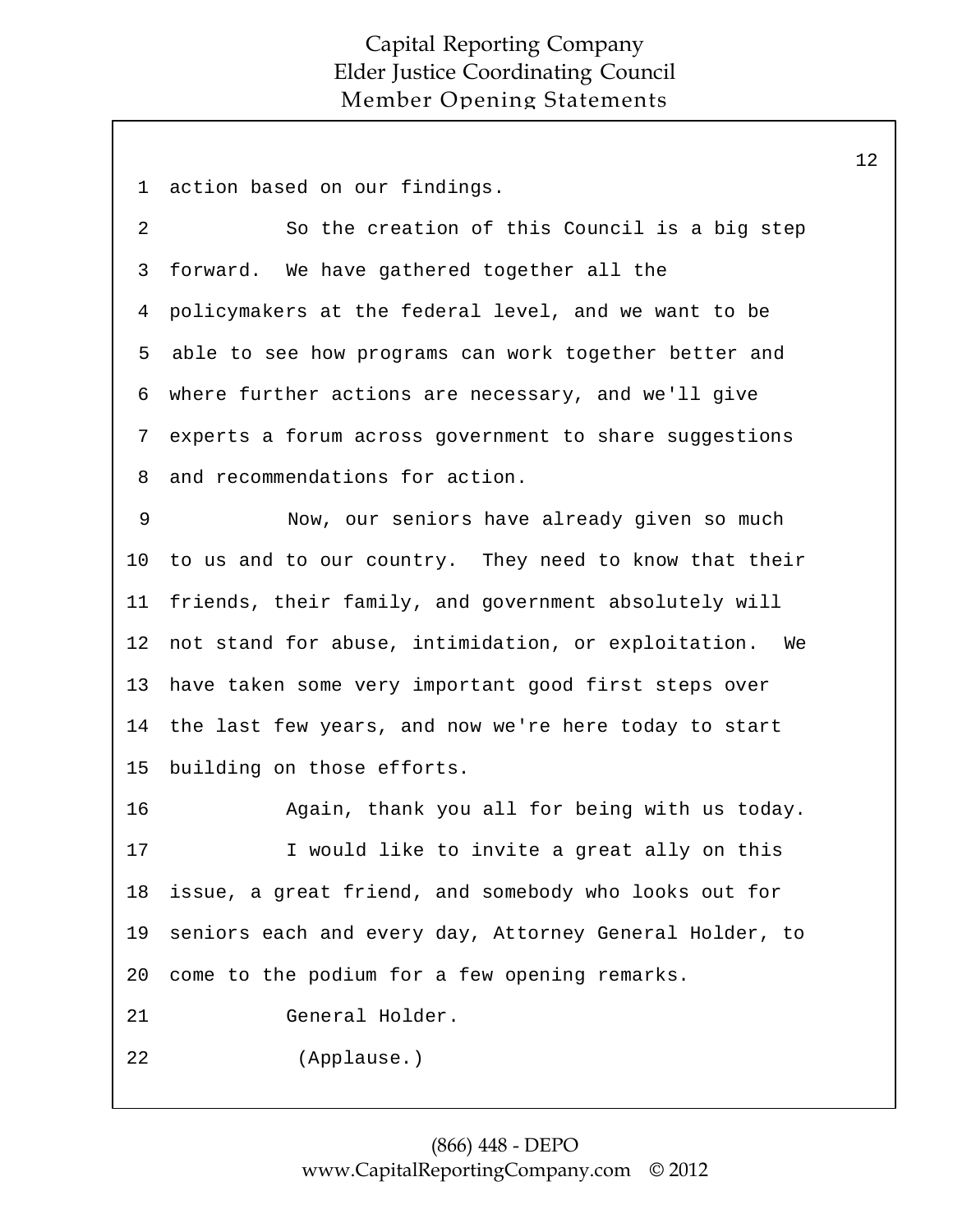|                |                                                         | 13 |
|----------------|---------------------------------------------------------|----|
| $\mathbf 1$    | ATTORNEY GENERAL HOLDER: Well, good morning.            |    |
| $\overline{2}$ | (Chorus of "Good morning.)                              |    |
| 3              | ATTORNEY GENERAL HOLDER: It's a pleasure for            |    |
| 4              | me to be here this morning, and I want to thank         |    |
| 5              | Secretary Sebelius for those kind words, for the        |    |
| 6              | outstanding leadership that she and her colleagues at   |    |
| 7              | the Department of Health and Human Services are         |    |
| 8              | providing to help meet the needs of our nation's aging  |    |
| 9              | populations.                                            |    |
| 10             | I also want to note that we have with us                |    |
| 11             | Senator Richard Blumenthal, who has been a leader in    |    |
| 12             | this field long before he was a senator, as a really    |    |
| 13             | effective and crusading attorney general. He has done   |    |
| 14             | a wonderful job in this area for a good number of       |    |
| 15             | years.                                                  |    |
| 16             | So it's good to have you with us, Senator, as           |    |
| 17             | well.                                                   |    |
| 18             | The Justice Department is really proud to               |    |
| 19             | count the Senator and as well as HHS as partners in     |    |
| 20             | this work and grateful for the assistance and support   |    |
| 21             | that especially HHS has provided in our efforts to      |    |
| 22             | protect America's seniors from abuse, neglect, and also |    |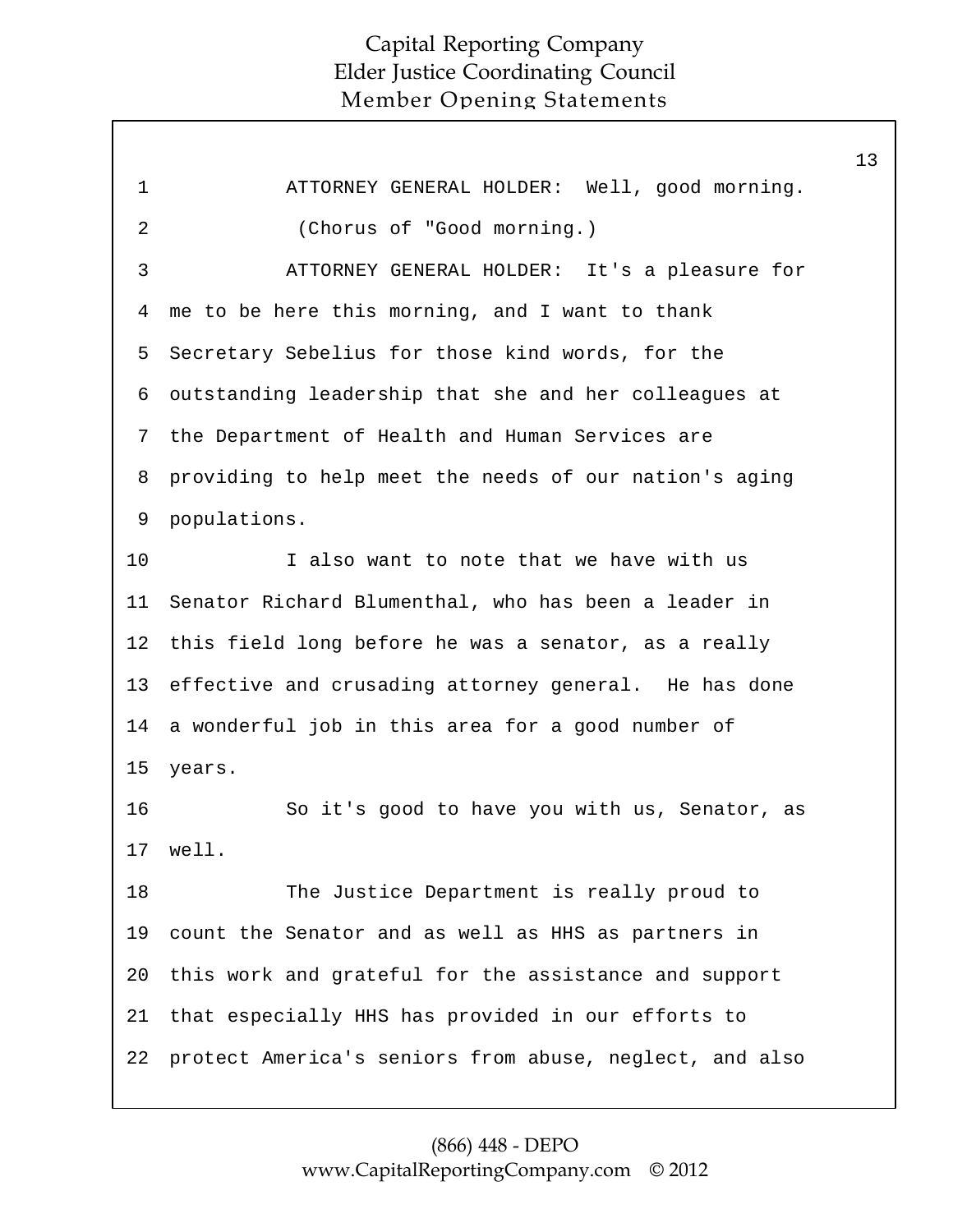| 1              | from financial exploitation. I also want to thank all   |
|----------------|---------------------------------------------------------|
| 2              | of today's participants for your dedication to these    |
| 3              | goals and for taking time to be a part of this          |
| $\overline{4}$ | inaugural meeting of the Elder Justice Coordinating     |
| 5              | Council and for bringing your perspectives and your     |
| 6              | expertise to today's discussions. And I would also      |
| 7              | like to acknowledge the strong leadership of Associate  |
| 8              | Attorney General Tony West, who you'll be seeing later  |
| 9              | this afternoon, who has done really a tremendous job in |
| 10             | driving these efforts forward.                          |
| 11             | It has been 35 years since Hubert Humphrey              |
| 12             | reminded us that the measure of a society is reflected  |
| 13             | by the way it treats those who are in the dawn of life, |
| 14             | those who age in the twilight of life, and those who    |
| 15             | persevere in the shadows of life. Unfortunately, all    |
| 16             | too often those in life's twilight are also suffering   |
| 17             | in life's shadows, and this problem is not new, but     |
| 18             | addressing it, I think, has never been more urgent.     |
| 19             | Why? Well, because our society is one that is rapidly   |
| 20             | aging. Within the next decade and a half, it's          |
| 21             | estimated that more than 72 million Americans, nearly   |
| 22             | 20 percent of the entire population, will be            |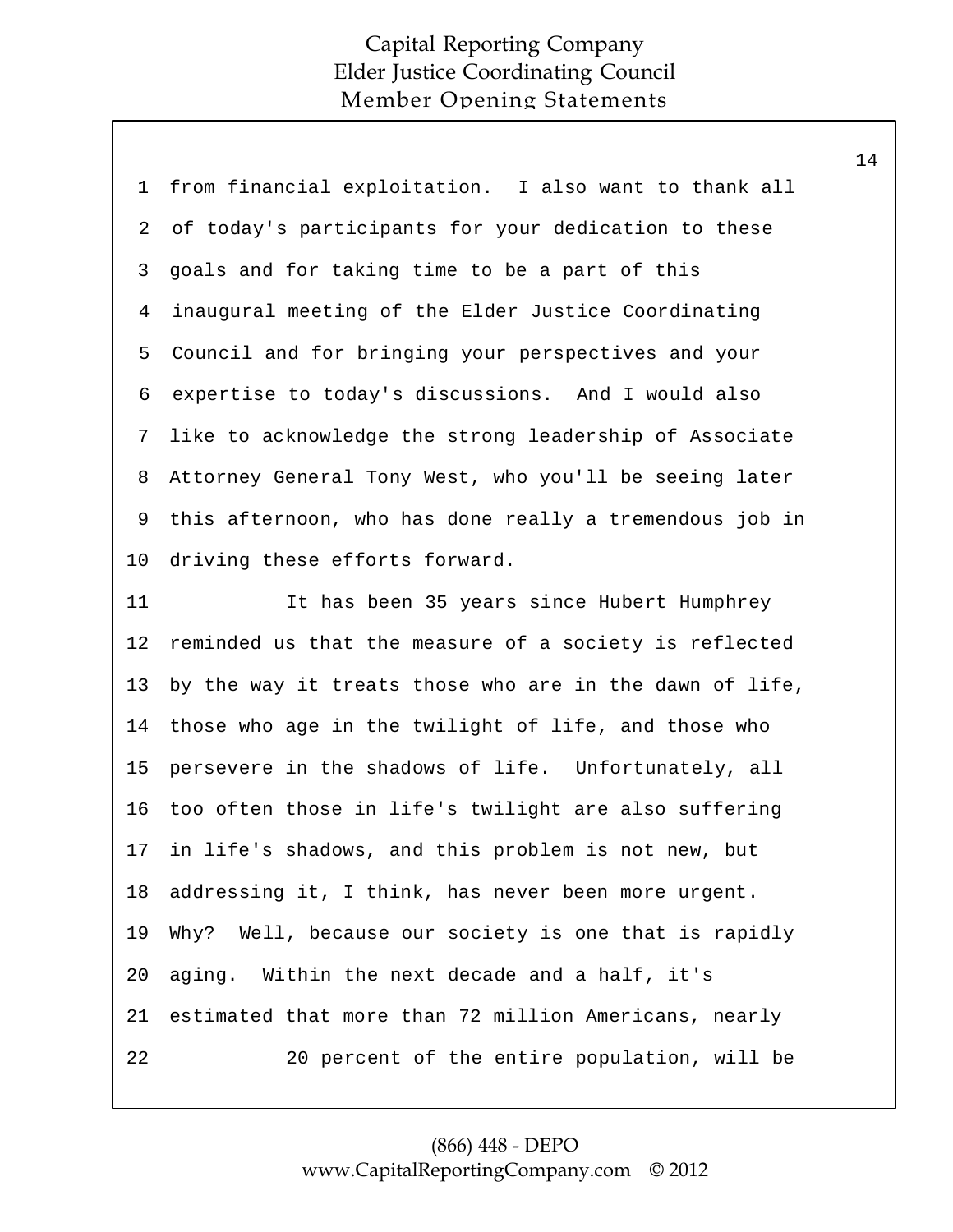| 1  | over the age of 65. This fact presents us with          |
|----|---------------------------------------------------------|
| 2  | particular challenges and important questions,          |
| 3  | including: How will we ensure that these individuals    |
| 4  | have access to the quality care that they deserve and   |
| 5  | can live their lives in both dignity and security?      |
| 6  | Part of the answer lies in our honestly                 |
| 7  | recognizing and openly discussing the very real but     |
| 8  | underreported problem of elder abuse, which can take    |
| 9  | many forms, from financial exploitation to age          |
| 10 | discrimination to health care fraud. Fortunately,       |
| 11 | preventing and combating elder abuse is now a priority  |
| 12 | for both HHS and DOJ and for agencies and allies across |
| 13 | and beyond government, and in recent years we've made   |
| 14 | significant improvements in law enforcement's ability   |
| 15 | to recognize and to respond to elder abuse. However,    |
| 16 | as we have all seen, tragedy is still far too           |
|    | 17 prevalent, with victims often too ashamed to come    |
| 18 | forward especially when the perpetrator is a family     |
| 19 | member.                                                 |
| 20 | Even today, nearly 3 decades after the United           |
| 21 | Nations World Assembly recognized elder abuse as a      |
| 22 | public health and human rights issue across the globe,  |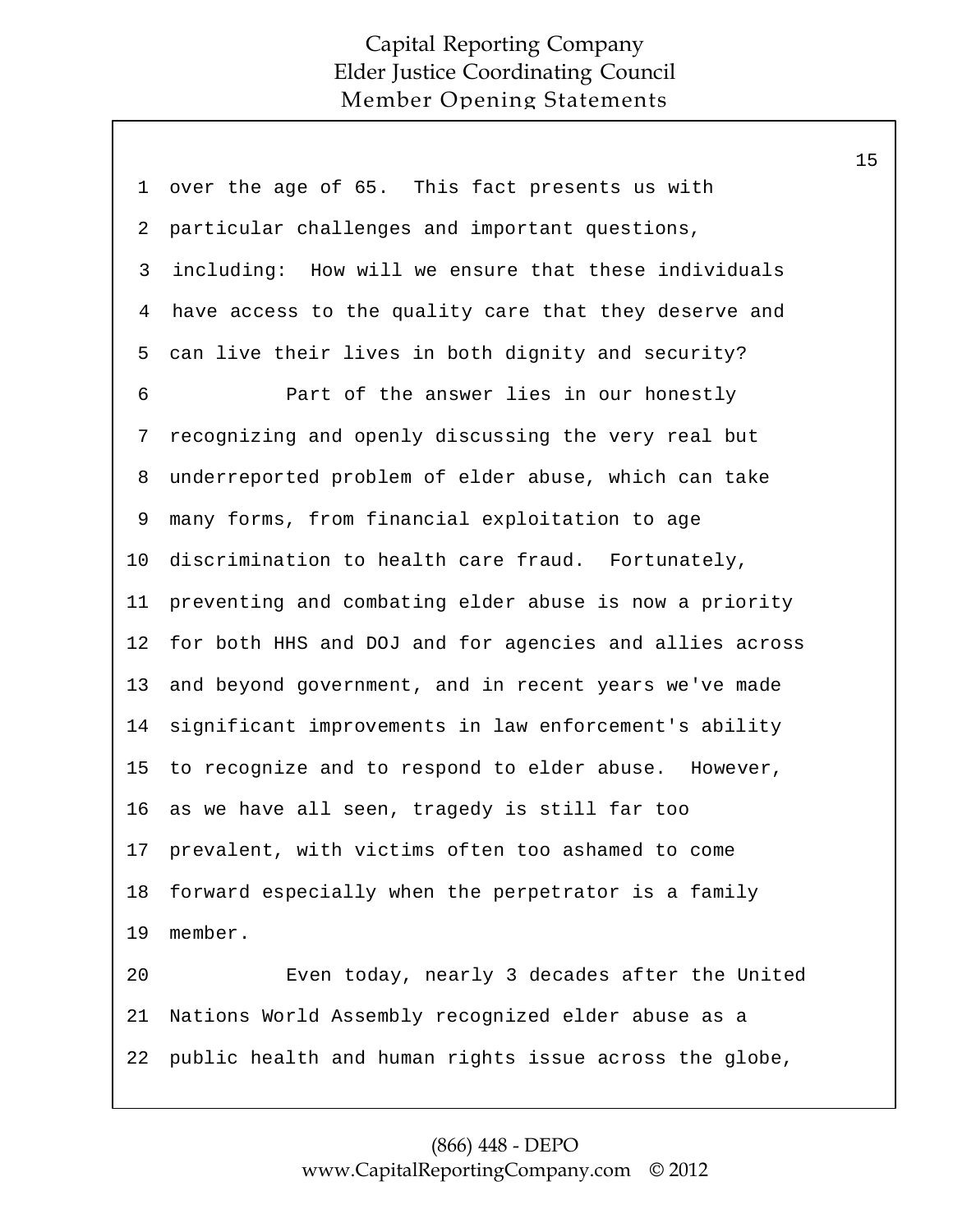| 1              | we still find deeply disturbing cases of neglect,       |
|----------------|---------------------------------------------------------|
| 2              | exploitation, and even violence. For that reason, the   |
| 3              | Department of Justice, alongside the Department of      |
| $\overline{4}$ | Health and Human Services, has devoted tremendous       |
| 5              | resources to combating these crimes. We are collecting  |
| 6              | data to raise awareness and to bolster prevention       |
| 7              | efforts, and through the Justice Department's Office of |
| 8              | Justice Programs, we have funded a wide range of        |
| 9              | cutting-edge research and have released findings on the |
| 10             | signs and the characteristics of elder abuse, neglect,  |
| 11             | and financial exploitation.                             |
| 12             | We have also supported the training of                  |
| 13             | hundreds of police officers and judges on elder         |
| 14             | mistreatment as well as hundreds of local prosecutors   |
| 15             | on how to effectively develop and successfully          |
| 16             | prosecute elder abuse cases.                            |
| 17             | Over the last 2 weeks, beginning on October             |
| 18             | the 1st in Stamford, Connecticut, and concluding        |
| 19             | tomorrow in Miami, where I will be, we have convened a  |
| 20             | series of six investor fraud summits across the country |
|                |                                                         |
| 21             | bringing together a host of federal agencies, law       |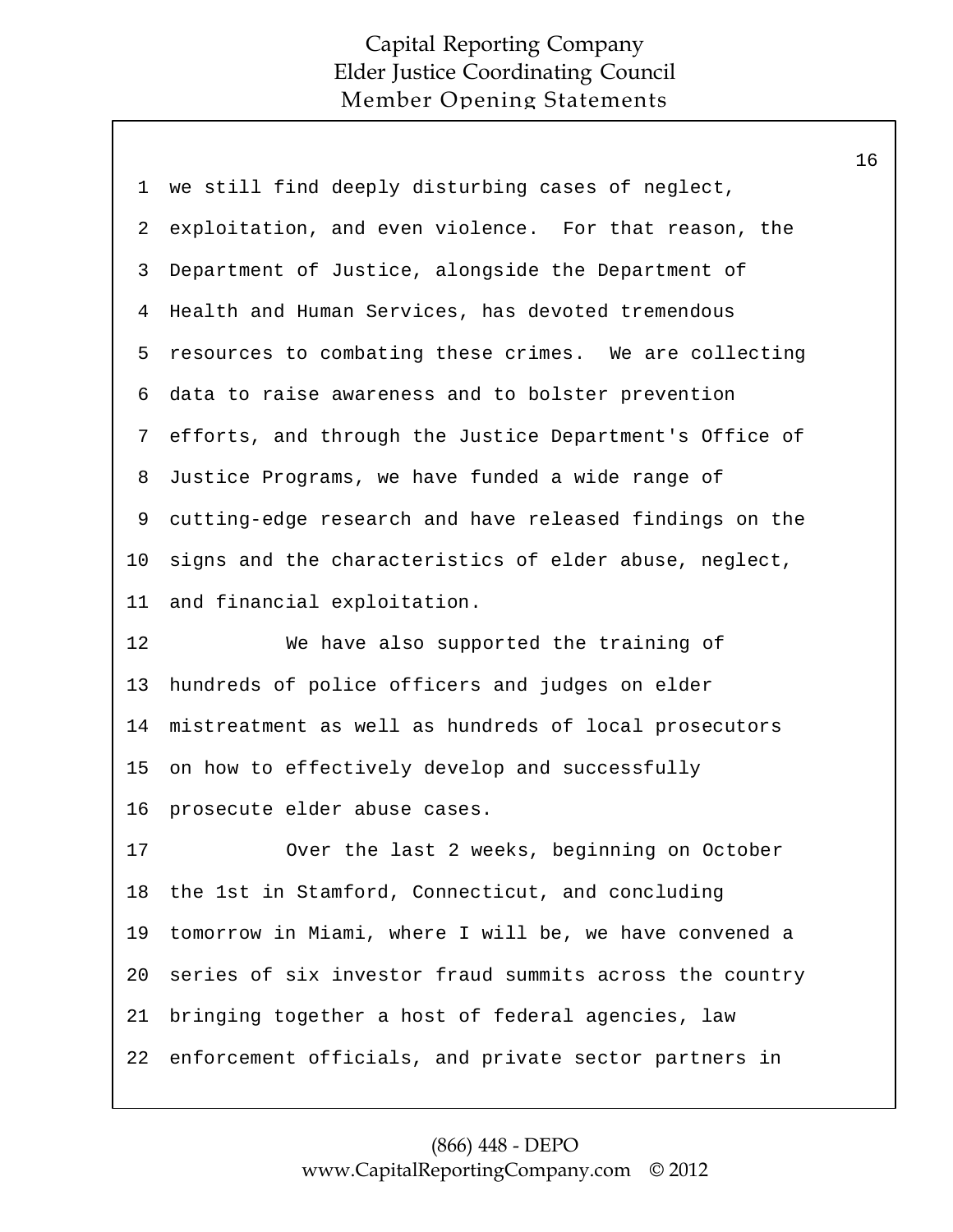| 1  | order to raise awareness about investment fraud schemes |
|----|---------------------------------------------------------|
| 2  | and to empower members of the public to fight back. Two |
| 3  | of these summits -- one that was held in California     |
| 4  | earlier this week, and another that's taking place in   |
| 5  | Ohio as we speak -- have been hosted by retirement      |
| 6  | communities, and through the Department's Elder Justice |
| 7  | Initiative, our Office of Victims of Crime and the      |
| 8  | landmark Access to Justice Initiative, we are funding   |
| 9  | and facilitating the training of a wide range of        |
| 10 | professionals to work with law enforcement officials to |
| 11 | help identify and to respond to victims of elder abuse. |
| 12 | I would also like to highlight two additional           |
| 13 | focus areas where we have seen significant successes.   |
| 14 | Our fight against health care fraud and investor fraud. |
| 15 | This work is critical. Not only do health care fraud    |
| 16 | crimes siphon precious taxpayer resources, drive up     |
| 17 | health care costs, and jeopardize the strength of       |
| 18 | essential health care programs, like investor fraud     |
| 19 | crimes, they also disproportionately victimize the most |
| 20 | vulnerable members of society, including elderly        |
| 21 | Americans.                                              |
| 22 | That's why the Justice Department has taken             |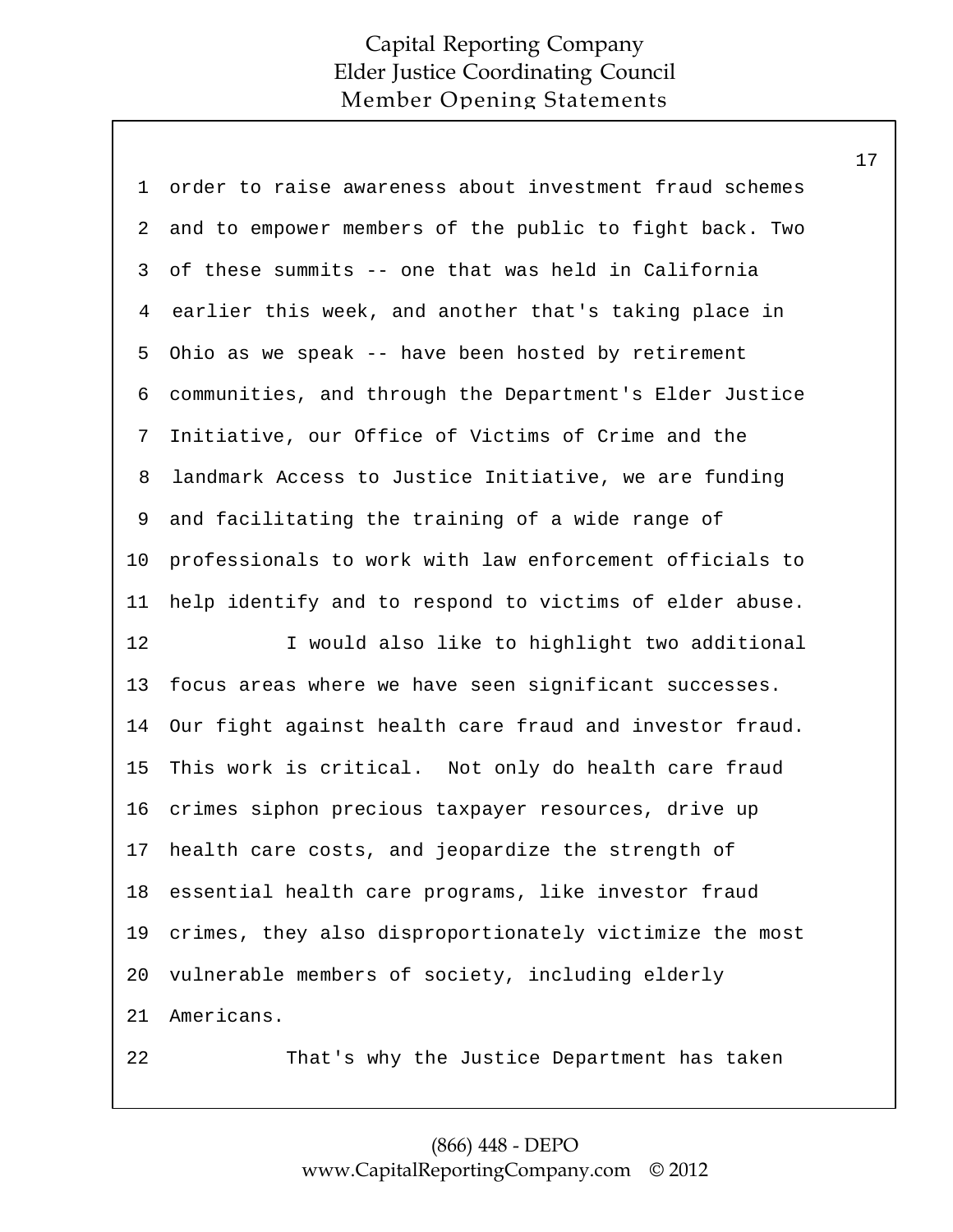| 1  | bold actions to protect our seniors from all types of   |
|----|---------------------------------------------------------|
| 2  | fraud and exploitation, and the Financial Fraud         |
| 3  | Enforcement Task Force, an administration-wide          |
| 4  | initiative that was launched in 2009, has really        |
| 5  | enabled us to take this work to a new level by bringing |
| 6  | together the biggest and broadest coalition of law      |
| 7  | enforcement officials, investigators, and regulatory    |
| 8  | agencies ever assembled to combat financial fraud.      |
| 9  | As a result of the innovative strategies that           |
| 10 | we have developed, we have made historic progress, with |
| 11 | record levels of prosecutions, convictions, and         |
|    |                                                         |
| 12 | settlements as well.                                    |
| 13 | We are also working on unprecedented ways to            |
| 14 | raise awareness about these crimes to help seniors and  |
| 15 | other targeted populations protect themselves and to    |
| 16 | assist those who have been victimized and to make       |
| 17 | reporting these crimes easier than it has been.         |
| 18 | I am extremely proud of the Department's                |
| 19 | efforts. There is little doubt that elder               |
| 20 | mistreatment, be it physical abuse, neglect, or         |
| 21 | financial exploitation, is not a problem that we can    |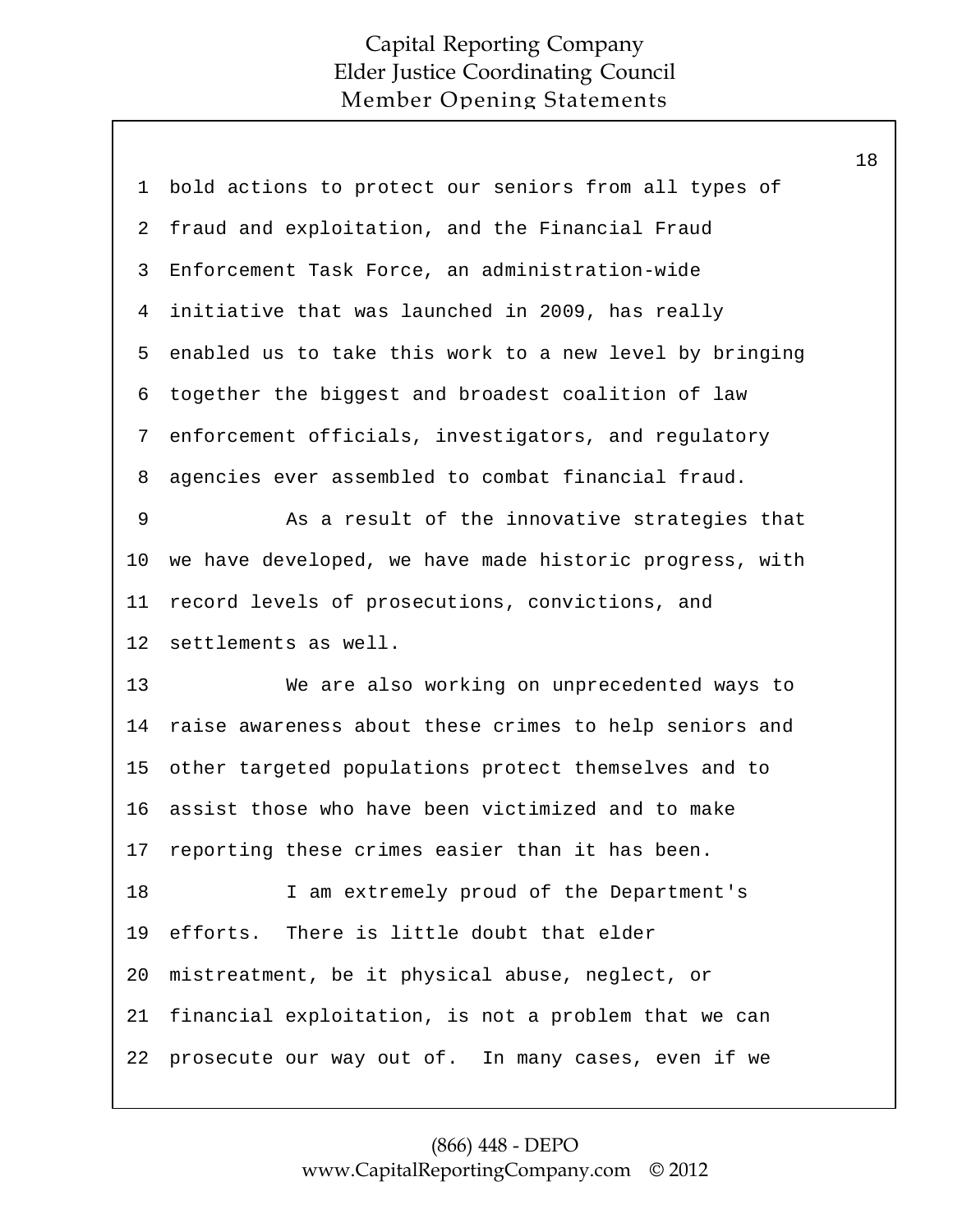| 1       | can recover stolen funds and bring fraudsters to        |
|---------|---------------------------------------------------------|
| 2       | justice, it's difficult to restore the integrity of     |
| 3       | seniors who have been abused or who have been           |
| 4       | neglected, and it's seldom easy to repair a senior's    |
| 5       | sense of safety and security in their home or community |
| 6       | once he or she has been financially exploited.          |
| 7       | For this reason, prevention, early detection,           |
| 8       | and early intervention must form the foundation of any  |
| 9       | comprehensive strategy aimed at combating elder         |
| $10 \,$ | mistreatment. This means that we need to employ a       |
| 11      | variety of approaches and enlist a wide range of        |
| 12      | partners with a renewed commitment to collaboration as  |
| 13      | well as communication. It also means that your          |
| 14      | participation in this work is absolutely essential.     |
| 15      | It's clear that we have a lot of work before            |
| 16      | us, but today's historic Elder Justice Coordinating     |
| 17      | Council meeting I think is a critical first step toward |
| 18      | developing a comprehensive strategy, an elder justice   |
| 19      | roadmap, I guess, for making this country safer for our |
| 20      | seniors.                                                |
| 21      | So I want to thank you again for being a part           |
| 22      | of these efforts. My colleagues and I look forward to   |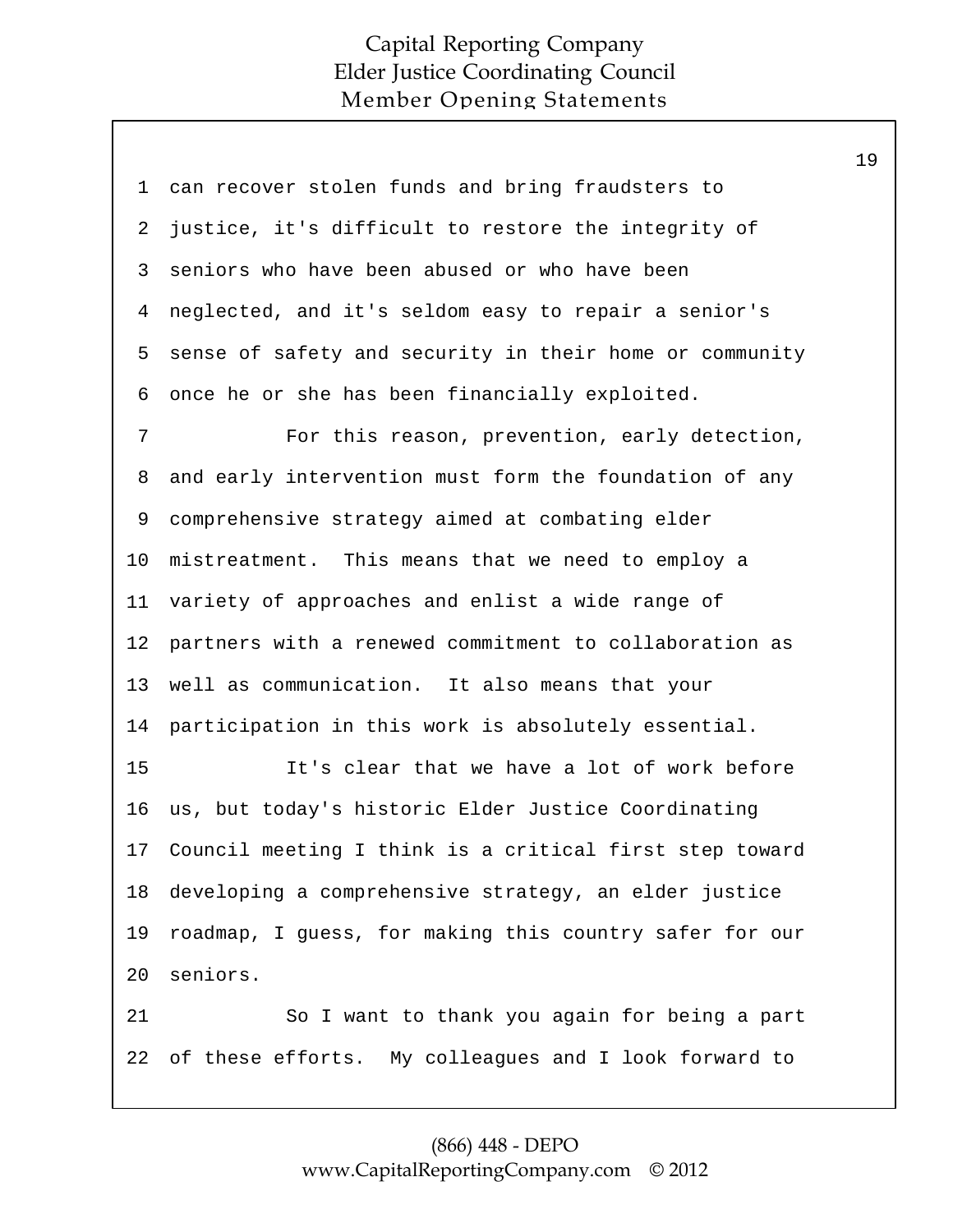1 hearing and learning from you and to continuing working together with you to make the progress that our seniors deserve and to make real the promises that their lives will always hold. Thanks very much. (Applause.) SECRETARY SEBELIUS: Thank you so much, General Holder. I'm struck by the fact that since our office is in the Hubert H. Humphrey Building, I get to see the famous Humphrey quote every day when I come to work, and it inspires our efforts at HHS. I would like to invite another great partner, Social Security Commissioner Michael Astrue, to come to the podium and share information about the Social Security Administration's ongoing activities to protect older Americans. Commissioner Astrue. COMMISSIONER ASTRUE: Thank you, Secretary Sebelius. I'm very honored to be here at this meeting, and I want to thank Secretary Sebelius and Assistant Secretary Greenlee for inviting me. And just a note on a personal level, it's always a special thrill for me 2 3 4 5 6 7 8 9 10 11 12 13 14 15 16 17 18 19 20 21 22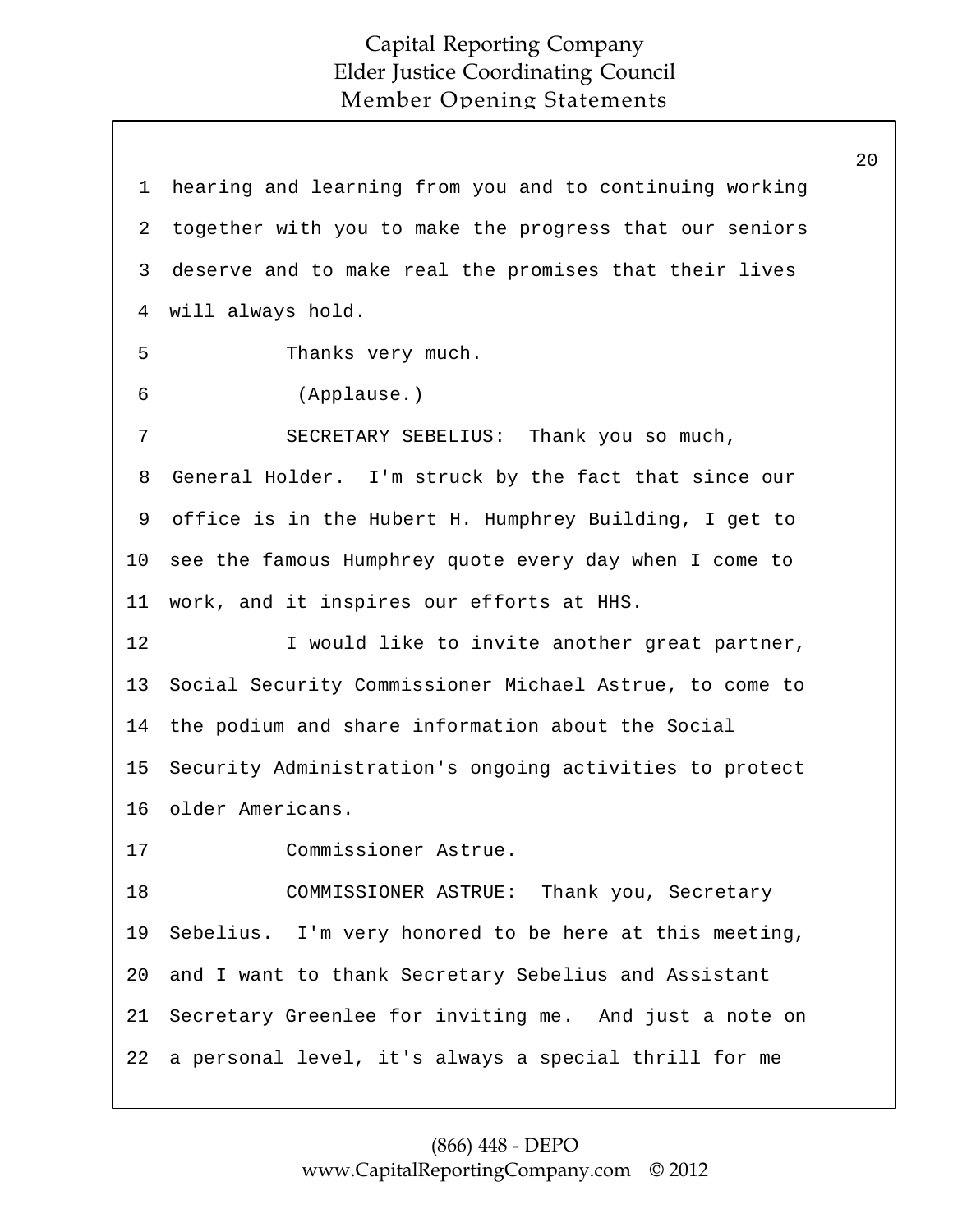1 to be back at an HHS-sponsored event, where I spent my reckless youth, and I still want to apologize for a few things from my twenties. (Laughter.) COMMISSIONER ASTRUE: But in the very short time I have, I want to make really just one point, but I think it's a tremendously important point that should be the focus of our attention. It's probably going to take 5 years to get this right. We're starting a very important pilot in Philadelphia at the Social Security Administration to deal with some of the issues that we have in our representative payee program. It's a fairly obscure part of the agency for many people, but we have about 5 million people who are essentially the federal custodians for Social Security payments for about 7 million Americans, both the elderly and the disabled, and because we administer the Title 16 program, it's a disproportionately low income population. And given all the challenges of dealing with the very difficult issues of this population and how little information that we have both about the 2 3 4 5 6 7 8 9 10 11 12 13 14 15 16 17 18 19 20 21 22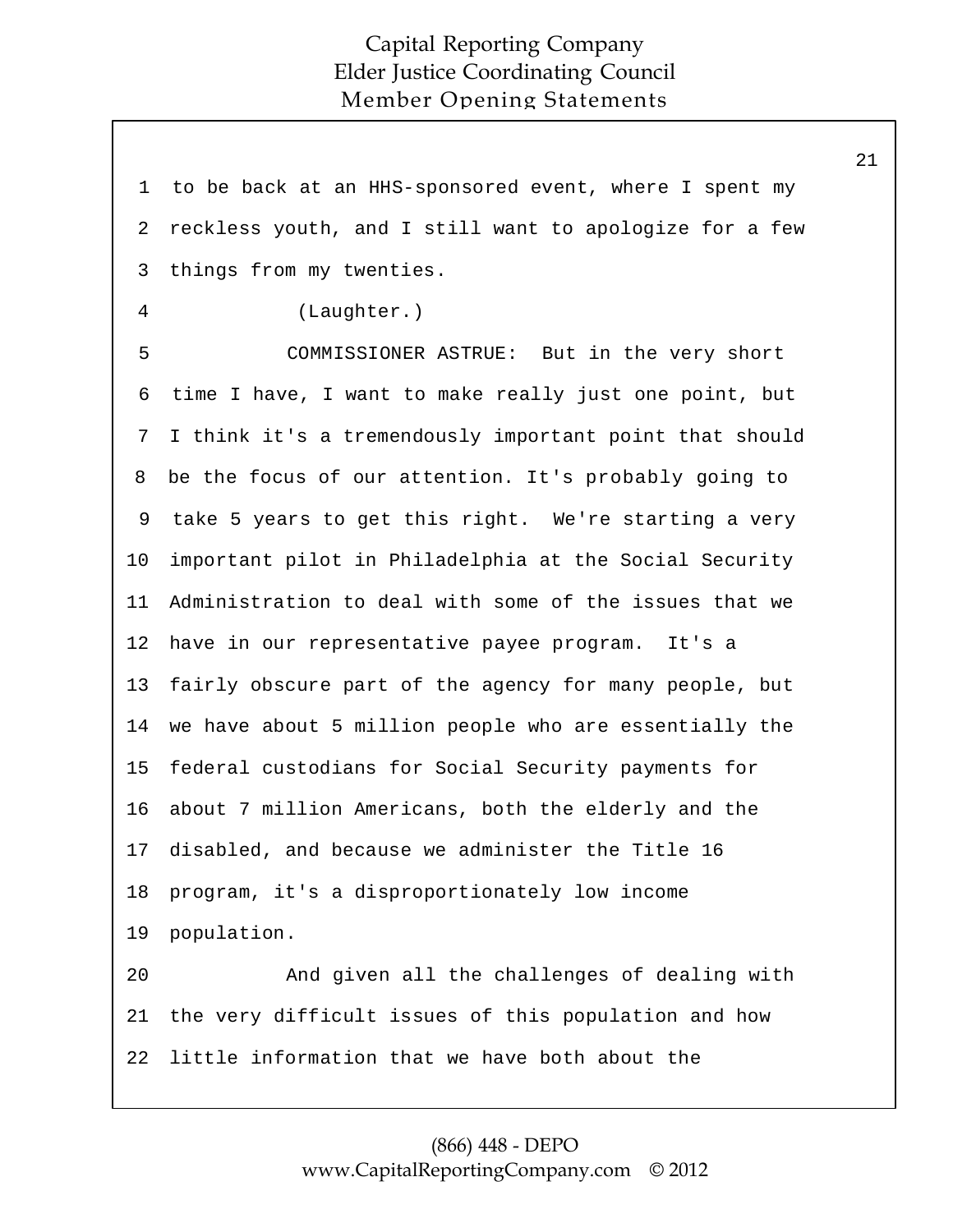| $\mathbf 1$    | individuals who we're trying to serve and the people      |
|----------------|-----------------------------------------------------------|
| $\overline{2}$ | that we have to evaluate in order to decide whether       |
| 3              | they're appropriate to be a representative payee, it is   |
| $\overline{4}$ | actually remarkable to me -- I've been working on this    |
| 5              | off and on for 25 years -- that the program works as      |
| 6              | well as it does. But from time to time we have            |
| 7              | horrible incidents, and there are problems on a routine   |
| 8              | basis.                                                    |
| $\mathsf 9$    | When we do a retrospective look, a lot of                 |
| 10             | times we say, you know, there is nothing that we could    |
| 11             | have known. There is a certain random element             |
| 12             | to it. But in a certain number of the cases, our          |
| 13             | people have made the very best choice they could with     |
| 14             | the information that they had, but the information was    |
| 15             | not good enough. Or what's even more common is that       |
| 16             | federal and state agencies, because many of these         |
| 17             | people are touched by a number of agencies, simply did    |
| 18             | not share information on a timely basis. So what we're    |
| 19             | working on our pilot is for the first time we're going to |
| 20             | be tapping into public and government databases for       |
| 21             | more information that we think might help us make         |
| 22             | better judgments about whether someone is suited to be    |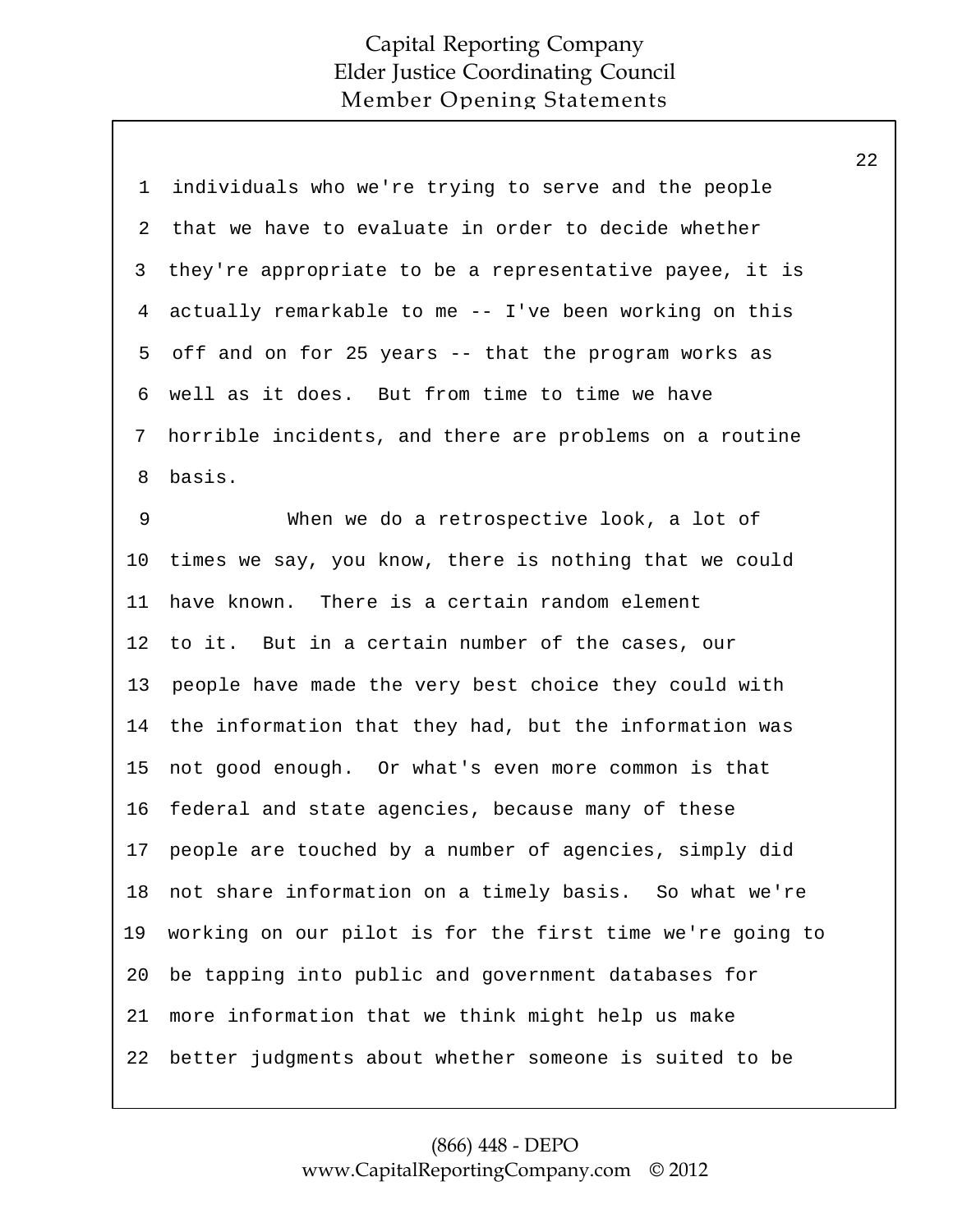1 a representative payee.

I think there is a lot of work to do in the social sciences. What are the best indicators of potential problems? And there are a whole load of statutory barriers and public policy issues and turf issues between various parts of government that need to be worked out, but I think it's very important that if we're making these sensitive and important choices, that we have the very best information possible. 2 3 4 5 6 7 8 9

And I do want to thank Attorney General Holder and his staff, who have been very helpful to us on this effort, and we know that we can count on them going forward. 10 11 12 13

This is not a new point, but it is a point where I think the executive branch and the Congress probably haven't paid enough attention, for instance, to GAO reports in the past that have noted that there are these kinds of barriers. So I'm particularly glad that Senator Blumenthal, who has been such a great advocate in this area, is here because we need an ambassador to the Congress to say, "If you want to help, not everything is about money, not everything is 14 15 16 17 18 19 20 21 22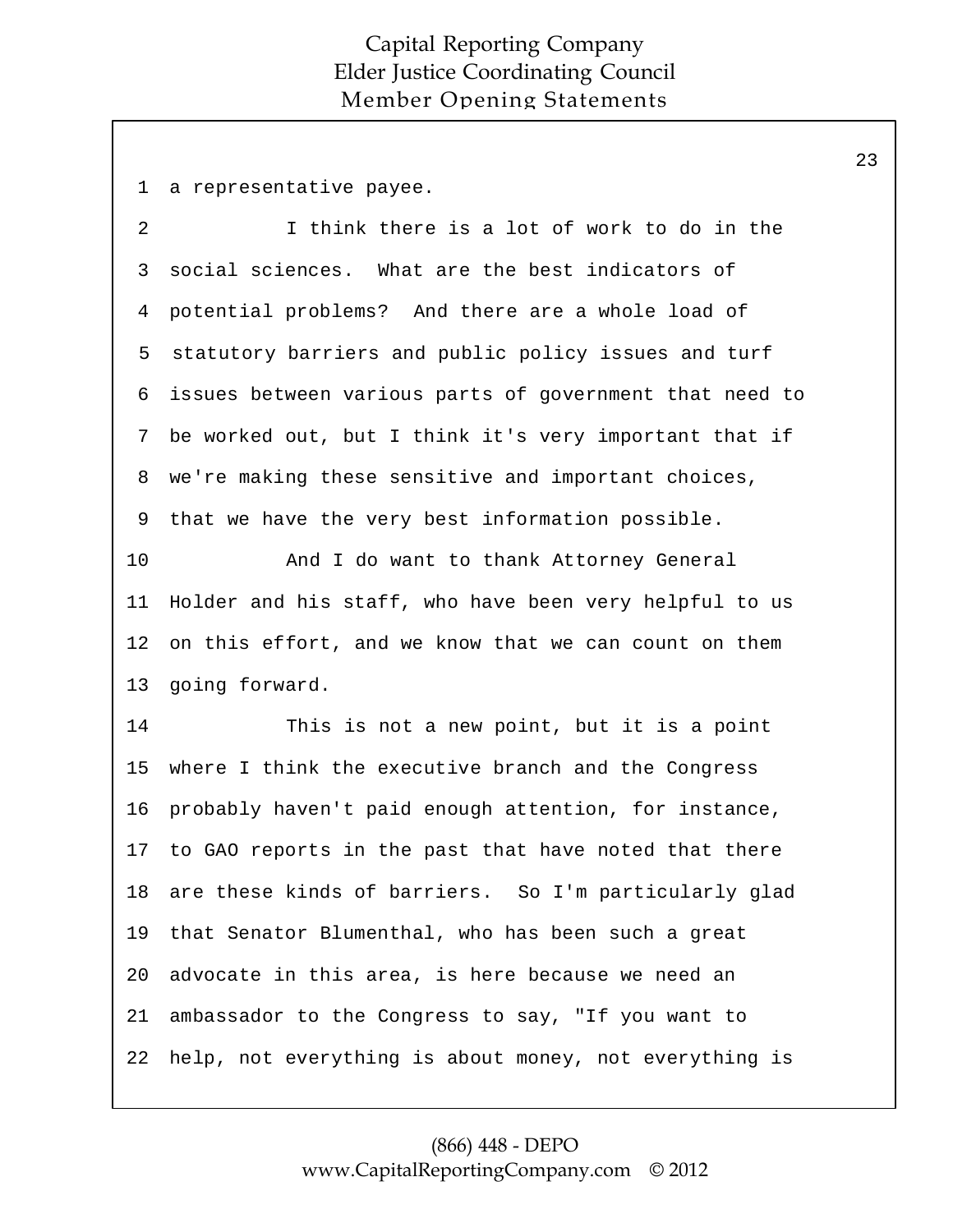| 1              | about new programs, if you can simply break down some   |
|----------------|---------------------------------------------------------|
| $\overline{2}$ | of the barriers that prevent Federal and State and      |
| 3              | local agencies from exchanging information in the name  |
| 4              | of making sure, first of all, that we pick the very     |
| 5              | best people for these sensitive roles, and that when    |
| 6              | there is a problem, we act and we act quickly, and      |
| 7              | right now there are just too many barriers to that      |
| 8              | exchange for information.                               |
| 9              | So we're hopeful that this pilot in                     |
| 10             | Philadelphia will be an important first step. We'll     |
| 11             | learn a lot. We hope to share that with everyone here.  |
| 12             | And we're counting on your help because, by definition, |
| 13             | this is not something that we can do alone, and we      |
| 14             | think that we can do a lot better in the coming years.  |
| 15             | So I'm very excited to be here and very                 |
| 16             | excited to be working with all of you on this project.  |
| 17             | Thank you.                                              |
| 18             | (Applause.)                                             |
| 19             | SECRETARY SEBELIUS: Well, thank you,                    |
| 20             | Commissioner Astrue. I want to assure you that what     |
| 21             | goes on at HHS stays at HHS.                            |
| 22             | (Laughter.)                                             |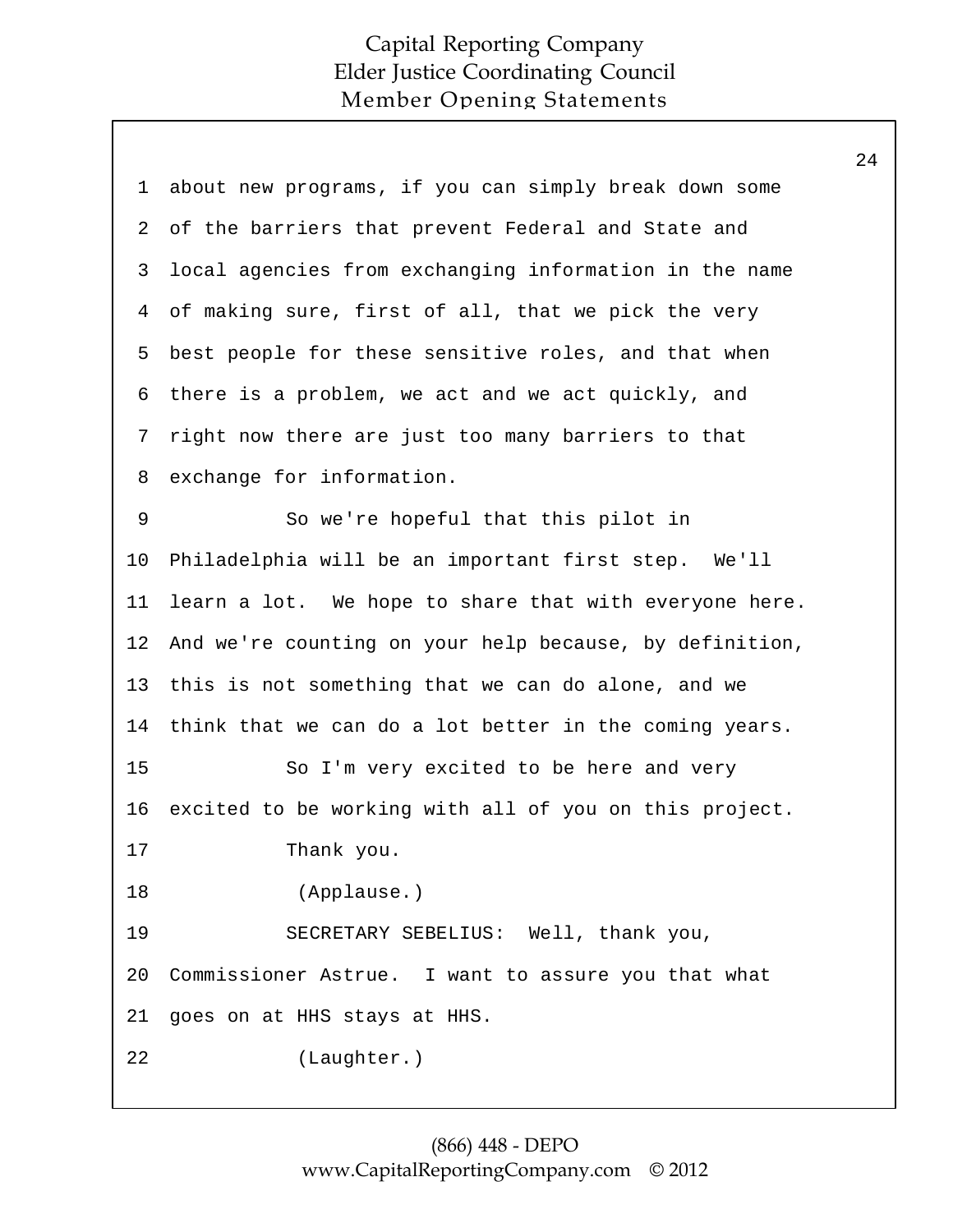25 1 COMMISSIONER ASTRUE: Thank you. I'm very relieved. (Laughter.) SECRETARY SEBELIUS: I think we can keep your youthful indiscretions well within house. (Laughter.) SECRETARY SEBELIUS: I also am struck by the fact that, as the Commissioner talked about a 5-year time window, one of the conversations that Kathy and I have had in the past was that we are -- this reminds me of the early days of the look at child abuse when there really were not a lot of laws, when there wasn't a big framework, when the conversation was whispered personto-person, or domestic violence, very similar activity. So we've had a couple of opportunities in this country to lift up what are very dangerous and specific crimes and wrongs happening to vulnerable victims, but it took a while to kind of get the framework right, and the good news is we've got some great templates in both of those instances to really maybe move at a more accelerated pace on this issue of elder abuse, but I think both of those situations 2 3 4 5 6 7 8 9 10 11 12 13 14 15 16 17 18 19 20 21 22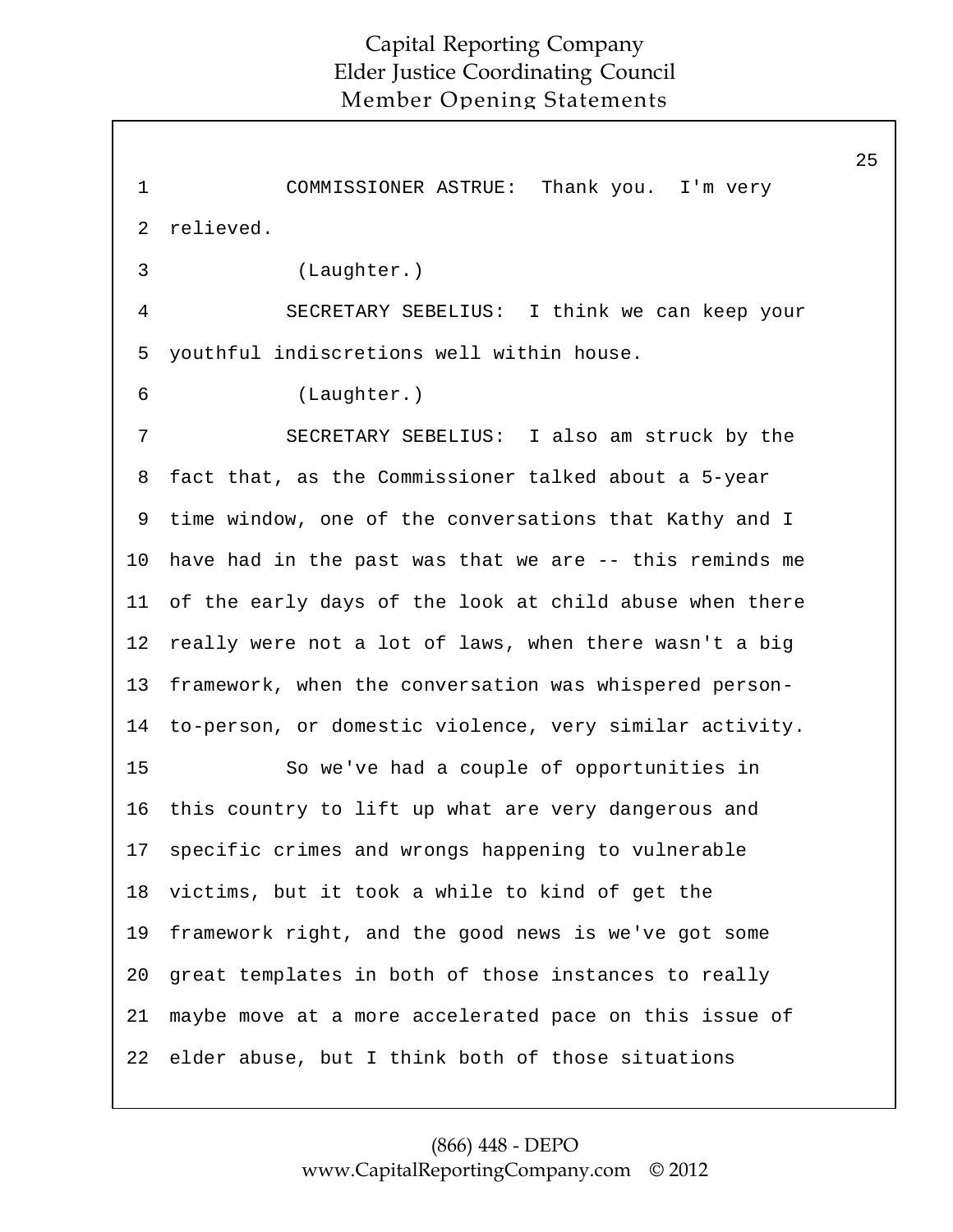26

1 started in the shadows and gradually came forward with a whole host of governmental and non-governmental partners being very engaged and involved. I'm really pleased that Senator Blumenthal was willing to come to Connecticut and join us here today. He has been, as the General and the Commissioner have already said, an incredible champion on this issue, both as the longstanding Attorney General of the State of Connecticut and now as the United States Senator from Connecticut. I'm thrilled he's here. He is a guest of the Council, and he is coming to share his perspective on fighting elder abuse, and I can assure you that we do have a champion in Congress and somebody who is very knowledgeable and eager to be and stay engaged on this issue. Senator Blumenthal. SENATOR BLUMENTHAL: Thank you. (Applause.) SENATOR BLUMENTHAL: Thank you so much, Secretary Sebelius, and thank you for your leadership in convening this Council, and on so many issues, thank you and General Holder for your courage and vision in 2 3 4 5 6 7 8 9 10 11 12 13 14 15 16 17 18 19 20 21 22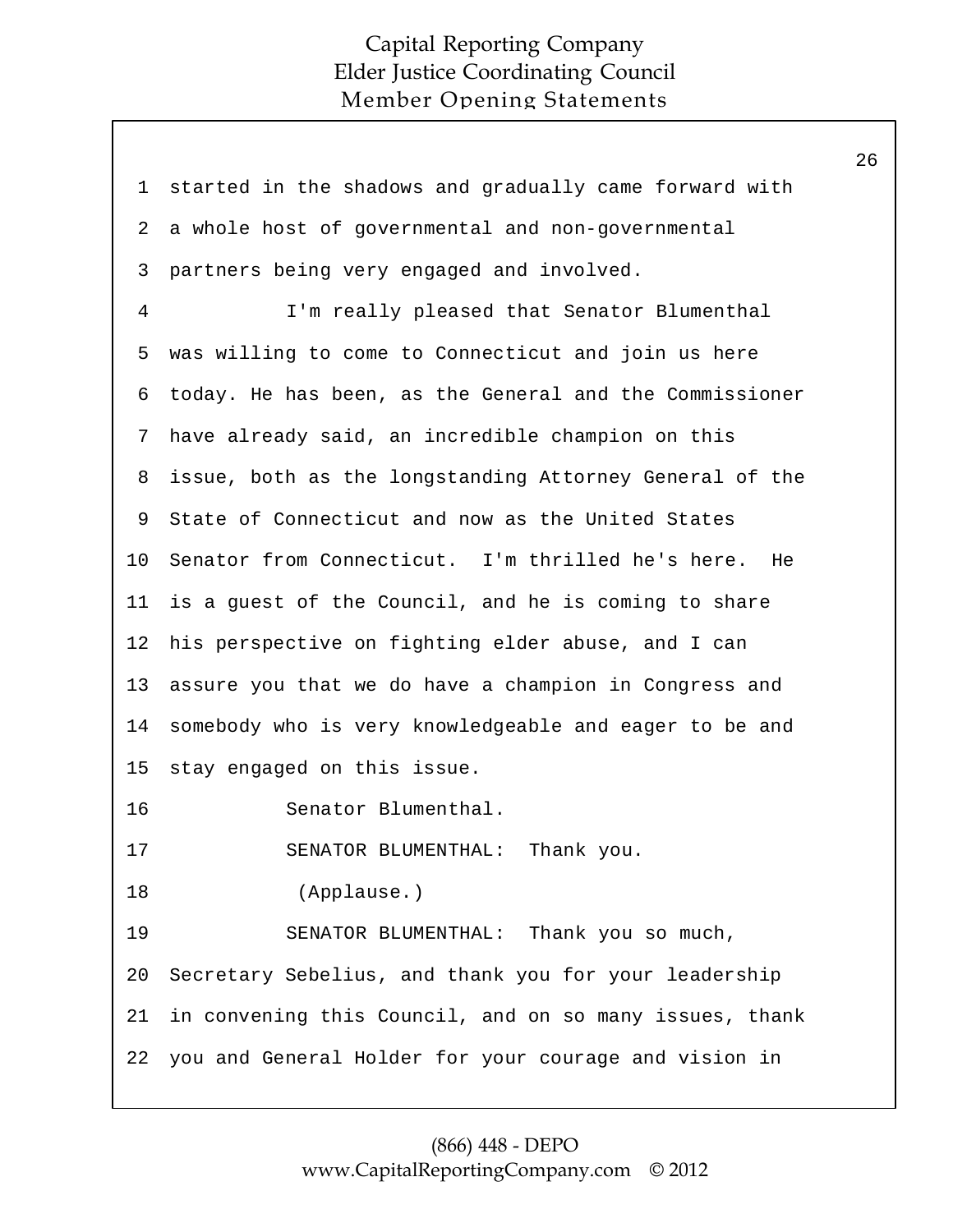27

1 some of the most difficult times that I can recall for public service, and you certainly have really provided models of public service, both General Holder and you. And I want to thank General Holder, for your kind remarks as well as yourself. I'm still relatively new to Congress, just so no one is under any illusions. You know, among 100 United States Senators in seniority, which counts for a lot, in seniority, I am number 97. (Laughter.) SENATOR BLUMENTHAL: I'm glad you're laughing. (Laughter.) SENATOR BLUMENTHAL: So any day I get a chance to say a few words is a good day for me. (Laughter.) SENATOR BLUMENTHAL: I can't imagine where I would rather be. I am really honored and excited to be here because I have really sought to focus on this issue as an area that may be overlooked or neglected by other members of Congress, and there are other champions in Congress, Senator Kohl being one of them, 2 3 4 5 6 7 8 9 10 11 12 13 14 15 16 17 18 19 20 21 22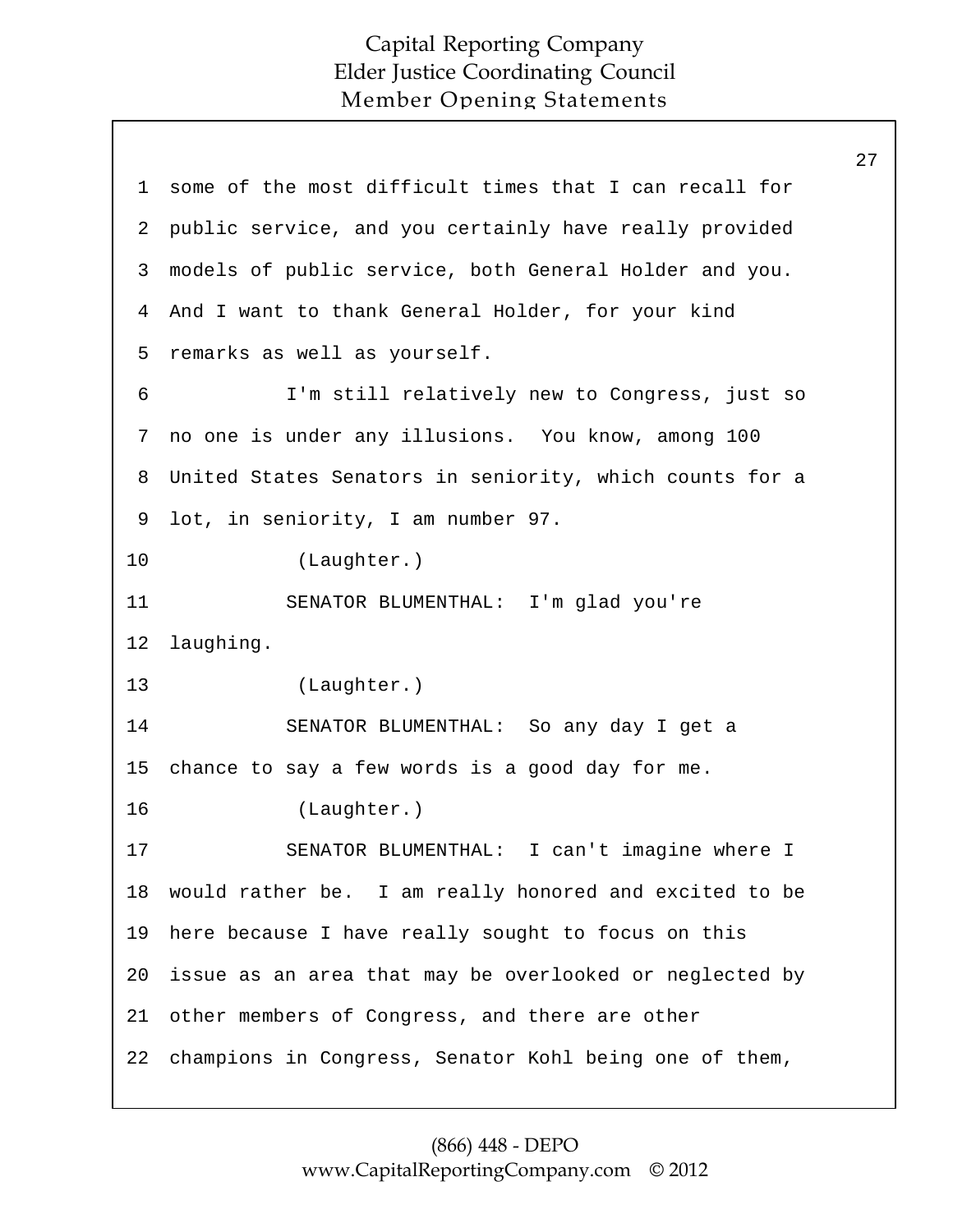| 1  | but I have been so privileged to be involved in this     |
|----|----------------------------------------------------------|
| 2  | issue, to hold two hearings, field hearings, on my own   |
| 3  | in Connecticut and to introduce two pieces of            |
| 4  | legislation focusing on elder justice, both physical     |
| 5  | and financial, as well as emotional, and as you well     |
| 6  | know, they are linked, they are intertwined, one leads   |
| 7  | to the other. They often appear together.                |
| 8  | You know, I think that today's Council                   |
| 9  | meeting is so important because it begins to bring       |
| 10 | together not only the government folks, who are sitting  |
| 11 | in front of you, but also yourselves, as experts in      |
| 12 | this field, people who can contribute to better          |
| 13 | coordination and collaboration. Often the response has   |
| 14 | been disjointed, \$12 million spread over eight agencies |
| 15 | at the federal level.                                    |
| 16 | My own perspective really is based on those              |
| 17 | 20 years as attorney general seeing the exploitation of  |
| 18 | individuals by people in positions of trust,             |
| 19 | heartbreaking, breathtaking, everything from taking      |
| 20 | clothes out of closets or food out of refrigerators to   |
| 21 | millions of dollars out of bank accounts, fraudulent     |
| 22 | investment schemes, all kinds of abuses of trust, and    |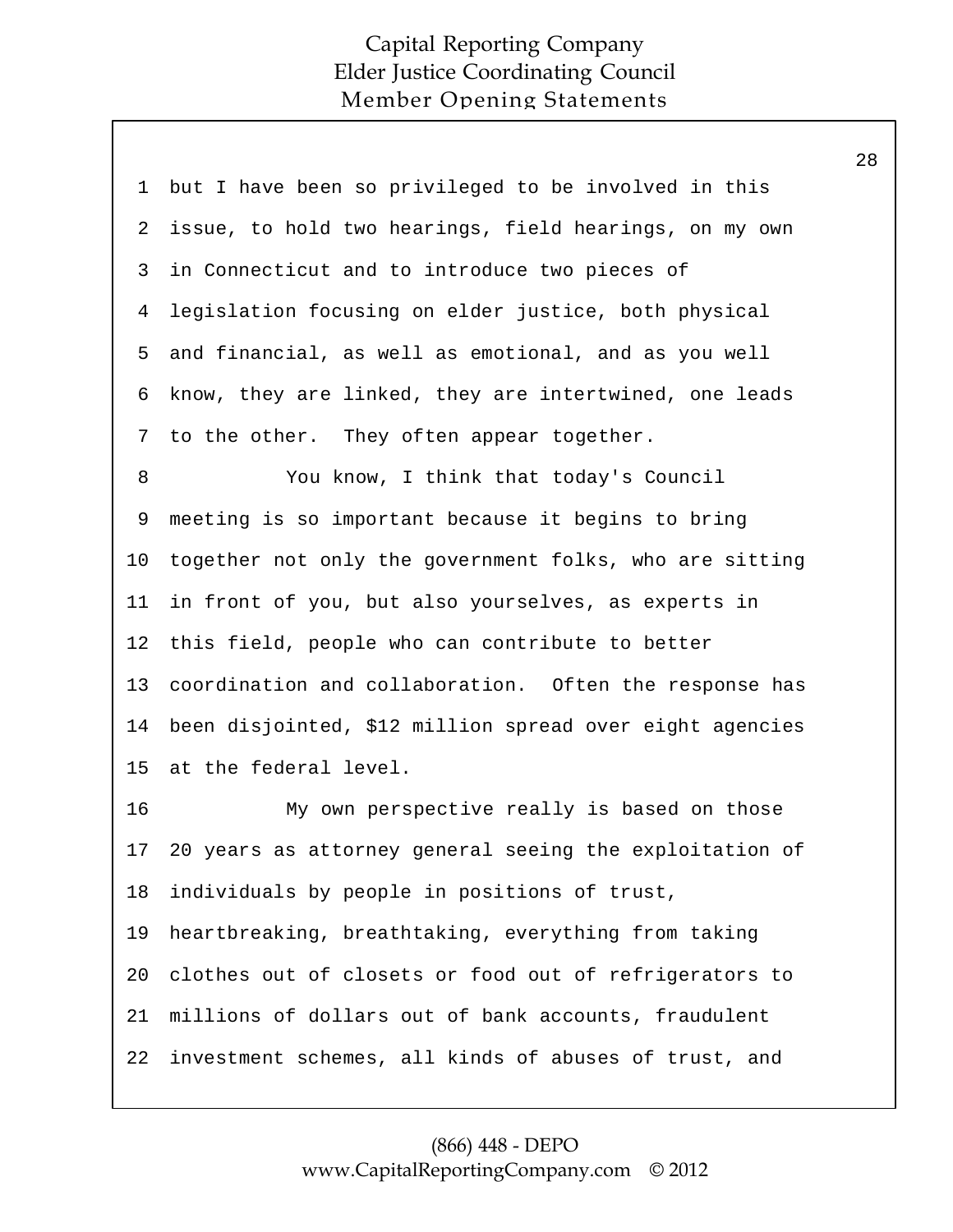| 1       | that's where the vision of Senator Humphrey was so      |
|---------|---------------------------------------------------------|
| 2       | important, that we owe people in those kinds of         |
| 3       | positions of trust and who are involved in trust        |
| 4       | relationships better than we have done before.          |
| 5       | I want to sort of make it real for you                  |
| 6       | because these statistics often I think fail to convey   |
| 7       | what is so heartbreaking about some of these stories.   |
| 8       | At one of these field hearings we had a gentleman from  |
| 9       | Unionville, Connecticut, Robert Montava, come to        |
| $10 \,$ | testify about his experience, and I just want to read   |
| 11      | to you a part of what he said.                          |
|         |                                                         |
| 12      | "I come to you to testify as a proud                    |
| 13      | survivor. I survived World War II at the Battle of Iwo  |
| 14      | Jima in the Pacific. I survived a gunshot wound which   |
| 15      | left me 87 percent disabled and made me a Purple Heart  |
| 16      | veteran. I survived the loss of my kid brother at that  |
| 17      | very battle. I survived losing the love of my life, my  |
| 18      | soul mate and wife, to cancer at a young age. I         |
| 19      | survived being diagnosed with cancer myself on two      |
| 20      | separate occasions. I share this with you because I am  |
| 21      | proud that I have always been a fighter, a survivor who |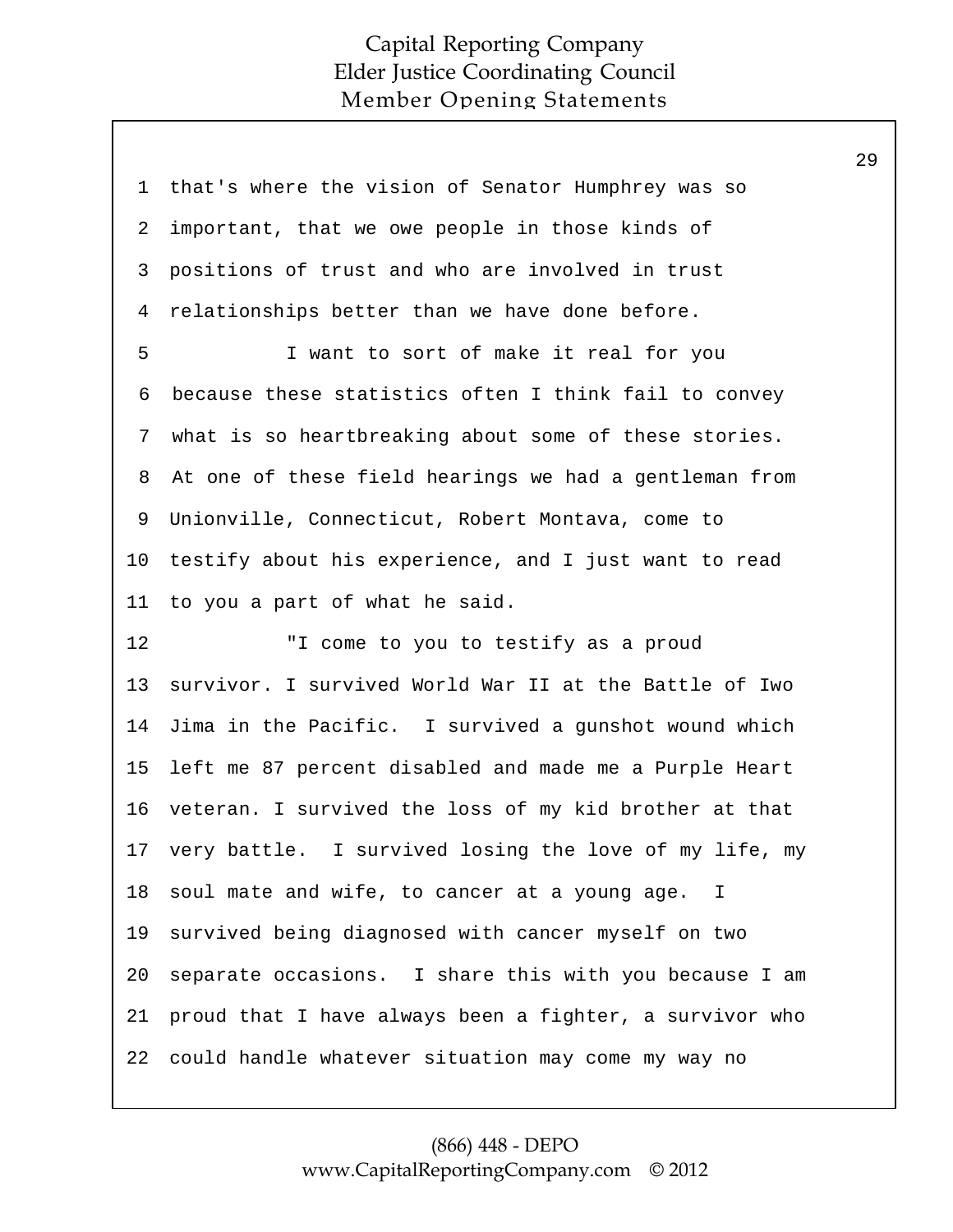| 1       | matter how big or troubling the problem may be. But     |
|---------|---------------------------------------------------------|
| 2       | today I join you to share my story as a survivor of     |
| 3       | elder abuse. This is a story that is much harder in so  |
| 4       | many ways for me to share with you because I was        |
| 5       | victimized at the hands of someone I love. I serve my   |
| 6       | country with pride and with love. I tried to serve my   |
| 7       | family the same way, but in all my 90 years, I could    |
| 8       | never have prepared for the hardship I would be put     |
| 9       | through as a member of my family, a person that I once  |
| $10 \,$ | trusted, loved, and once called a son."                 |
| 11      | And he went on to describe how his son had              |
| 12      | taken his house, which he had built with his own hands, |
| 13      | a business, which he had started after coming back from |
| 14      | the war, an auto repair business, and all of his        |
| 15      | savings, and left him penniless at the hands of his own |
| 16      | son.                                                    |
| 17      | I evoke his testimony because I think that              |
| 18      | human element is what brings us here today, and the     |
| 19      | question really for all of us is: What would have       |
| 20      | helped Robert Montava? What would have helped him?      |
| 21      | Well, he could have used a lawyer, an                   |
| 22      | advocate, which too many of our seniors lack at the     |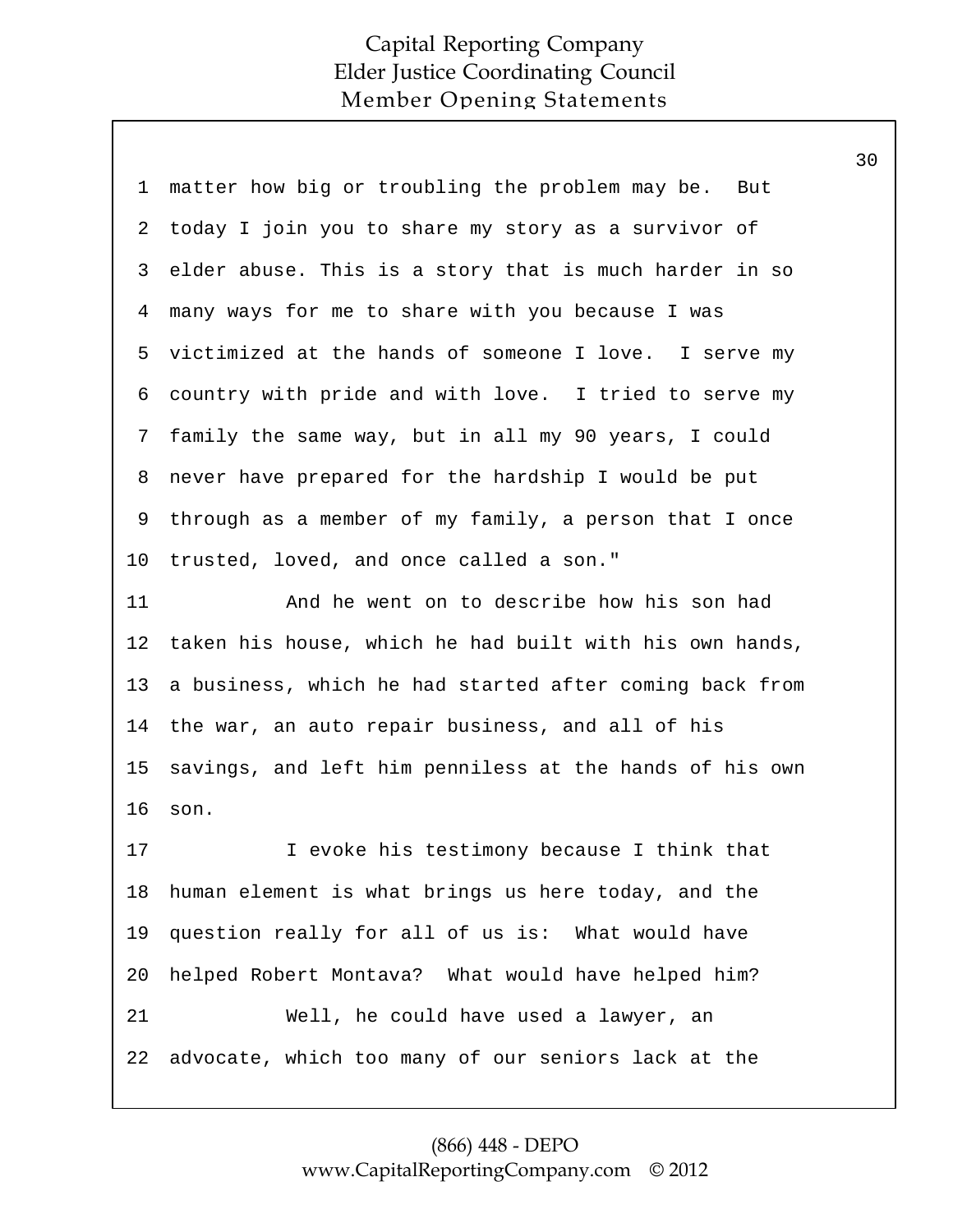| 1       | critical point that they need an advocate, not just a   |
|---------|---------------------------------------------------------|
| 2       | lawyer to go to court, but an advocate to put them in   |
| 3       | touch with the Adult Protective Service. And they need  |
| 4       | a point of service, that missing link. In fact, the     |
| 5       | Missing Link Initiative is one of the Department of     |
| 6       | Justice's initiatives in this area, thankfully. And he  |
| 7       | certainly needed a champion in the system.              |
| 8       | And so I think elder justice really means               |
| 9       | what the justice system so often fails to provide, not  |
| $10 \,$ | only to our elders but often to our children and others |
| 11      | in our society, which is an advocate, someone to        |
|         |                                                         |
| 12      | champion their plight.                                  |
| 13      | We have a lot of work to do. I thank you for            |
| 14      | inviting me to be a part of this very, very important   |
| 15      | occasion, beginning a council that was a vision of one  |
| 16      | of my former colleagues, John Breaux, Senator John      |
| 17      | Breaux, in 2001. It has been a long time in coming,     |
| 18      | but it will accomplish a tremendous amount I am sure,   |
| 19      | and I hope we can begin by reauthorizing the Older      |
| 20      | Americans Act, which we desperately need to do, and     |
| 21      | overcome a lot of the bipartisan divisions that         |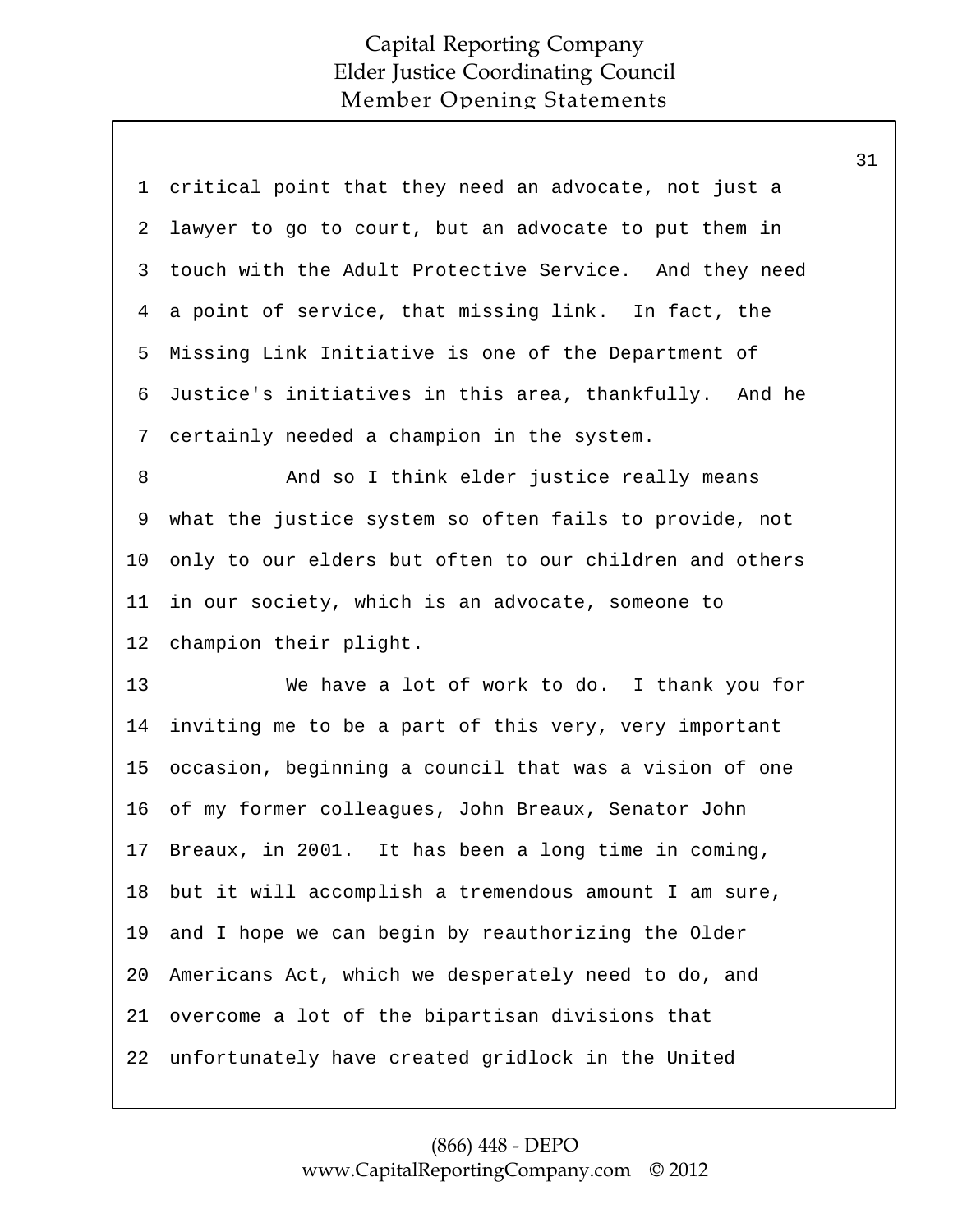1 States Congress on this issue; we ought to come together in a very, very bipartisan way. Thank you for having me. (Applause.) SECRETARY SEBELIUS: Well, thank you once again to Senator Blumenthal, to Commissioner Astrue, to Attorney General Holder, and to all of our other government partners who are here at the table. We are going to have to depart, but turn the program back into the very capable hands of Kathy Greenlee, and hopefully the conference will be one that will set the Council mission on the right course, and we really look forward to having an opportunity to not only take advantage of the input and advice we're going to get. But, as Senator Blumenthal said, with the reauthorization of the Older Americans Act, with some other key decisions pending in Congress, I think there is an opportunity to really accelerate the ideas that come out of the conference today. So, again, thank you for being here and thank you to my colleagues for participating. (Applause.) MS. GREENLEE: That was fabulous, very cool. 2 3 4 5 6 7 8 9 10 11 12 13 14 15 16 17 18 19 20 21 22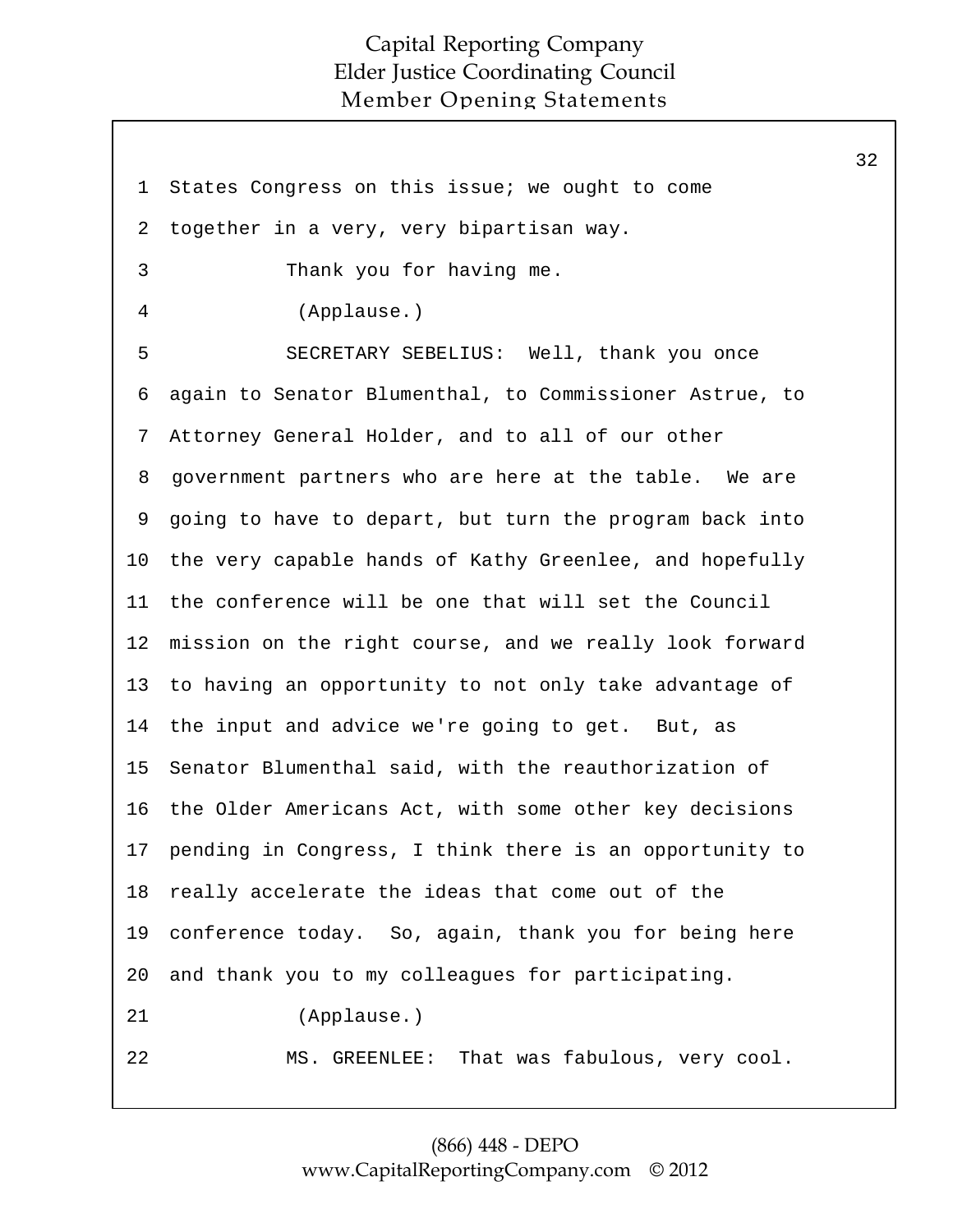1 Thank you all very much. That was a wonderful way to start. We will now have the opportunity to hear from the rest of the panelists before we turn it over to our first kind of set of experts who get to speak to us today. So let me recognize first from the U.S. Department of Veterans Affairs, Dr. Robert Petzel, who is the Under Secretary of Health for the VA. Dr. Petzel, thank you for being here. DR. PETZEL: Thank you, Ms. Greenlee. Thank you very much. We, in the Department of Veterans Affairs, are delighted to be here and delighted to be a part of this. We have a unique experience with issues associated with aging and the elderly. The veteran population has aged more rapidly than the general population because of the large numbers of World War II veterans who are now averaging over 88 years of age in our population, and to date, at the present time, well over 50 percent of the 6.5 million people that we care for are over the age of 65. And I think that many would agree that the VA has led the field of geriatric medicine particularly over the last 25 years. 2 3 4 5 6 7 8 9 10 11 12 13 14 15 16 17 18 19 20 21 22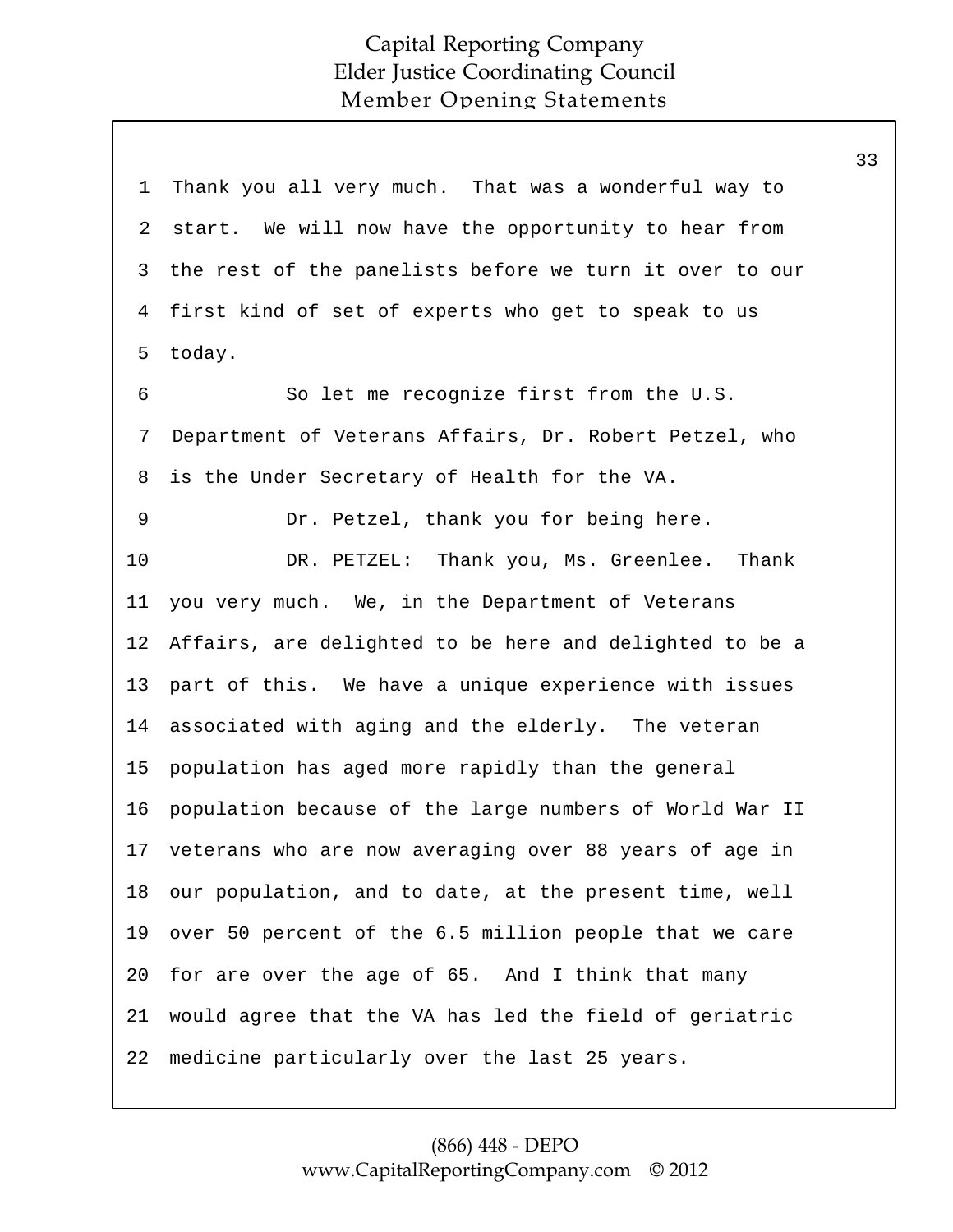| $\mathbf 1$    | So we are delighted to be a part of this.<br>We         |
|----------------|---------------------------------------------------------|
| $\overline{2}$ | have, I think, much to offer, and we certainly have     |
| 3              | much to learn from the other people that are a part of  |
| $\overline{4}$ | this.                                                   |
| 5              | Just a couple of words about what we're                 |
| 6              | doing. We're in a unique position insofar as we provide |
| 7              | health care to this 6.5 million veteran population, but |
| 8              | we also are deeply involved with them financially       |
| 9              | through the Veterans Benefits Administration. Over 8    |
| 10             | million people are receiving some sort of benefit in    |
| 11             | terms of compensation from the VA, and as a part of     |
| 12             | that, we have a fiduciary management service that we    |
| 13             | provide to people who are, for various reasons, unable  |
| 14             | to manage their affairs, and, thus, we think preventing |
| 15             | the exploitation that's been described here from        |
| 16             | happening with those people, and, of course, the        |
| 17             | problem is identifying all those people that actually   |
| 18             | need that service.                                      |
| 19             | But in addition to that, that group of people           |
| 20             | is in connection with our social work services and      |
| 21             | those people who provide care and case management of    |
| 22             | older people in contract nursing homes, in our          |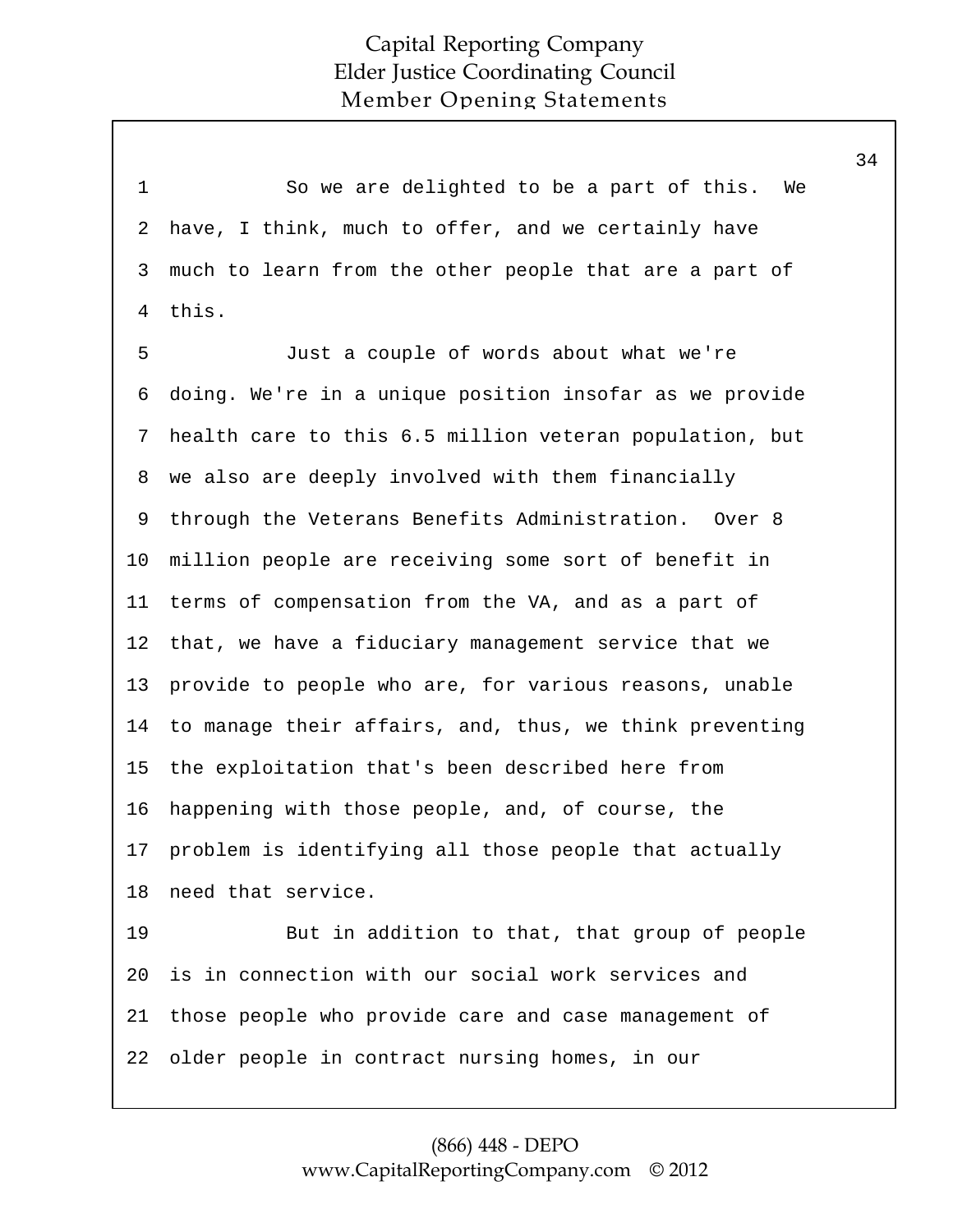1 hospitals, et cetera. So we have the opportunity to coordinate both the health care, physical abuse potentials with the financial abuse potentials and really provide a broad blanket, if you will, of services to help protect veterans from neglect, abuse, and exploitation. So, again, I'm delighted to be here, and I think we do have much to offer and I think we have much to learn. MS. GREENLEE: Thank you very much. We're delighted to have your participation also, the VA represents so many individuals that we work with, so thank you. Next I want to recognize our designee from the Department of Labor, Gerri Fiala, who is the Deputy Assistant Secretary in the Employment and Training Administration. So welcome. MS. FIALA: Thank you, Assistant Secretary Greenlee, and we thank you also for the hard work on this incredibly important day. I'm honored and pleased to be here representing the Department of Labor. 2 3 4 5 6 7 8 9 10 11 12 13 14 15 16 17 18 19 20 21 22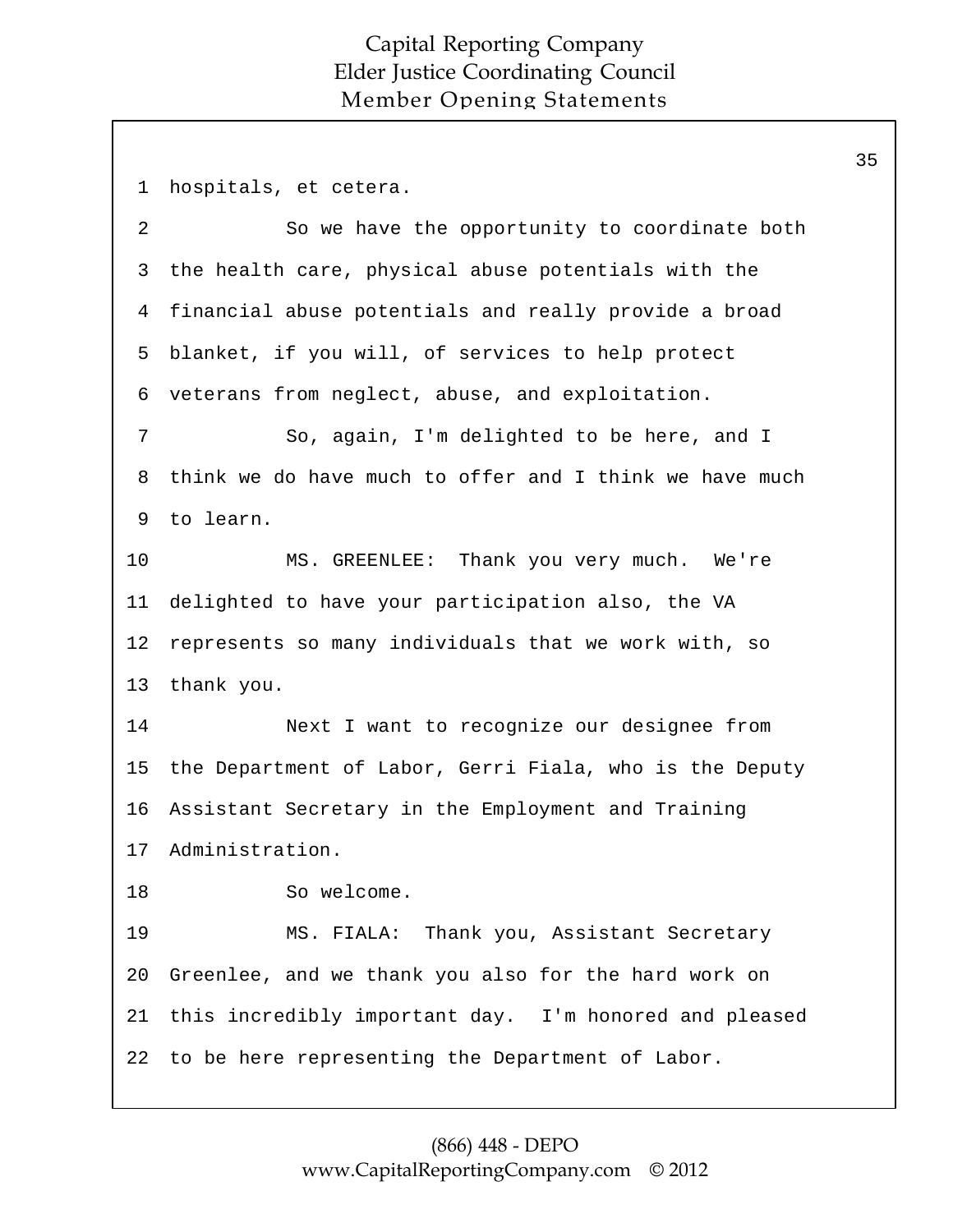| 1  | Secretary Solis sends her regrets that she's unable to  |
|----|---------------------------------------------------------|
| 2  | be here personally, but she is looking forward very     |
| 3  | much to the information that is presented and how we    |
| 4  | will then use that information to inform our own        |
| 5  | practices.                                              |
| 6  | Among the Department of Labor's primary                 |
| 7  | responsibilities to ensure good jobs for everyone, we   |
| 8  | administer the Senior Community Service Employment      |
| 9  | Program, and we do that with our good partners at HHS,  |
| 10 | and it provides opportunities to enhance low income     |
| 11 | seniors' employment, and it also provides millions of   |
| 12 | community dollars and community services to nonprofit   |
| 13 | and civic organizations throughout the country, and     |
| 14 | many of those hours are devoted to caring for the       |
| 15 | elderly in a variety of situations. So in terms of us   |
| 16 | imparting information through our grantees to enhance   |
|    | 17 the services that they provide, this is an important |
| 18 | conversation.                                           |
| 19 | And also, we administer the Public Employment           |
| 20 | System, and we are now in the process of wanting to     |
| 21 | figure out how to best expand and serve older workers   |
| 22 | through that system, and we're not only looking forward |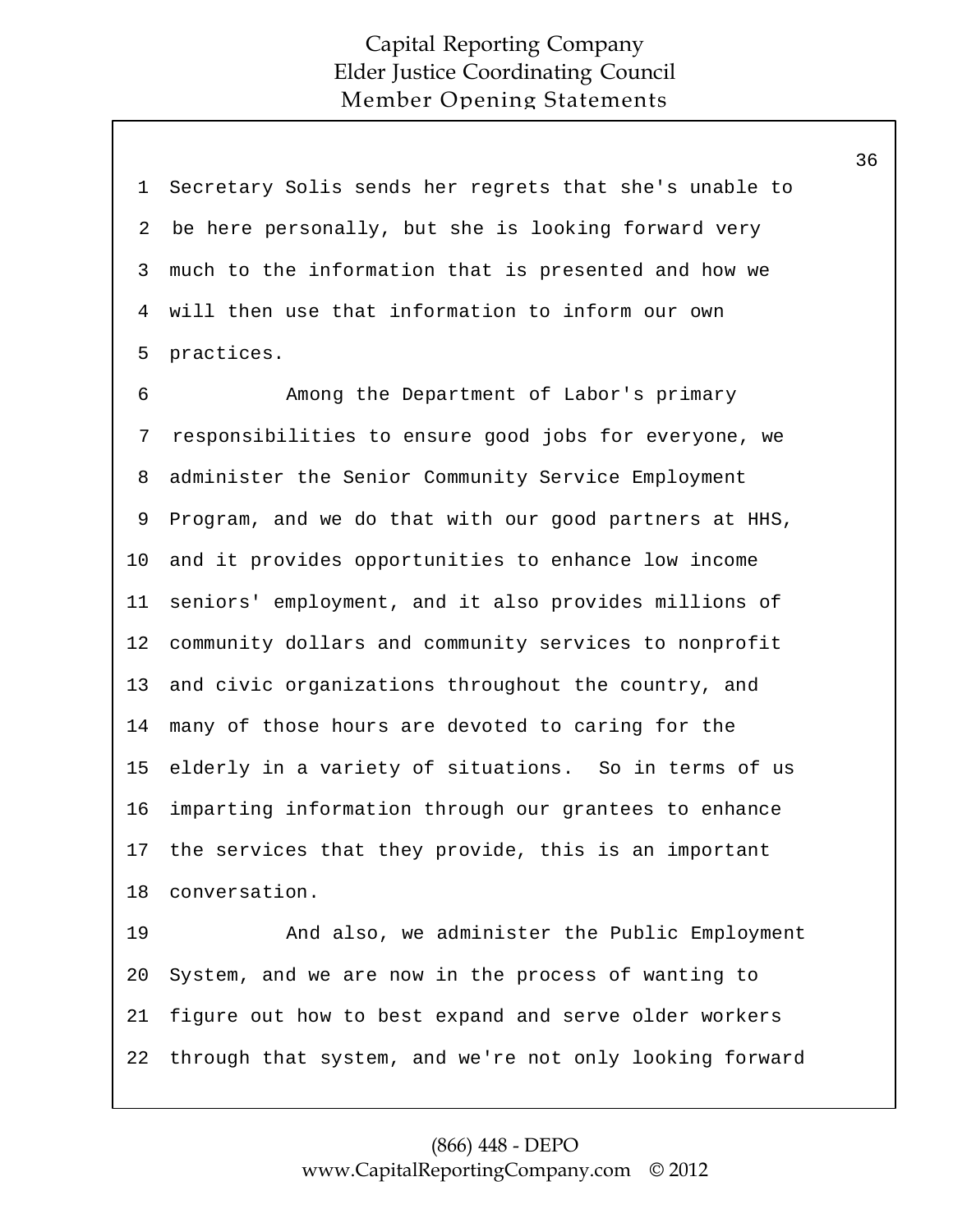| 1        | to the results of a public-private partnership, of      |
|----------|---------------------------------------------------------|
| 2        | pilot sites across the country who have employed        |
| 3        | different approaches and practices to train and upgrade |
| 4        | the skills of older workers in various regional         |
| 5        | economies, but we also, through that public workforce   |
| 6        | system and our state and local partners, have provided  |
| 7        | services to over 3 million older workers in the period, |
| 8        | 12 months, that ended June 30th of 2012, and our two    |
| 9        | major programs through that service. And over many      |
| 10       | thousands have found jobs through more comprehensive    |
| 11       | services.                                               |
|          |                                                         |
| 12       | So it's important for us to be able to                  |
|          | understand the practices and the sensitivities and the  |
| 13<br>14 | techniques to look at and address and avoid elder abuse |
| 15       | at all levels. So we have much to learn, too. We look   |
| 16       | forward to today's conversation. And thank you for      |
| 17       | being here.                                             |
| 18       | MS. GREENLEE: Thank you very much. I might              |
| 19       | point out that we had someone join us. We don't have a  |
| 20       | large print nameplate, I don't know what happened for   |
| 21       | you there.                                              |
| 22       | (Laughter.)                                             |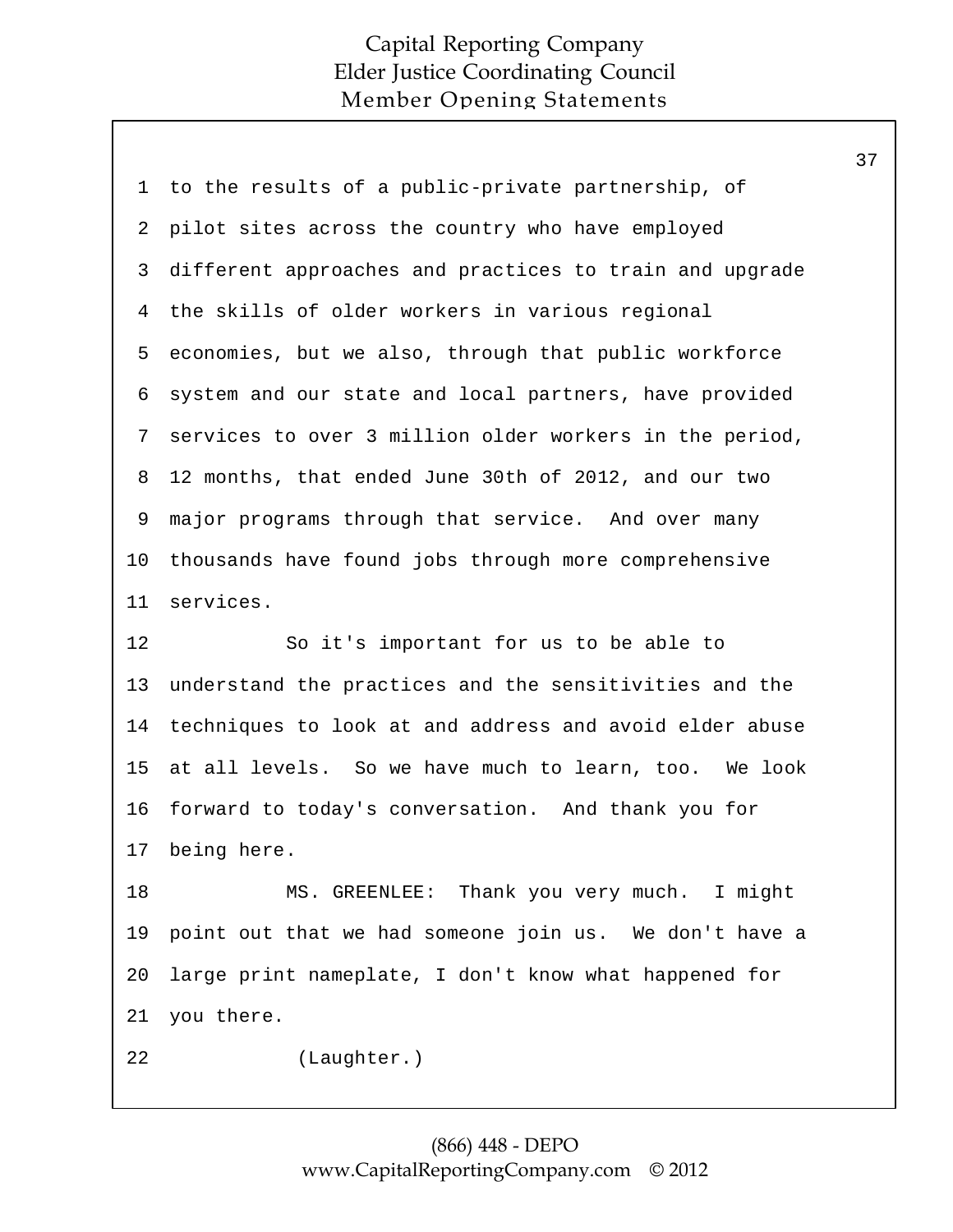|              |                                                       | 38 |
|--------------|-------------------------------------------------------|----|
| $\mathbf{1}$ | MS. GREENLEE: But this is Julie McEvoy, from          |    |
| 2            | the Department of Justice. So I want to make sure I   |    |
| 3            | acknowledge that Department of Justice is still with  |    |
| 4            | us. So thank you very much for joining us.            |    |
| 5            | Next we will turn it over -- I think we're            |    |
| 6            | going to stay down this way to the designee from the  |    |
| 7            | United States Postal Inspection Service. Shawn Tiller |    |
| 8            | is the Deputy Chief Inspector.                        |    |
| 9            | Mr. Tiller, welcome.                                  |    |
| 10           | MR. TILLER: Good morning.                             |    |
| 11           | MS. GREENLEE: Tada! We've got Julie's large           |    |
|              | 12 print.                                             |    |
| 13           | (Laughter.)                                           |    |
| 14           | MR. TILLER: Good morning. I'm proud to be             |    |
| 15           | here to represent Chief Postal Inspector Guy Cottrell |    |
| 16           | and the men and women of the oldest federal law       |    |
| 17           | enforcement agency in the country, the United States  |    |
| 18           | Postal Inspection Service.                            |    |
| 19           | The United States Postal Inspection Service           |    |
| 20           | has developed a strategy to combat elder fraud        |    |
| 21           | committed through the U.S. mail. These are scams      |    |
| 22           | perpetrated mostly by strangers versus the kinds of   |    |
|              |                                                       |    |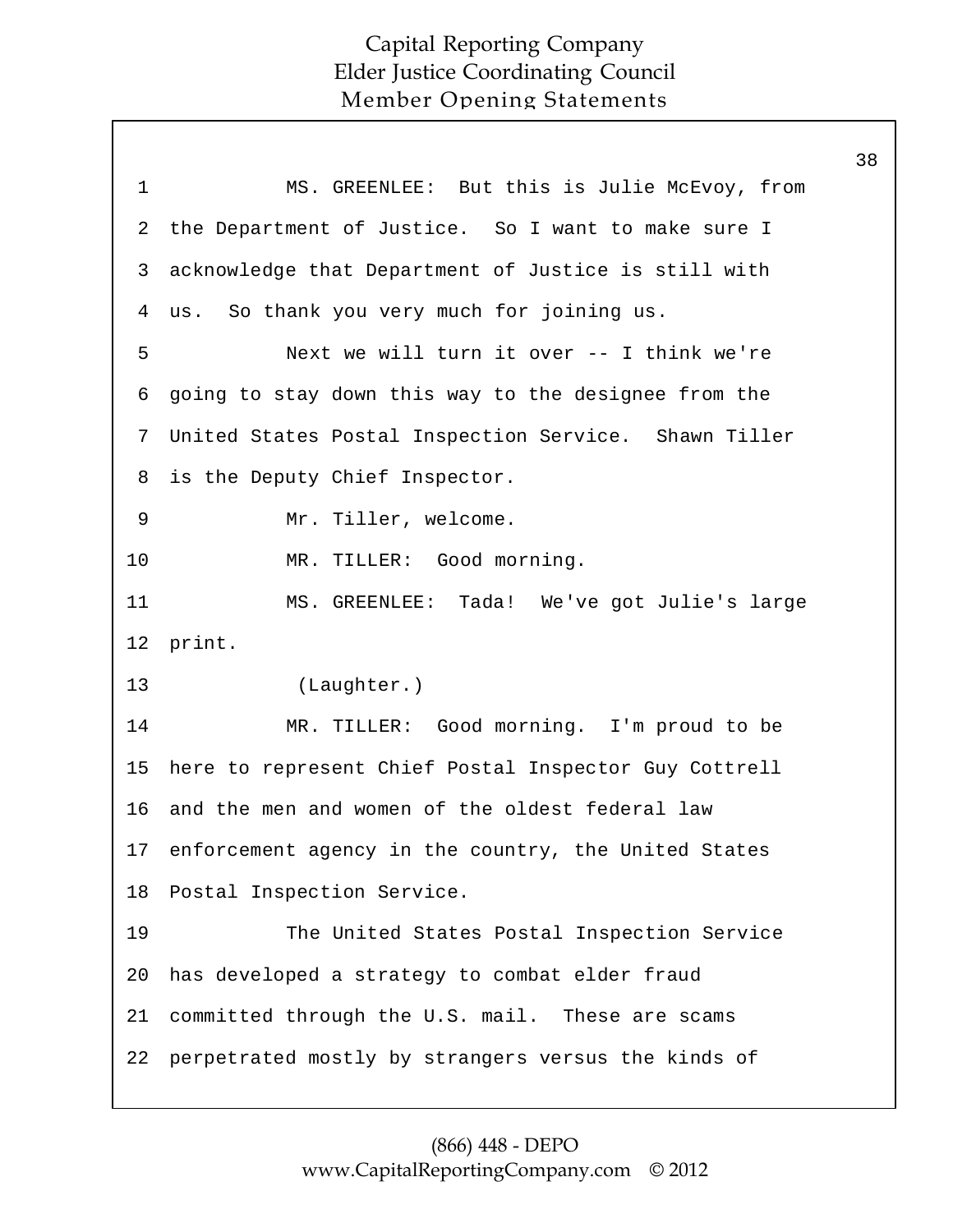1 frauds committed by family members or caregivers. In many cases, the perpetrators are in other countries. Our strategy has three main components: building partnerships, training law enforcement at the local and state level, and raising public awareness, which is what we're doing here today. As a federal law enforcement agency, similar to what Attorney General Holder said, we realize we cannot arrest our way out of this problem, and we understand the importance of prevention through education. We place a high priority on combating schemes where the elderly are targeted or disproportionately victimized. For example, our investigations show that the lottery fraud victims in our cases are between the ages of 60 and 80 years old, and oftentimes much older. I would like to show -- I think everyone has a sample, a photocopy sample, but this is actually from a true case in the local area, of what the victims would receive. Again, this is an elderly victim, and I believe we seized about 20 different mailings from different scams going to this person. I believe it was 2 3 4 5 6 7 8 9 10 11 12 13 14 15 16 17 18 19 20 21 22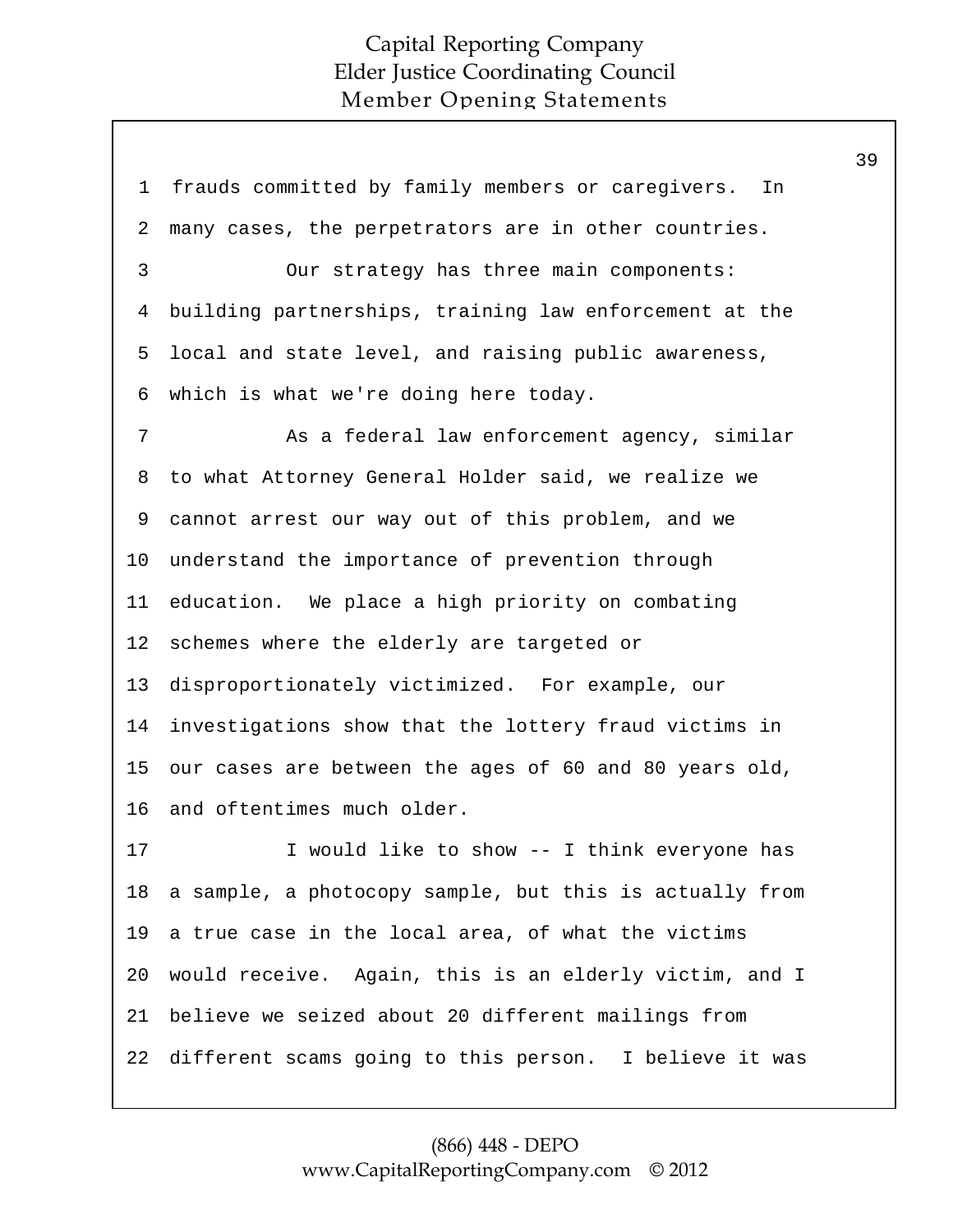| $\mathbf 1$    | an elderly woman out of the Alexandria area. So,        |
|----------------|---------------------------------------------------------|
| 2              | again, if you take a look at these, it's hard to        |
| 3              | understand why someone would fall for it, but as we'll  |
| $\overline{4}$ | learn, we do understand why.                            |
| 5              | Scientists have recently pinpointed the part            |
| 6              | of the brain associated with gullibility. People with   |
| 7              | age-related damage to that area tend to believe         |
| 8              | misleading ads. They lose the ability to detect         |
| 9              | deceit. So when they receive a solicitation that says,  |
| $10 \,$        | "You've won," they really do believe it, they just      |
| 11             | don't get the lie. In fact, the ability to spot a lie   |
| 12             | is one of the first things to go. Even in the early     |
| 13             | stages of mental impairment a person could function     |
| 14             | normally and in all other areas live independently, pay |
| 15             | their bills, drive to the grocery store, and meet with  |
| 16             | friends. Meanwhile, their vulnerability to con artists  |
| 17             | is quietly growing unobserved, unnoticed, except by     |
| 18             | these scammers. Despite efforts to date, the threat of  |
| 19             | elder fraud remains very real, whether it takes place   |
| 20             | through the mail, on the phone, or over the internet,   |
| 21             | and whether it is carried out by scammers operating     |
| 22             | within the U.S. or elsewhere.                           |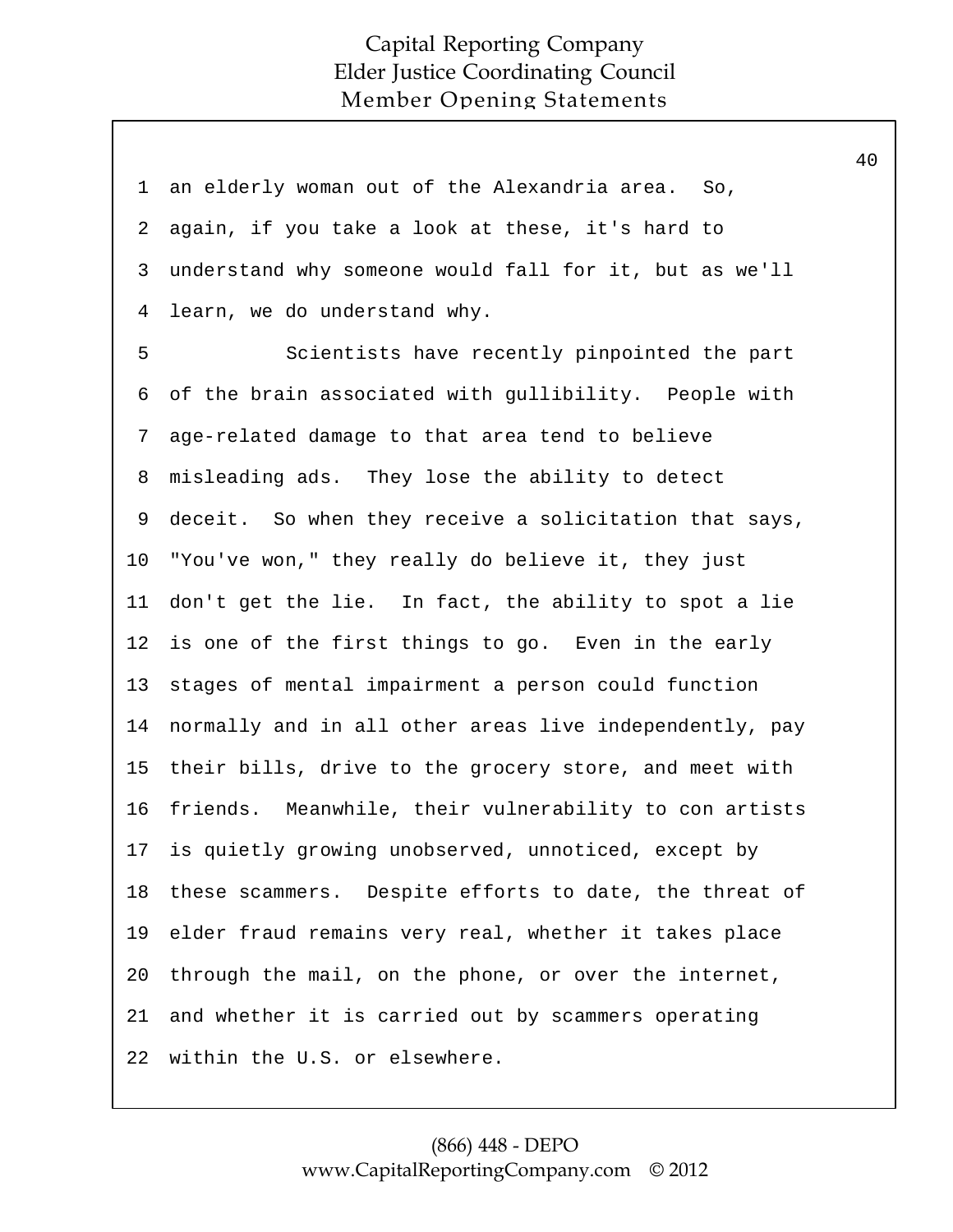| $\mathbf 1$    | Our strategy is to both prevent, interdict,             |
|----------------|---------------------------------------------------------|
| $\overline{2}$ | and interdict schemes that defraud older Americans. Our |
| 3              | success depends on this team effort among law           |
| 4              | enforcement and other to prevent, investigate, and      |
| 5              | prosecute elder fraud. We can multiply our efforts by   |
| 6              | partnering with nongovernmental agencies and            |
| 7              | organizations that can help us educate older Americans  |
| 8              | and their caregivers. NGOs can direct the victims to    |
| 9              | law enforcement like us at the United States Postal     |
| 10             | Inspection Service and to resources that help prevent   |
| 11             | revictimization.                                        |
| 12             | Hopefully everyone saw earlier the first                |
| 13             | video that is one of our videos that we have, and we'll |
| 14             | hopefully see some today, and as you'll see, there is a |
| 15             | pattern of revictimization.                             |
| 16             | We are reaching out now to NGOs and other               |
| 17             | stakeholders, many of which are in the room today, to   |
| 18             | work alongside of us. And hopefully we'll have a very   |
| 19             | productive day. And thank you.                          |
| 20             | (Applause.)                                             |
| 21             | MS. GREENLEE: Thank you, Inspector.                     |
| 22             | Next, Federal Trade Commission. The designee            |
|                |                                                         |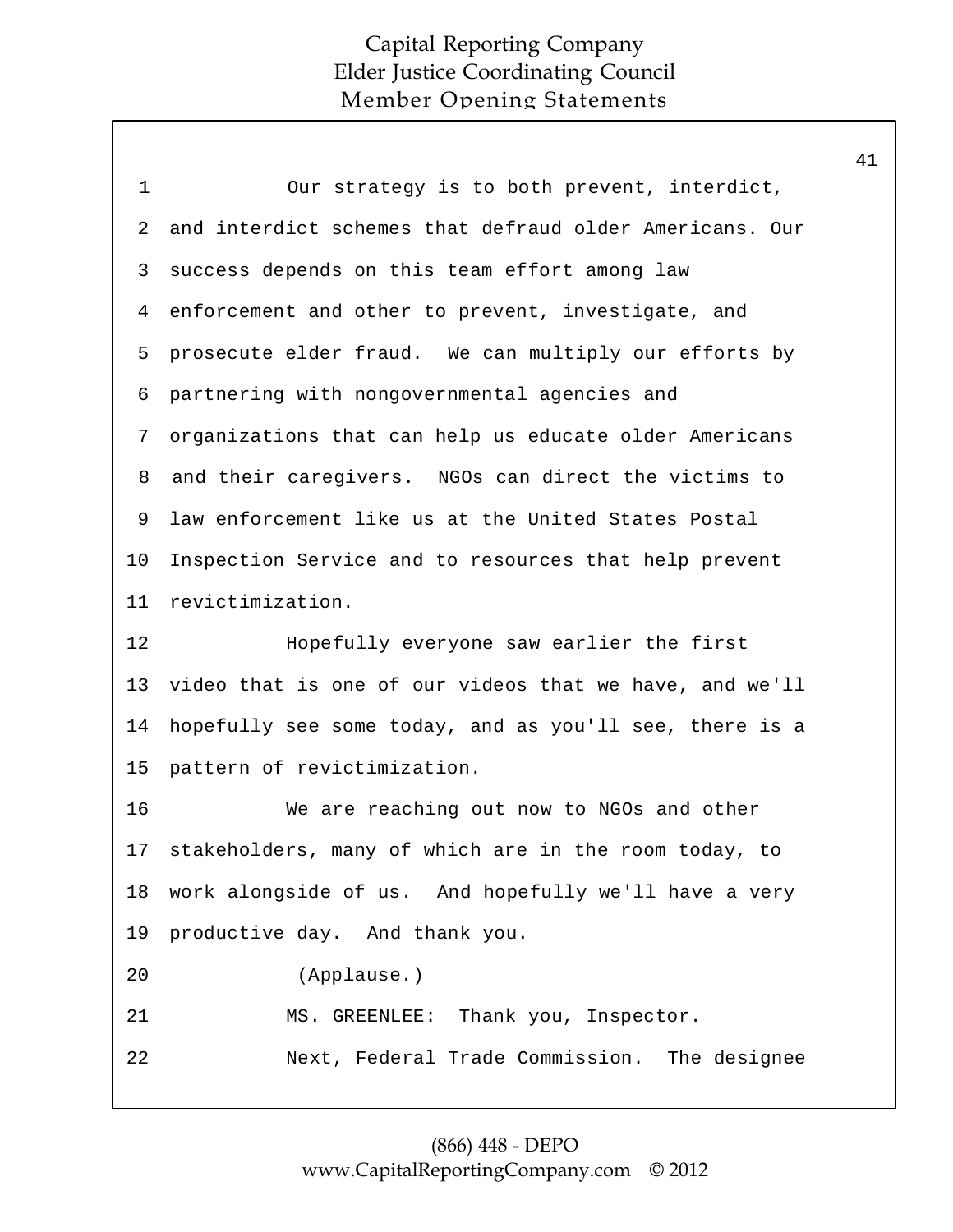| $\mathbf 1$    | is Charles, I think we call you Chuck. So Charles       |
|----------------|---------------------------------------------------------|
| $\overline{a}$ | Harwood, who is the Deputy Director of Consumer         |
| 3              | Protection at the FTC. Thank you for joining us.        |
| $\overline{4}$ | MR. HARWOOD: Thank you, Kathy. I appreciate             |
| 5              | the opportunity to here today, and I want to extend the |
| б              | apologies and best wishes of the FTC Chairman, Jon      |
| 7              | Leibowitz, who would like to have been here today but   |
| 8              | who is unfortunately out of town.                       |
| 9              | The FTC, as a broad consumer protection                 |
| 10             | agency, has long concerned itself with unfair and       |
| 11             | deceptive practices that cause harm to elderly          |
| 12             | consumers, senior consumers, particularly financial     |
| 13             | harm and cause real financial exploitation of senior    |
| 14             | consumers. For example, as the Postal Inspection        |
| 15             | Service representative already mentioned, lottery       |
| 16             | frauds are an area in which we've often seen senior     |
| 17             | consumers particularly victimized. The FTC has filed    |
| 18             | numerous cases against lottery fraud schemes. We saw    |
| 19             | the video just a minute ago about that, and, frankly,   |
| 20             | our partners in that area have included the Postal      |
| 21             | Inspection Service, which we're grateful, the U.S.      |
| 22             | Department of Justice, and states attorneys general.    |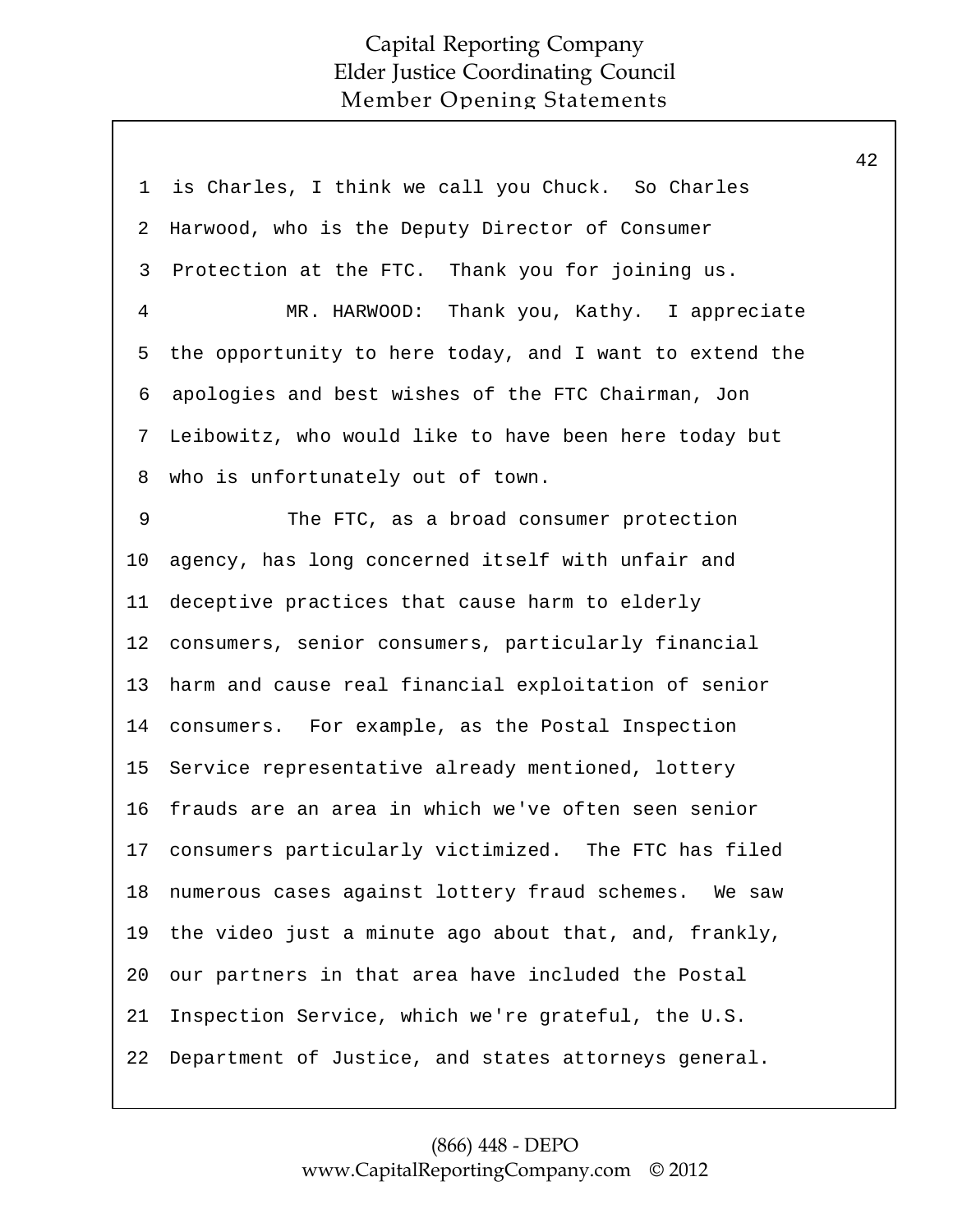1 Other kinds of cases we've filed over the years, included some very recently, have included various sorts of investment schemes, time share buybacks, certain kinds of biz ops. Just a week or so ago we filed a case involving a medical insurance plan who telemarketed consumers, including retired consumers, in which the marketers were claiming that it was a better deal than the insurance coverage the consumers presently had. The evidence we put on in this case -- which I'm glad to say we obtained a temporary restraining order stopping the telemarketers' activities -- included testimony from a retired consumer who described how she had been convinced by the telemarketer to switch from her general major health insurance policy to this special medical plan. Sadly, 4 months later her husband was diagnosed with aggressive cancer and died, and the consumer is left with enormous bills when she discovered that this medical plan was in fact nothing like the kind of medical insurance that they previously had. So the only good news out of that sad story is that we were able to stop the telemarketer in a case 2 3 4 5 6 7 8 9 10 11 12 13 14 15 16 17 18 19 20 21 22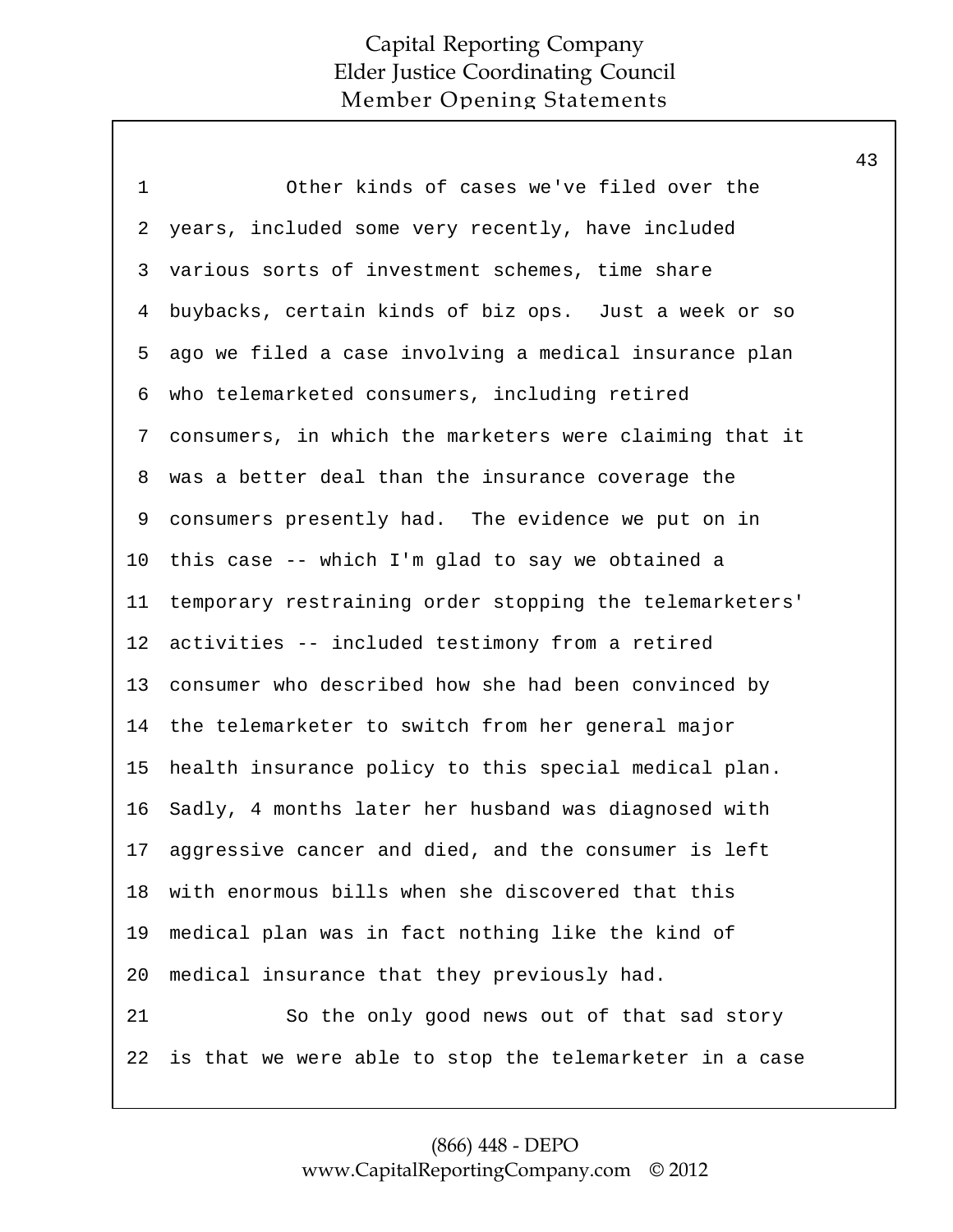1 we filed in Florida just last week. So since this is about coordination, I want to briefly talk about what the FTC is doing in this area going forward. Let's face it, coordination begins with understanding what your partners and potential partners are doing. I might just mention briefly four things that the FTC and the FTC's Bureau of Consumer Protection Divisions are working on that might be of interest to those of you in the room. First, our Enforcement Division, one of our four divisions that I'm going to talk about, is particularly targeting deceptive practices that attempts to harm or cause financial injury to some of the oldest consumers and their caretakers. For example, just recently that division settled two administrative cases with companies that had misrepresented the services they provided regarding placement of seniors in care facilities, long-term care facilities. These entities were claiming they could provide -- match older seniors up with long-term care facilities that would be most beneficial to these consumers. In fact, they provide little or no 2 3 4 5 6 7 8 9 10 11 12 13 14 15 16 17 18 19 20 21 22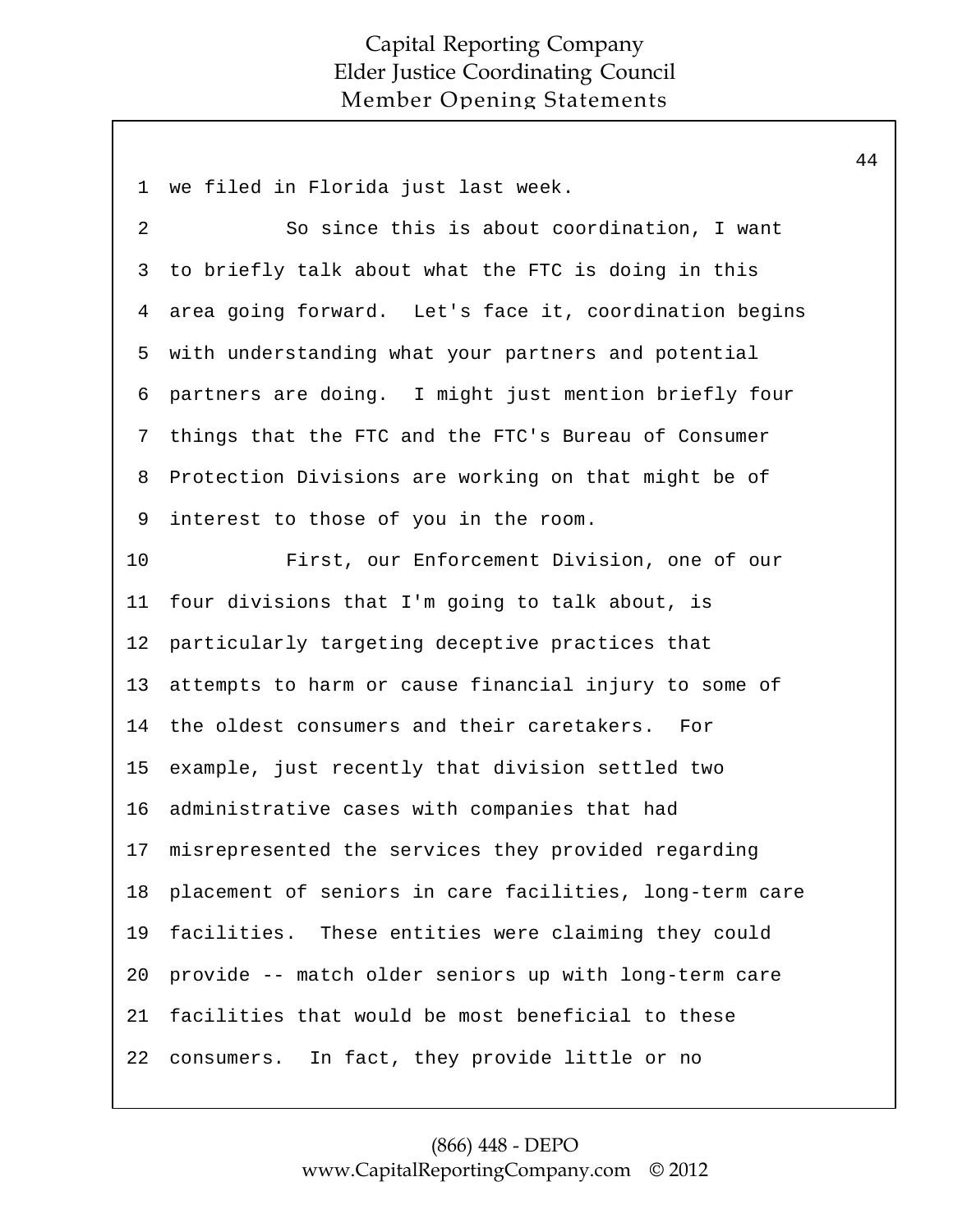| $\mathbf{1}$ | meaningful guidance to these consumers, and there is    |
|--------------|---------------------------------------------------------|
| 2            | little reason to believe that consumers were matched up |
| 3            | with any long-term care facility that was particularly  |
| 4            | useful to them.                                         |
| 5            | Next, our Division of Marketing Practice has            |
| 6            | been overseeing an innovative consumer fraud victim     |
| 7            | counseling program in partnership with the AARP         |
| 8            | Foundation. Essentially, we are identifying senior      |
| 9            | consumers who file complaints with us, and we are       |
| 10           | reaching out to those consumers through the AARP        |
| 11           | Foundation and its Fraud Call Center offering them      |
| 12           | additional counseling and advice to help them deal both |
| 13           | with the specific fraud that they reported and also     |
| 14           | help them try to work on the problem of                 |
| 15           | revictimization, another problem that the Postal        |
| 16           | Inspection Service representative mentioned a couple of |
| 17           | minutes ago.                                            |
| 18           | That Division of Marketing Practice has also            |
| 19           | been working with MoneyGram and Western Union, sadly    |
| 20           | two payment systems that seem to be the payment systems |
| 21           | of choice for many scammers that are involved in        |
| 22           | lotteries and other things and target seniors. We have  |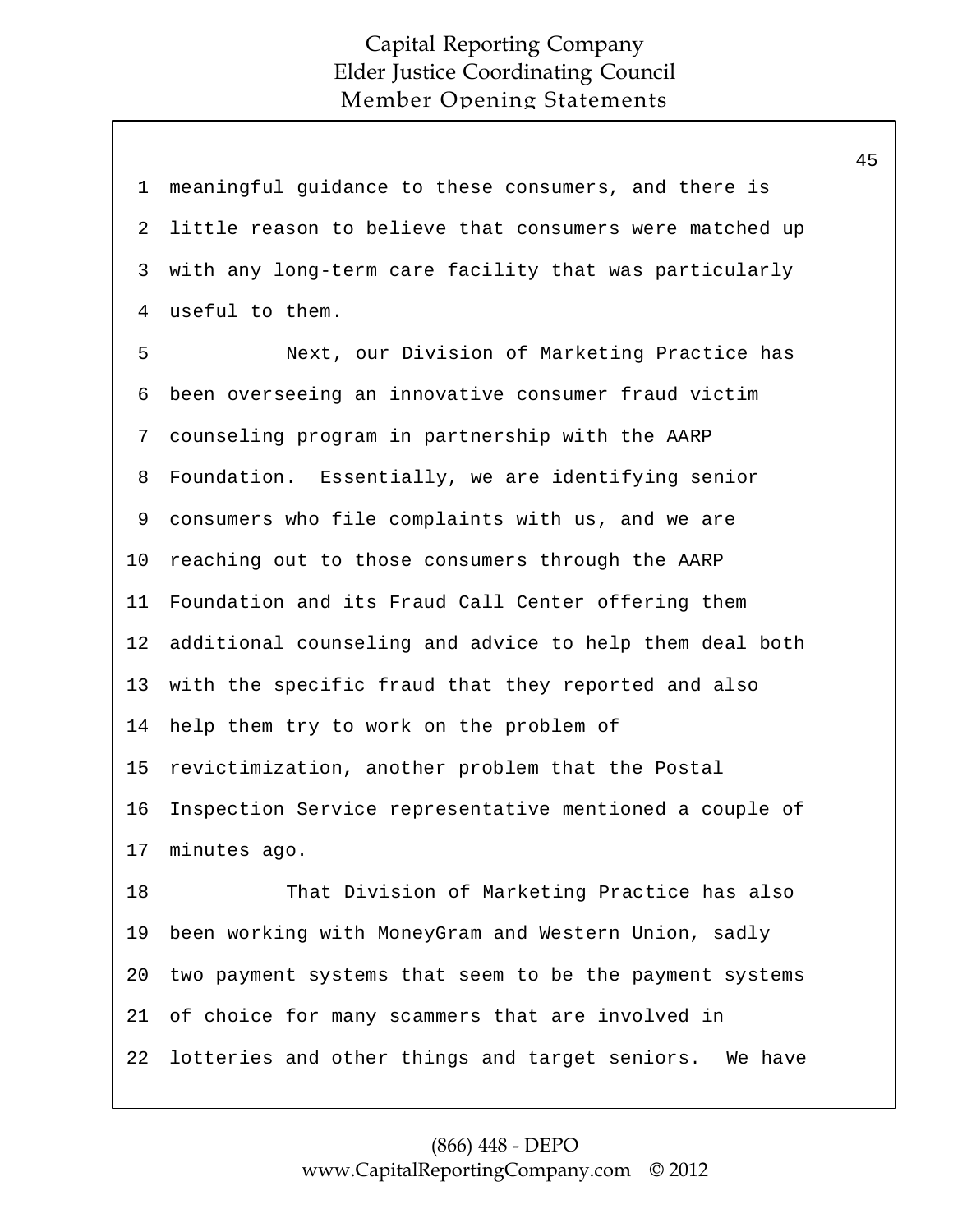| 1       | been working with MoneyGram and Western Union to        |
|---------|---------------------------------------------------------|
| 2       | provide better consumer education and essentially       |
| 3       | discourage seniors who think they're going to be wiring |
| 4       | money to someone to give them a prize or to a           |
| 5       | grandchild who may have been injured overseas and       |
| 6       | encourage them instead to talk that consumer out of     |
| 7       | wiring that kind of money.                              |
| 8       | That Division of Marketing Practice Division            |
| 9       | has also been working with legal services organizations |
| $10 \,$ | around the country, in particular, in the last couple   |
| 11      | of years. Our sense is that many of these legal         |
| 12      | services organizations provide important services, not  |
| 13      | just to consumers that are poor but also, frankly, in   |
| 14      | many cases to senior consumers who lack other access to |
| 15      | legal services.                                         |
| 16      | The third division that I want to mention               |
| 17      | briefly is our Division of Privacy and Identity         |
| 18      | Protection. That Division next spring will be           |
| 19      | undertaking a senior identity theft forum. The FTC has  |
| 20      | long been concerned with identity theft that affects    |
| 21      | consumers. Our sense is that one area that we need to   |
| 22      | spend more time on is identity theft that affects       |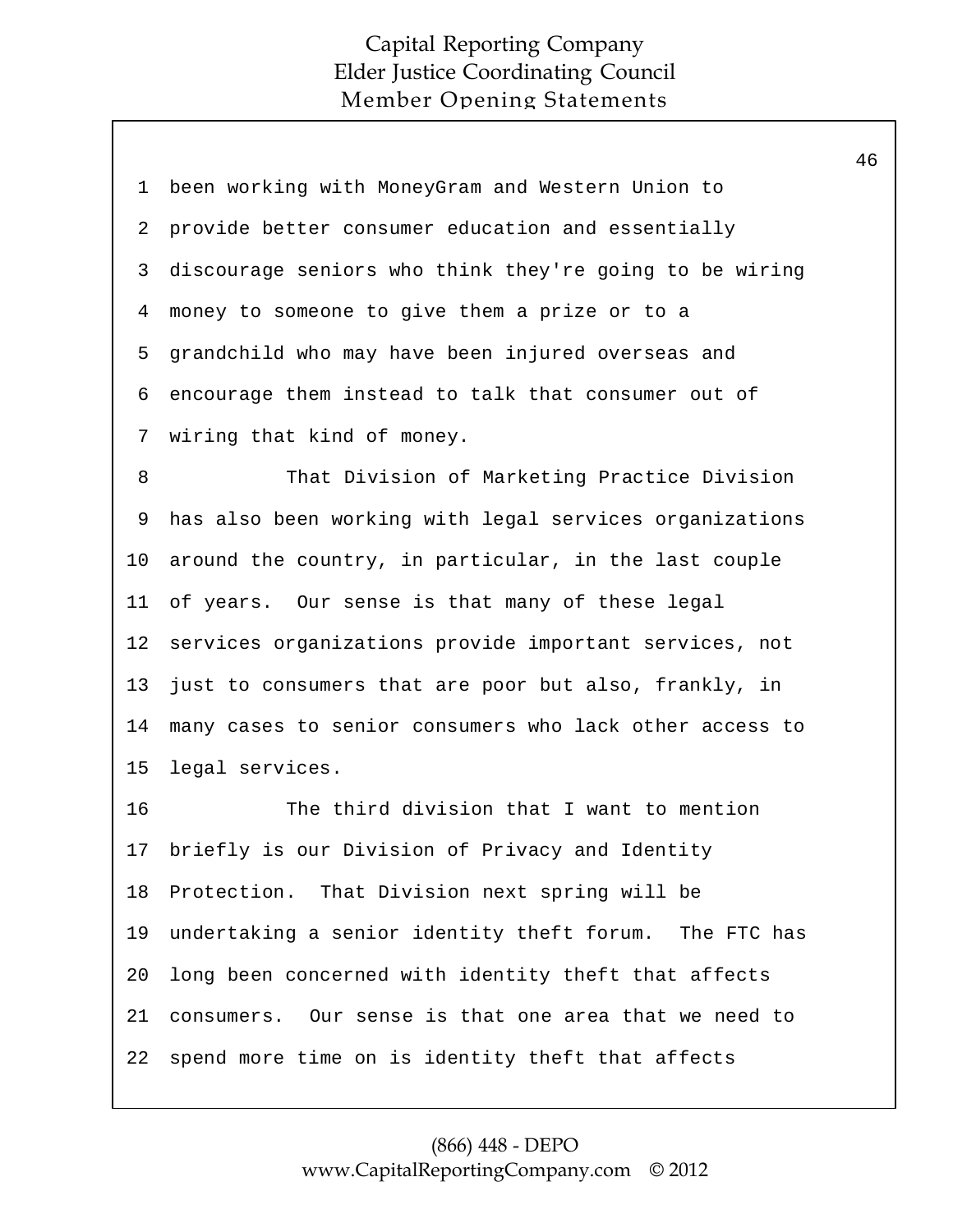| 1  | senior consumers. It's a truly significant problem      |
|----|---------------------------------------------------------|
| 2  | that is probably one that needs our attention.          |
| 3  | And, finally, our Division of Consumer                  |
| 4  | Business Education. The FTC has been involved in        |
| 5  | numerous consumer education initiatives, including      |
| 6  | initiatives involving imposter scams, lottery scams,    |
| 7  | wiring money in prize offers, work-at-home schemes, and |
| 8  | a variety of things of that nature.                     |
| 9  | So that's a quick summary of what the FTC has           |
| 10 | been doing and looks forward to doing. I think many of  |
| 11 | these things are things that we would very much welcome |
| 12 | the opportunity to coordinate on and work more closely  |
| 13 | with. And I thank you for the opportunity to speak      |
| 14 | today.                                                  |
| 15 | Thank you.                                              |
| 16 | Thank you very much.<br>MS. GREENLEE:                   |
| 17 | (Applause.)                                             |
| 18 | MS. GREENLEE: Next we'll go down to our                 |
| 19 | representative from the Consumer Financial Protection   |
| 20 | Bureau, someone who probably doesn't need much          |
| 21 | introduction because he's been everywhere talking to    |
| 22 | everyone on this issue since he joined. Hubert "Skip"   |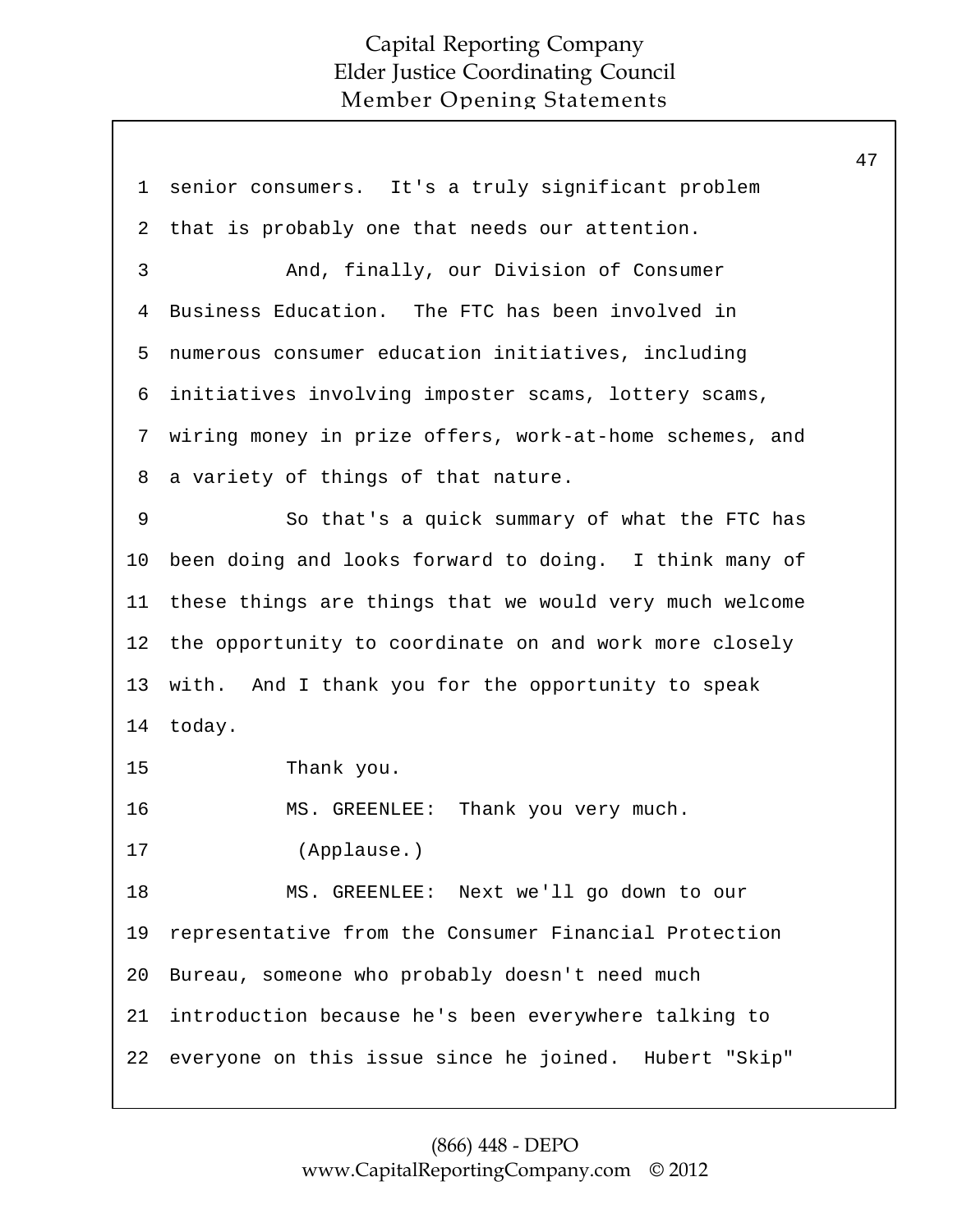1 Humphrey III, Director of the Office of Older Americans. Skip, it's good to see you again. MR. HUMPHREY: Thank you very much, Kathy, I appreciate that. I'm here representing the Bureau's Director, Mr. Richard Cordray, at this historic meeting of the Coordinating Council. And you may know that, of course, that the CFPB is kind of the new kid on the block a little bit. We're a rather young new agency. We were created under the Dodd-Frank Wall Street Reform and Consumer Protection Act, and we were launched just a little more than a year ago, in July 2011. The mission of the Bureau I think is important to understand because it fits very directly to what this Coordinating Council is all about. The mission is to ensure that markets for consumer financial products and services are fair, transparent, competitive, and that all consumers have access to those markets. And we make the rules more effective, consistently and fairly enforcing those rules and to empower consumers to take more control over their economic lives. 2 3 4 5 6 7 8 9 10 11 12 13 14 15 16 17 18 19 20 21 22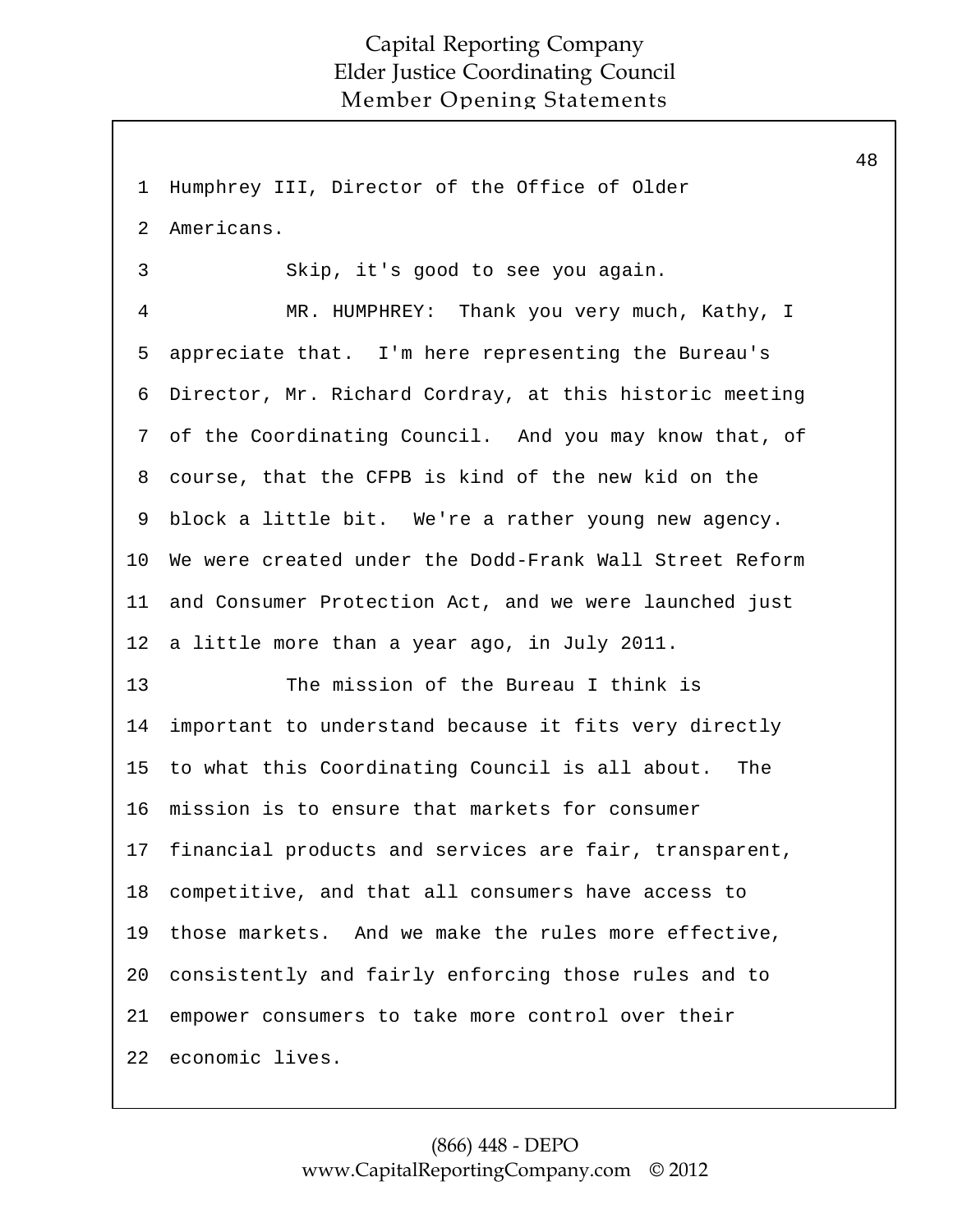| 1              | Now, while many of our partner colleagues               |
|----------------|---------------------------------------------------------|
| 2              | here have certainly parts of their responsibility at    |
| 3              | looking at the consumer concerns of older Americans,    |
| $\overline{4}$ | our office, the Office of Financial Protection for      |
| 5              | Older Americans, is the only office in the federal      |
| 6              | government specifically dedicated to the financial      |
| 7              | health of Americans age 62 and older.                   |
| 8              | We are intervening and trying to intervene in           |
| 9              | the rising tide of elder financial exploitation, and    |
| 10             | that is job number one for our office. I'm proud to     |
| 11             | say that the Consumer Finance Protection Bureau is      |
| 12             | helping to prevent and detect and redress elder         |
| 13             | financial exploitation in many ways. And let me tell    |
| 14             | you just one story that comes from our consumer         |
| 15             | response line that I think reflects that kind of        |
| 16             | effort.                                                 |
| 17             | A while ago we received a complaint from an             |
| 18             | advocate for an elderly woman whose home was in         |
| 19             | jeopardy. A handyman had convinced her to grant him a   |
| 20             | power of attorney, and with that authority, he took out |
| 21             | a reverse mortgage on the home she had purchased in the |
| 22             | 1950s and then owned outright. She never saw any of     |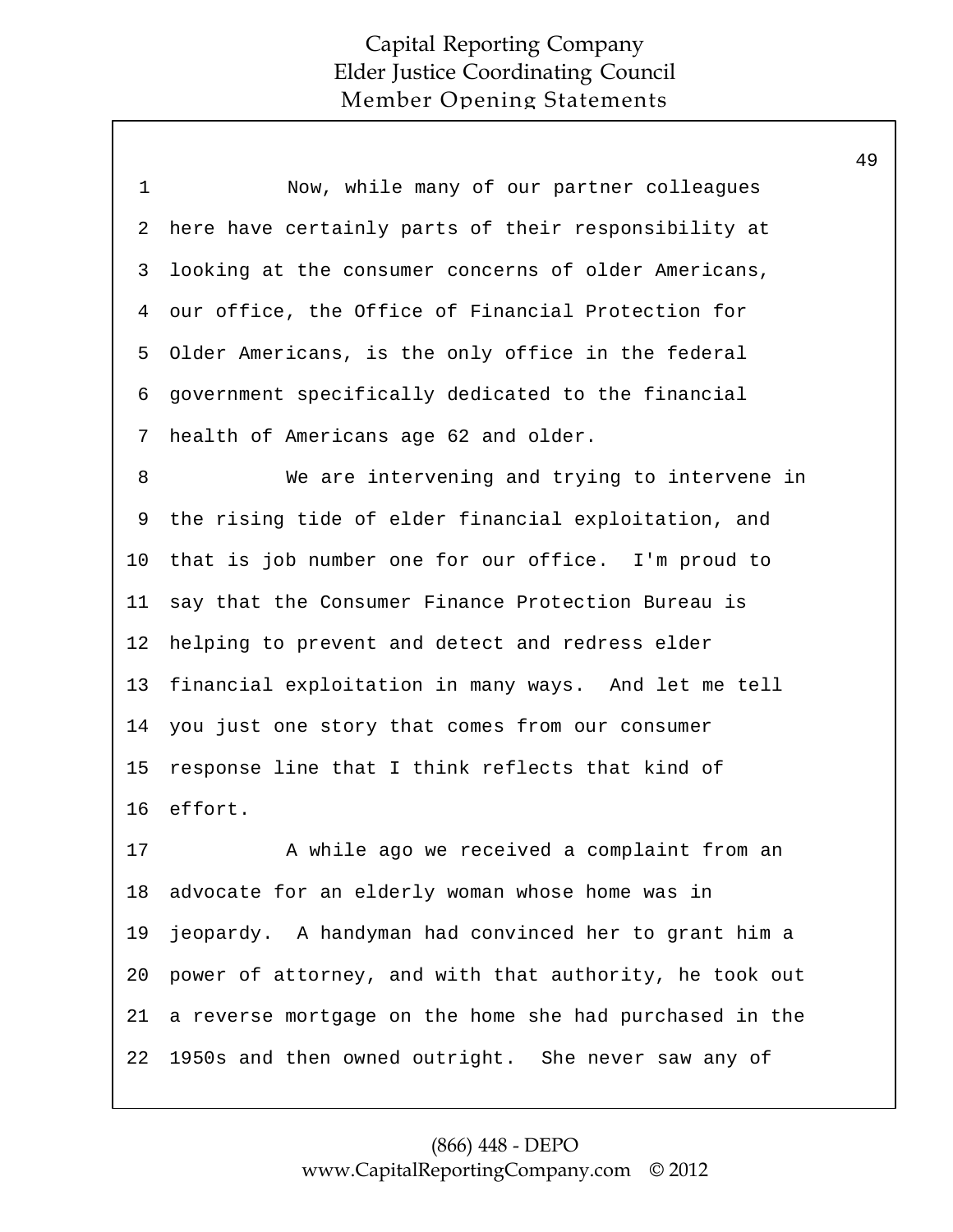1 the money, and he used it for drugs, among other things. 2

Now, after we received the complaint from her attorney, who informed us that Fannie Mae had foreclosed on her home, less than a week passed before our team was successful in getting word to Fannie Mae that they had advised their attorneys -- they advised their attorneys -- to cancel the eviction proceeding and work towards an appropriate resolution with HUD. It's that kind of direct effort in the financial transaction area that I think is so important because it brings back at least a little bit of some of the resources that are there. 3 4 5 6 7 8 9 10 11 12 13

It's gratifying, of course, to be able to help individuals that way, but beyond a consumer response complaint function, our office is also focused on education and policy resolutions to address elder financial exploitation. I want to give you just a couple examples of that. We are producing plain language guides for lay fiduciaries, family members, and others that often have no experience handling someone else's money. People get into those positions 14 15 16 17 18 19 20 21 22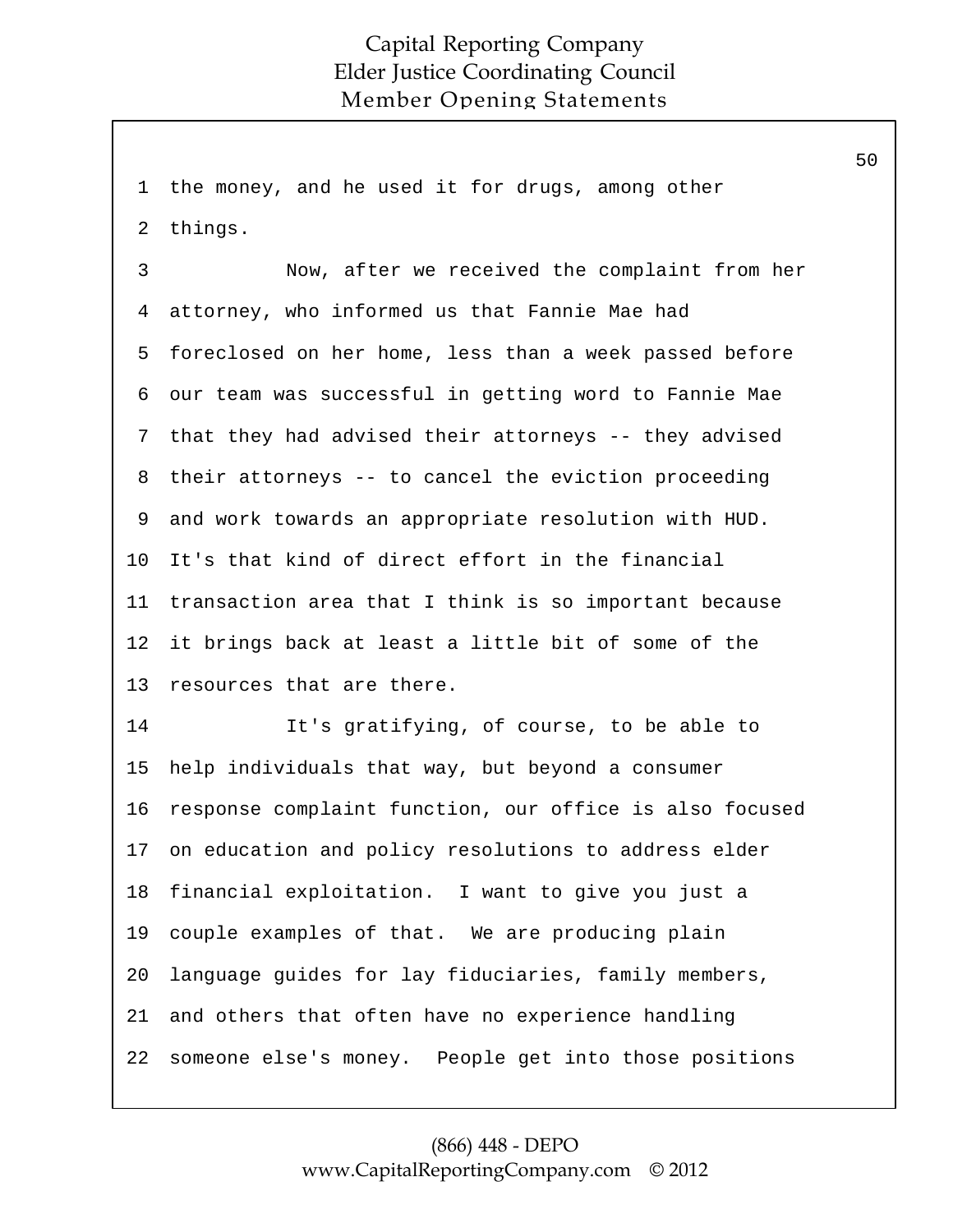| 1  | because they love and care about the individuals, but   |
|----|---------------------------------------------------------|
| 2  | often they just don't know what responsibilities        |
| 3  | they're taking on. And this manual for agents under     |
| 4  | power of attorney, guardians, Social Security rep       |
| 5  | payees, and others with legal authority will also teach |
| 6  | them to spot red flags for the abuse by third parties.  |
| 7  | And Naomi Karp is here from our office, who is heading  |
| 8  | up that effort to produce those good guides.            |
| 9  | And also we're working to produce a national            |
| 10 | guide to provide the operators and staff of congregate  |
| 11 | care facilities, like nursing homes and assisted        |
| 12 | living, to provide them with the skills to identify and |
| 13 | intervene in the exploitation cases.                    |
| 14 | We're developing an awareness program on how            |
| 15 | to identify, prevent, and report fraud and scams and    |
| 16 | other forms of elder abuse called "Money Smart for      |
| 17 | Older Adults," in collaboration with our partner, the   |
| 18 | FDIC.                                                   |
| 19 | And we're studying the misleading use of                |
| 20 | senior certifications and designations by various       |
| 21 | sellers of financial products in order to report to     |
| 22 | Congress and the SEC on unfair and deceptive            |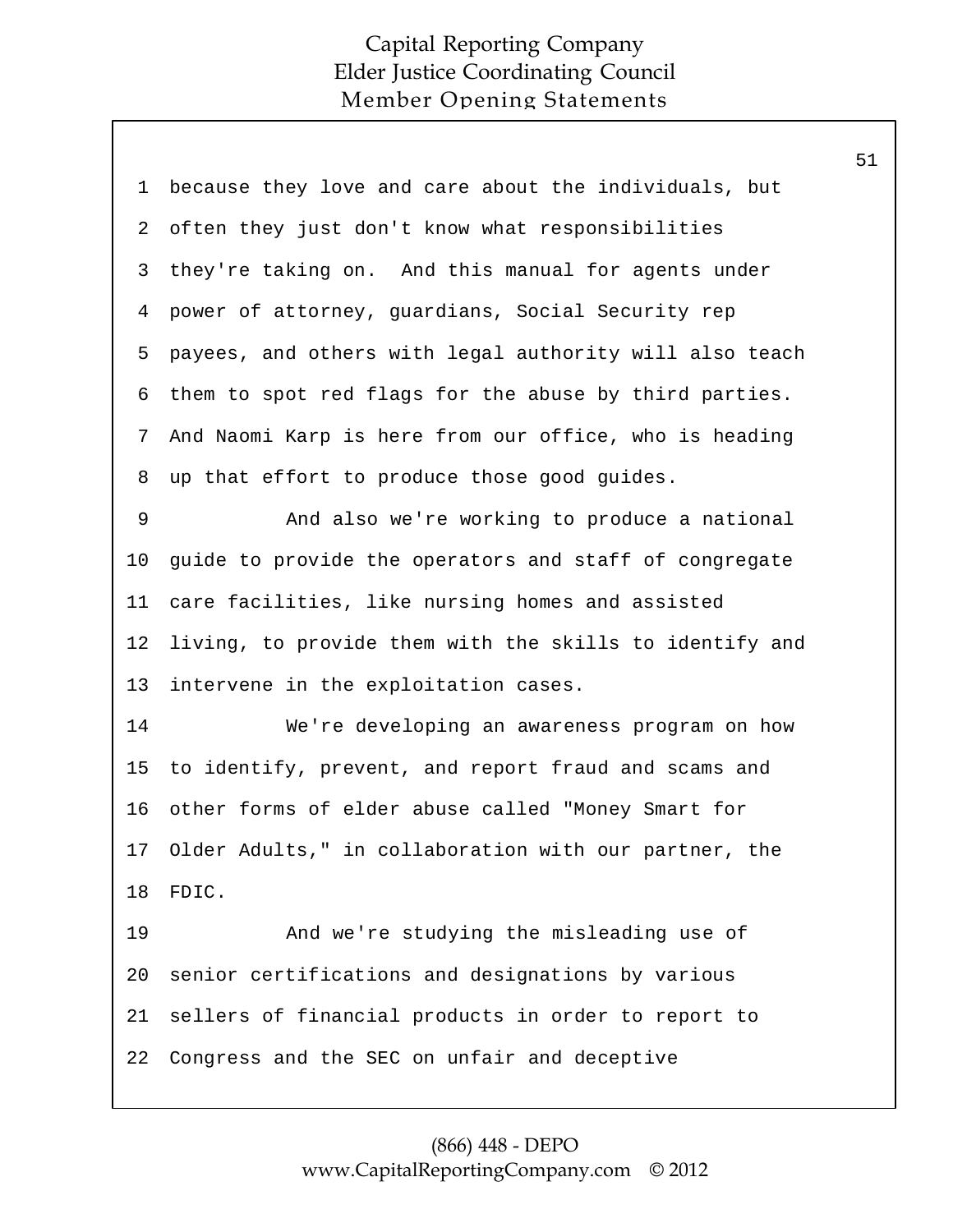1 designations.

| $\overline{2}$ | We're supporting our local, regional, and               |
|----------------|---------------------------------------------------------|
| 3              | statewide coalitions between service providers and      |
| 4              | government agencies and financial institutions and law  |
| 5              | enforcement officials certainly at the local level.     |
| 6              | And today I look forward to hearing from my             |
| 7              | colleagues at the other federal agencies about their    |
| 8              | programs and ideas -- and I've already taken down some  |
| 9              | notes, I think we've got some good opportunities to be  |
| 10             | working even more closely together than we are today -- |
| 11             | and certainly learning from them and from the expert    |
| 12             | panels that are going to share their knowledge and      |
| 13             | suggestions today.                                      |
| 14             | So I want to thank you for this opportunity,            |
| 15             | and I think for sure that together we can harness the   |
| 16             | talent and drive that certainly has been witnessed here |
| 17             | today already. I really look forward to working with    |
| 18             | all of you.                                             |
| 19             | Thank you, Kathy.                                       |
| 20             | MS. GREENLEE: Thank you very much.                      |
| 21             | (Applause.)                                             |
| 22             | MS. GREENLEE: Our last panelist speaker this            |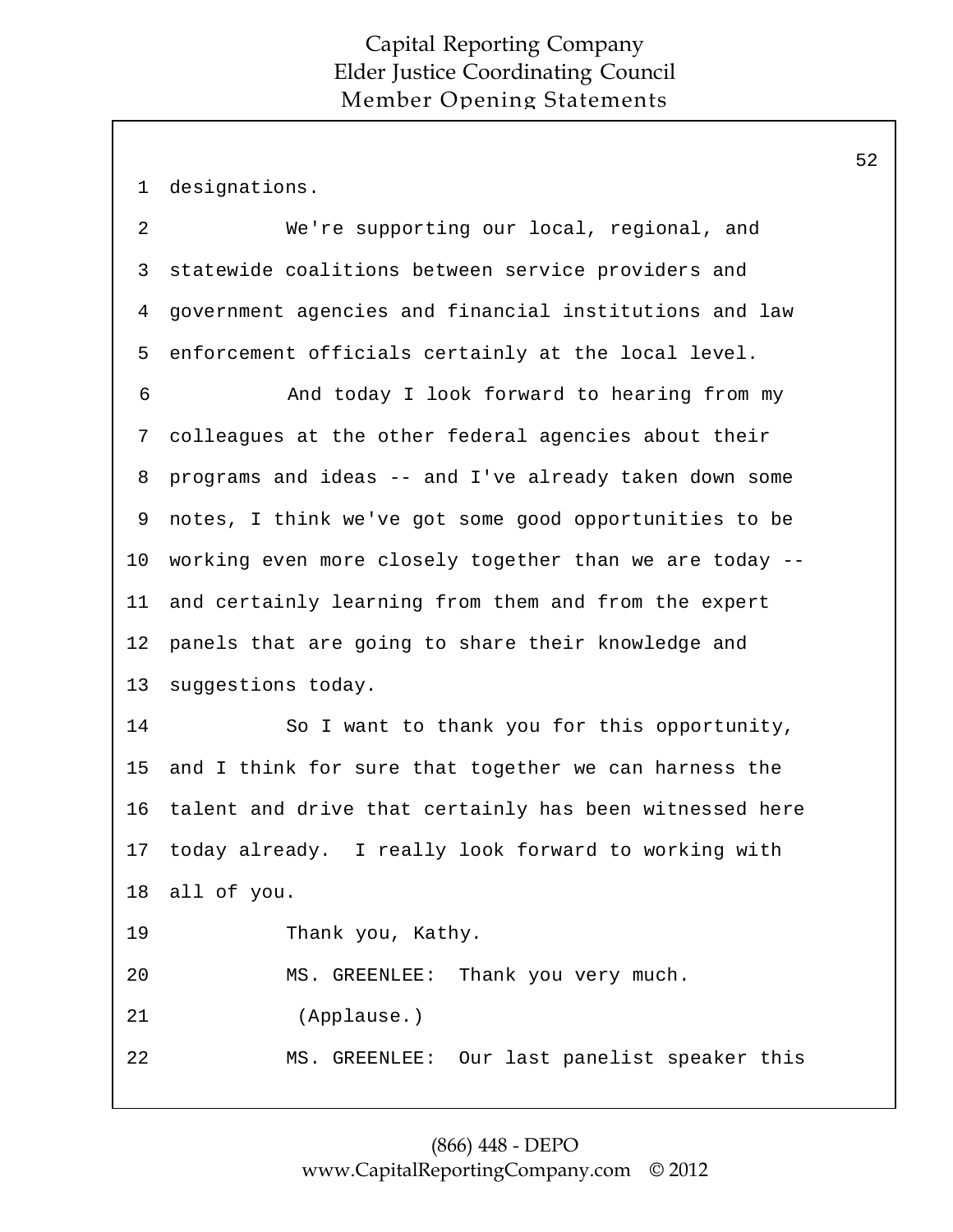53

1 morning is our designee from the Department of Treasury, Melissa Koide. How do you say your last name directly? Because I want to get it right. Koide? MS. KOIDE: You said it perfectly. MS. GREENLEE: Okay. She is the Deputy Assistant Secretary for Consumer Policy at the Department of Treasury. Welcome. MS. KOIDE: Thank you. Thank you very much. It's a pleasure to be here, and on behalf of Secretary Geithner and our other colleagues at the Treasury Department. We appreciate the opportunity to join this Council. It's clearly time and it's an important role that the Council will play. So I'm the Deputy Assistant Secretary at the Treasury Department, in the Office of Consumer Policy, and what I want to say may be a nice wrap-up both as sort of what we've heard from the other panelists because it's also what I think we really ought to be driving towards as a part of this Council focused on the elderly, and that is really four major areas of 2 3 4 5 6 7 8 9 10 11 12 13 14 15 16 17 18 19 20 21 22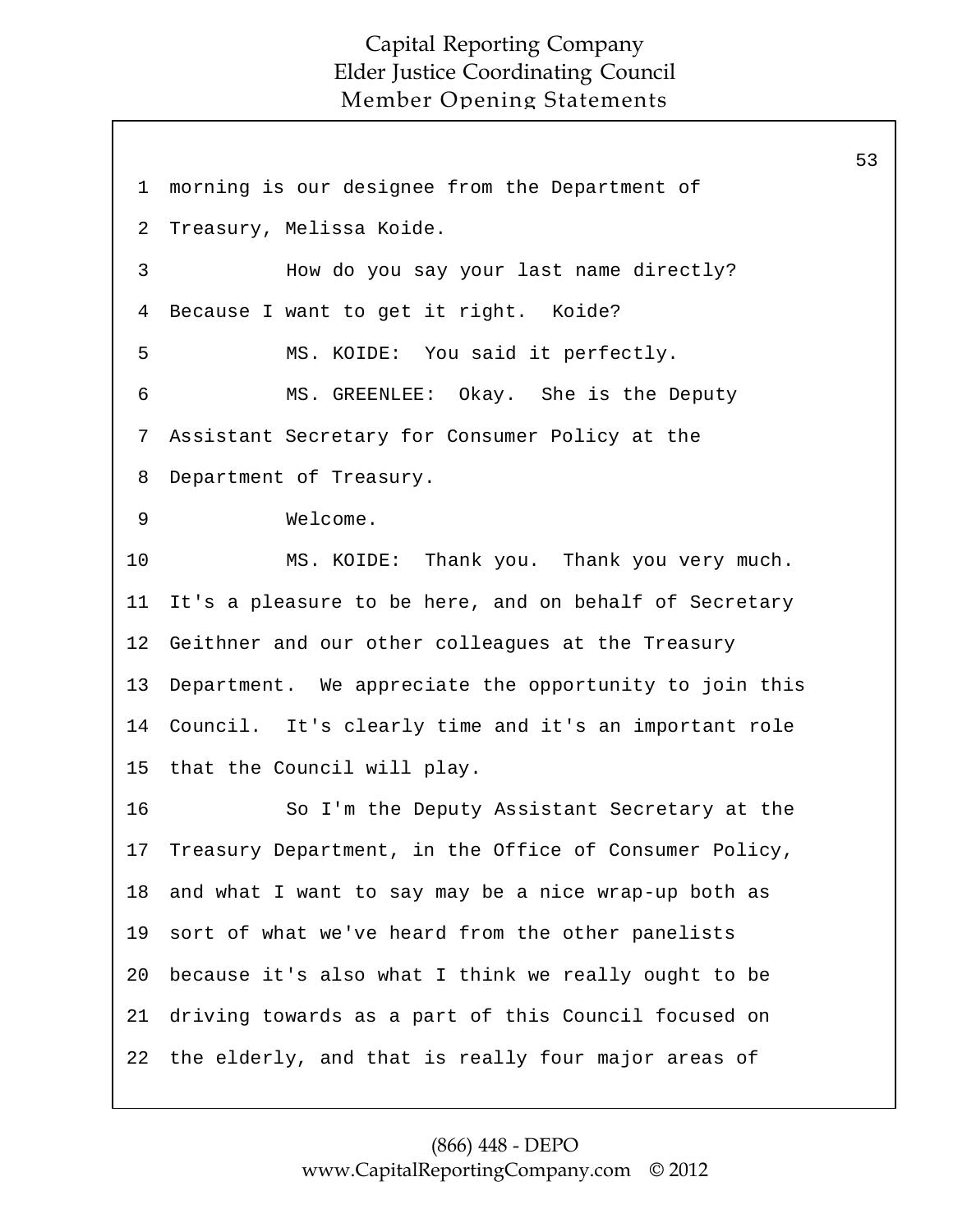1 focus that have to be a priority for what the work is that we're setting out to do. Protection is top of the list. I think we all recognize that. We have heard a lot of cases of terrible predatory actions and where we can be more coordinated amongst ourselves to weed out those kinds of bad actors. I think that's a really important need. From the Treasury Department, there are a number of arms of our Department that will come to bear in those efforts. Tax fraud is a significant issue for consumers, particularly the elderly consumers. And then we also have at Treasury the responsibility for disbursing billions of dollars in federal benefit payments. That's another important area that we are focused on protecting benefit recipients, making sure that they're getting their money, they're keeping it, and it's being delivered to them safely. I think many of you probably realize at Treasury we are moving in the direction of going all electronic with the disbursement of those payments. In 2 3 4 5 6 7 8 9 10 11 12 13 14 15 16 17 18 19 20 21 22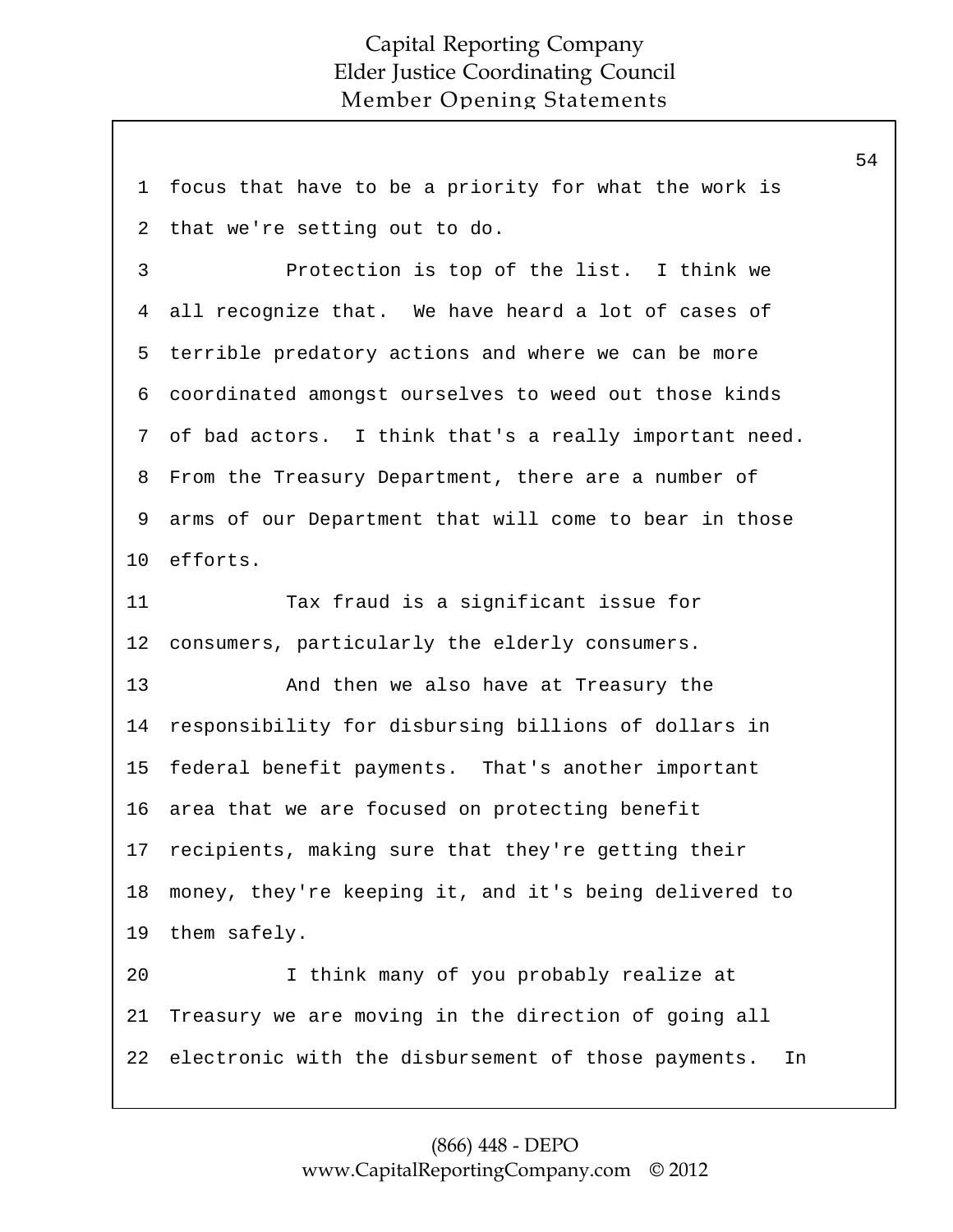| $\mathbf 1$ | many ways, that is a big opportunity to ensure that       |
|-------------|-----------------------------------------------------------|
| 2           | those monies are being delivered securely as opposed to   |
| 3           | being delivered on a paper check, but we really need to   |
| 4           | make sure that that process happens well. So that's a     |
| 5           | big piece for us in the protection realm.                 |
| 6           | Another area that is clearly an important                 |
| 7           | need, and it's a tough one, is really around education    |
| 8           | and resources, and I'm putting those two together.<br>How |
| 9           | do people make decisions and assess when they're          |
| $10 \,$     | getting information electronically, via e-mail, that's    |
| 11          | coming to them through friends and family? What are       |
| 12          | the safe and trusted resources they can turn to? So I     |
| 13          | hope that's another important part of what we're going    |
| 14          | to be focused on here: Where are they going to secure     |
| 15          | advice?                                                   |
| 16          | And then another piece of this really is                  |
| 17          | actually having access to what are safe and responsibly   |
| 18          | designed products, both from the account that they may    |
| 19          | be receiving their money into, to the investment          |
| 20          | products that they may be turning to. I think we need     |
| 21          | to make sure we don't lose sight of the fact that while   |

we're trying to get rid of the bad we need to make sure 22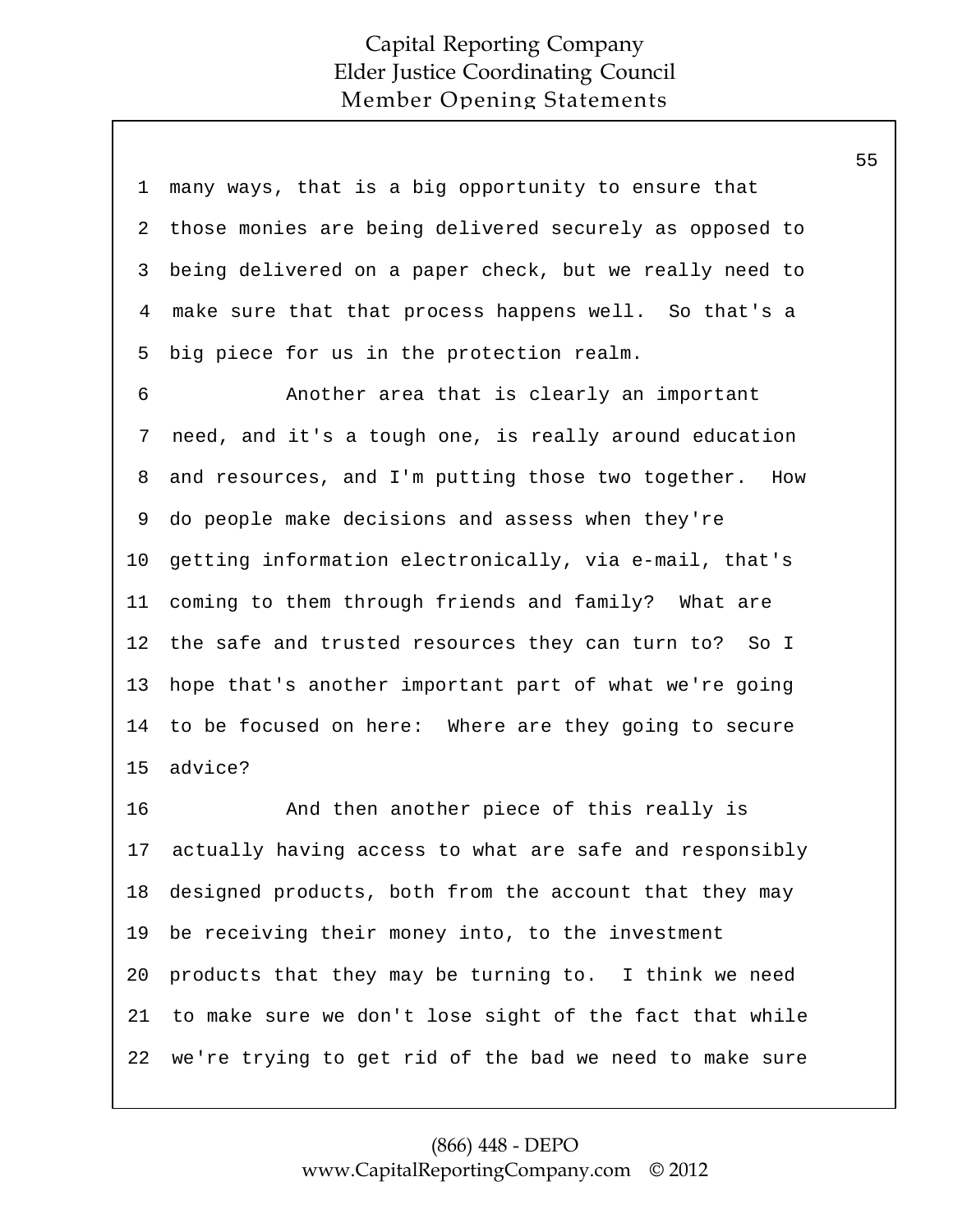1 that there are good options available.

And I do think that in part the disbursement of these payments into this Direct Express product -- Direct Express is the electronic account into which Social Security recipients are getting their monies and where we're going, by March of next year, to have those monies disbursed fully into these Direct Express products -- that, for instance, represents a clearly defined, safe electronic account into which these monies can be disbursed. So that's one way where we're leveraging the fact that we are a market actor as a payments distributor to make sure that the elderly have a safe product that they're able to access. 2 3 4 5 6 7 8 9 10 11 12 13

The other piece that I just want to mention, too, at Treasury we are the lead for two bodies, which I hope we'll be able to bring to bear to the work that we're doing here, one of which is the Financial Literacy and Education Commission, and Director Cordray is our vice chair. We've been working very closely with the folks at the CFPB with this 21-member agency that is focused on building the financial knowledge and the financial capabilities of all Americans. I think 14 15 16 17 18 19 20 21 22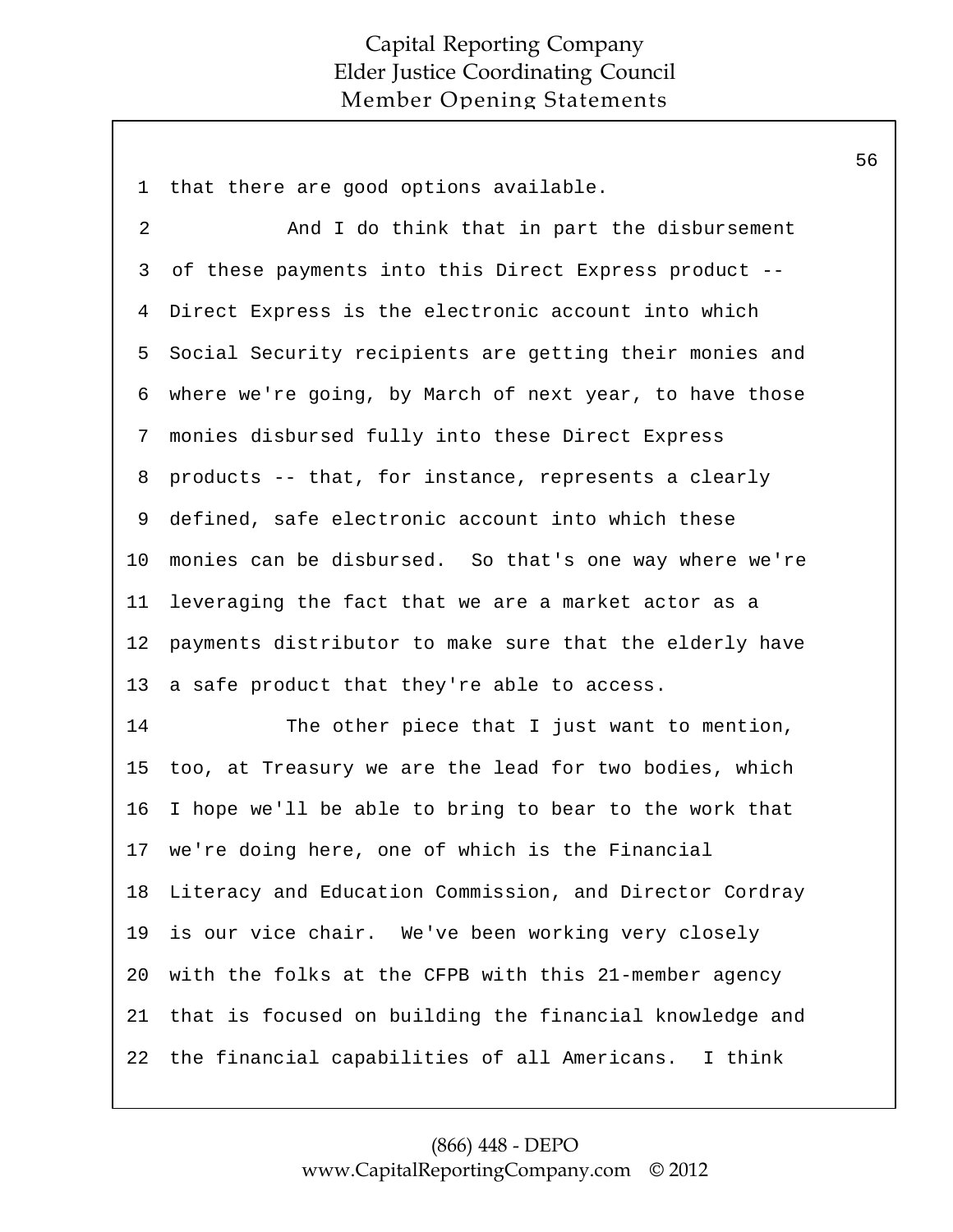57

1 there will be some really nice opportunities to bring what we're doing and that work with those 21 agencies to our objectives here with this Council. And then we are also the lead director for the President's Advisory Council on Financial Capability, which I define as sort of a brain trust for us, as we are setting out both policy and -- well, three goals: policy goals, research agenda items, as well as program activities across federal agencies. So that's another body that I think we will be able to bring to the work that we're doing here. So with that, I will end. I look forward to the conversation. Thank you. MS. GREENLEE: Thank you very much. (Applause.) MS. GREENLEE: Before we move to the first panel, I again would just like to call out and recognize Secretary Sebelius for her support, for being here, for Attorney General Holder, for his support. It's just phenomenal to have this type of leadership. 2 3 4 5 6 7 8 9 10 11 12 13 14 15 16 17 18 19 20 21 22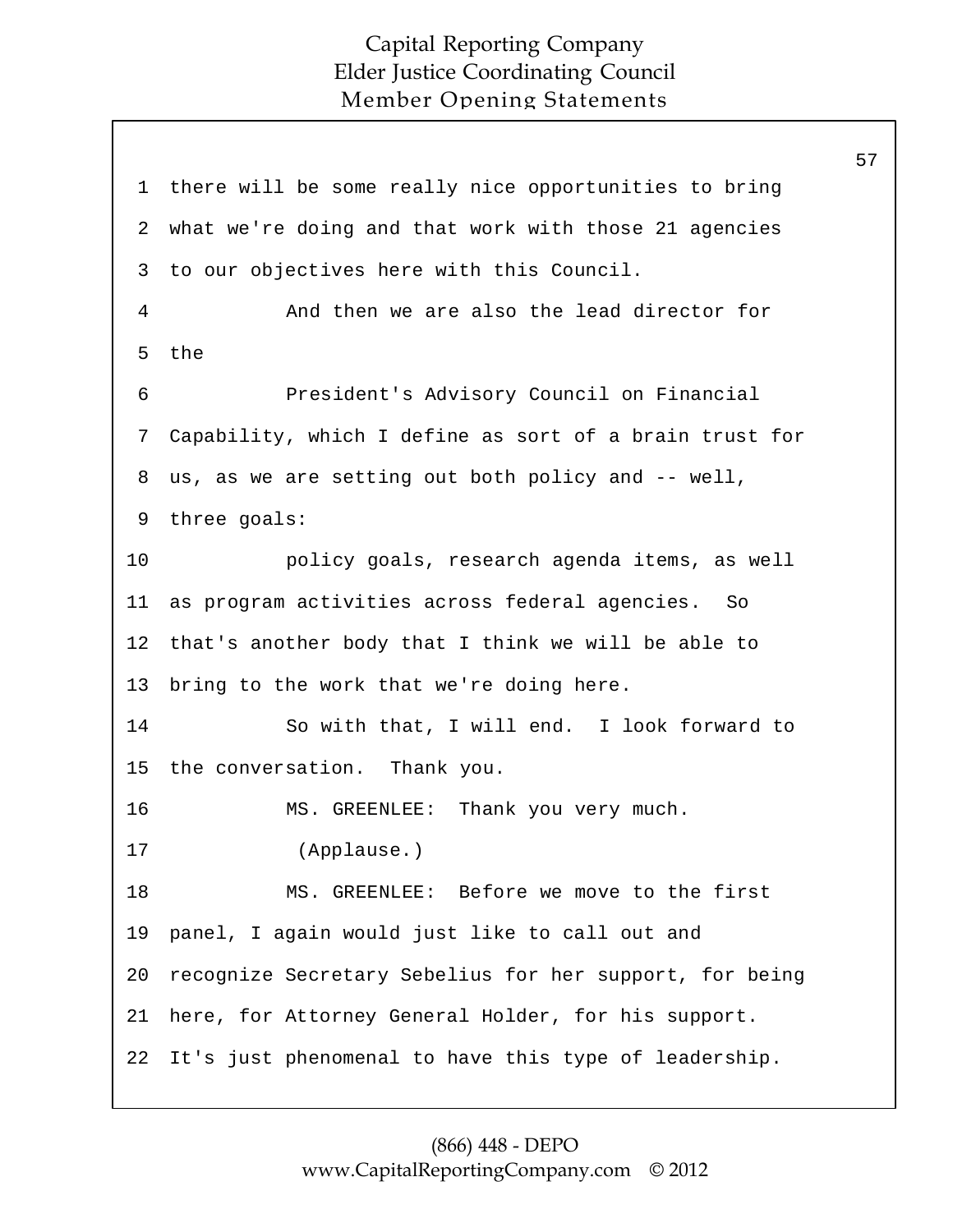| 1  | Commissioner Astrue, thank you for your involvement.   |
|----|--------------------------------------------------------|
| 2  | The Commissioner is interested in staying with us this |
| 3  | morning so he can hear the financial exploitation      |
| 4  | panel, so we appreciate your participation. And for    |
| 5  | the rest of the panelists, I think we're awesome, so I |
| 6  | just want to say thank you.                            |
| 7  | (Laughter.)                                            |
| 8  | MS. GREENLEE: It's just wonderful to have              |
| 9  | everyone here and to listen, watch the audience take   |
| 10 | notes as people list their initiatives and find ways   |
| 11 | that we can better organize and collaborate. So I just |
| 12 | want to thank each of you for taking the time to come  |
| 13 | and for bringing your agency with you, and we know we  |
| 14 | have the support.                                      |
| 15 | More largely, I would like to recognize the            |
| 16 | audience, and maybe this is when those of us on stage  |
| 17 | should smile. Ready? We're going to smile.             |
| 18 | (Laughter.)                                            |
| 19 | MS. GREENLEE: It was them? It was them.<br>It          |
| 20 | was the advocates who worked for 10 years to get the   |
| 21 | Elder Justice passed, who had the vision and have      |
| 22 | really been looking for a decade for those us at the   |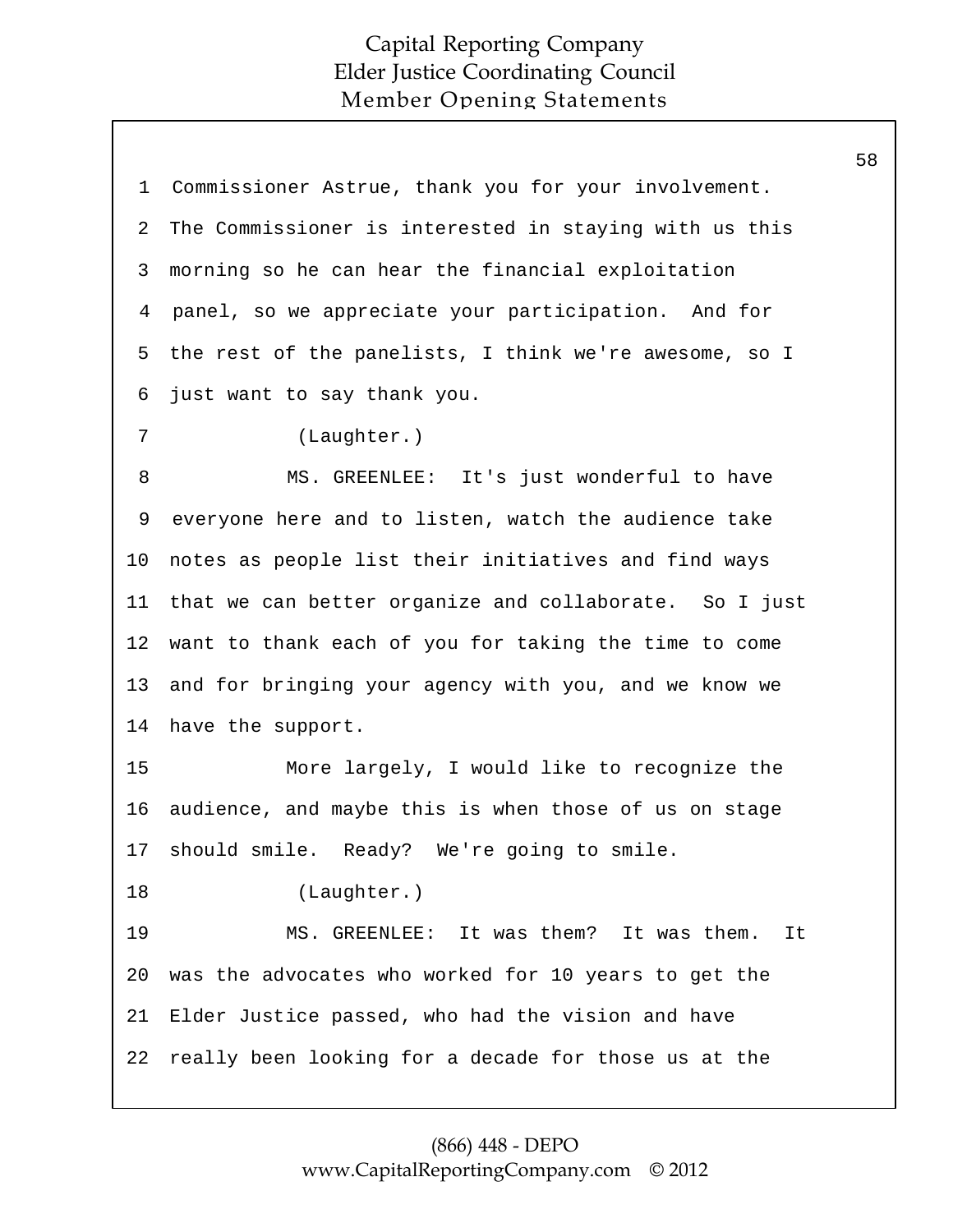1 federal level to come together, so I do want to tip my hat to the advocates and say we're here and we are very interested in working with you, coordinating with each other, and furthering the cause. So thank you to the advocates. 2 3 4 5

One of the other things that's very critical in this work, and I think was represented by Senator Blumenthal being here, is this is not just an executive branch issue or solution, and this will, by necessity, require further conversation with Congress, bipartisan collaboration, as Senator Blumenthal pointed out. I know that the Elder Justice Act passed because it had bipartisan support, and this is really an issue where I think and hope we can all come together. It's been demonstrated by the work that was done. 6 7 8 9 10 11 12 13 14 15

We have a number of congressional staff in the audience today. I would just like to acknowledge you and ask if you would stand so we can take a moment to recognize that this is indeed a partnership across the branches of the federal government. So if we have staff here, just let us wave at you, if you would. So thank you. 16 17 18 19 20 21 22